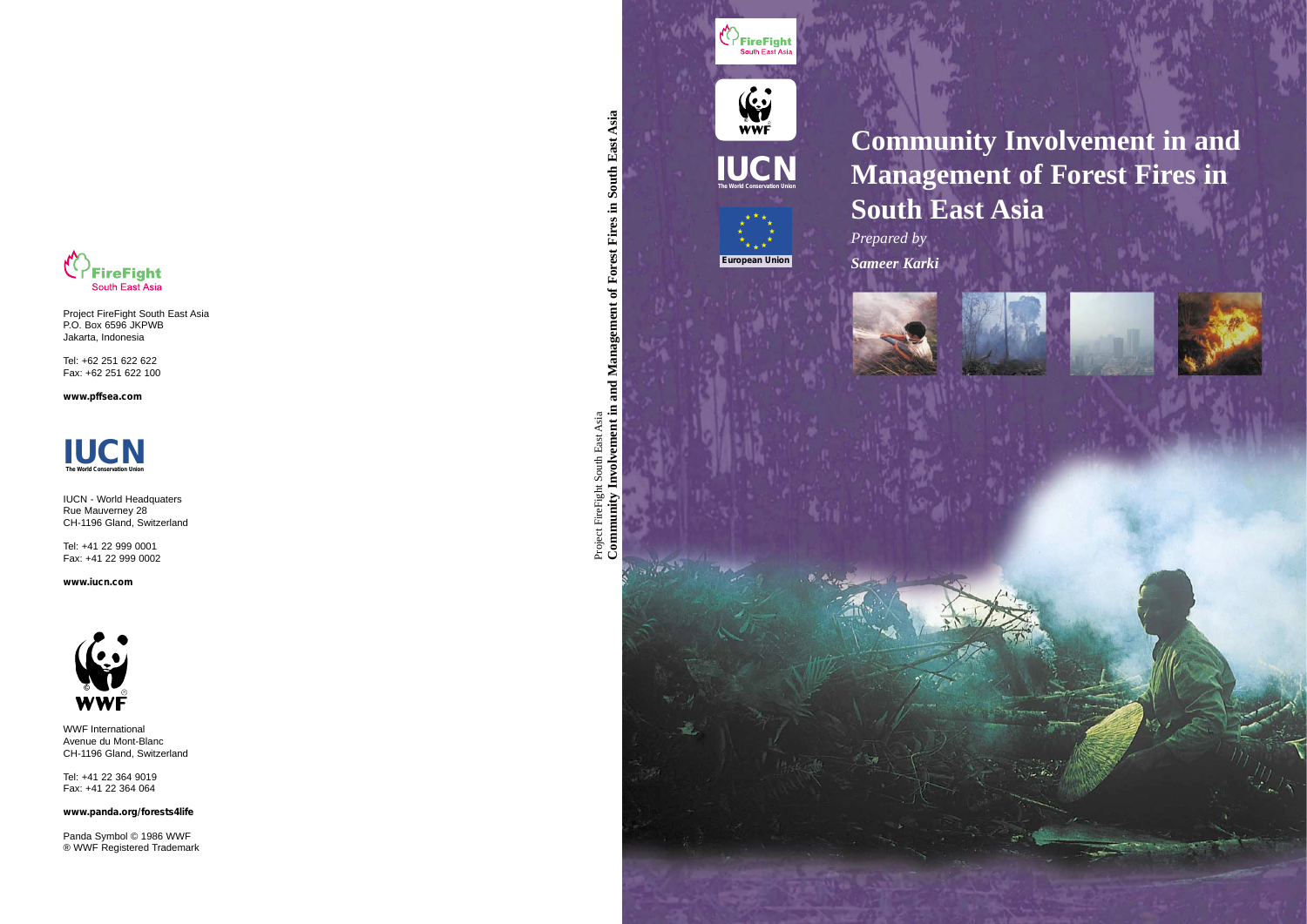# Community Involvement in and Management of Forest Fires in South East Asia

*Prepared by* **Sameer Karki**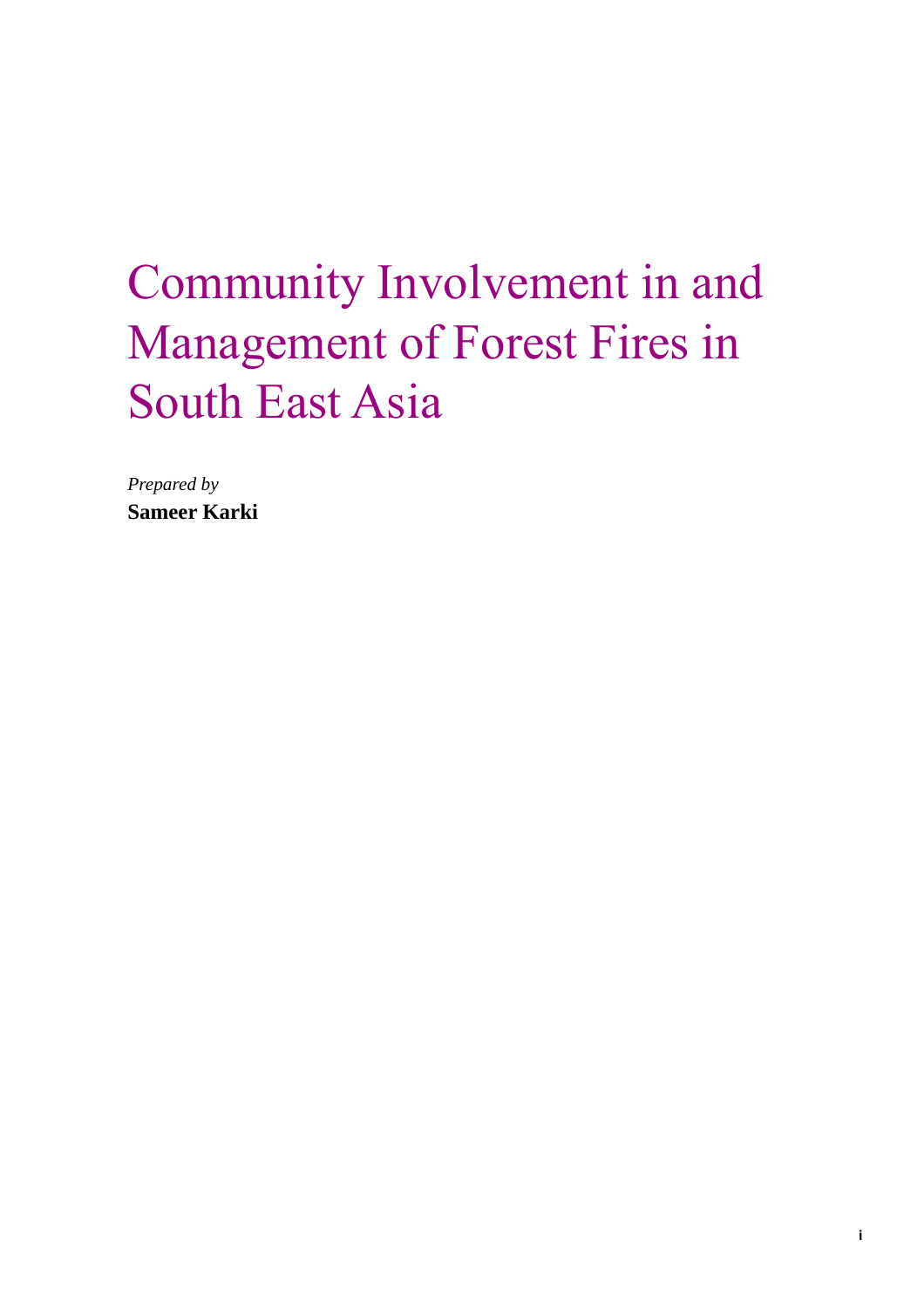Cover photos: Background picture: Eucalyptus plantation in Congo by Dr. Takeshi Toma, Cifor

Four small cover picture from left to right:

Efforts to extinguish fires East Kalimantan in 1998; © WWF-Cannon/WWF Indonesia Forest fires in Kinabatangan in Sabah in 1998; © WWF-Cannon/WWF Malaysia Haze from fires in 1998 in Kuala Lumpur, Malaysia; © WWF-Cannon/WWF Malayisa Forest fire in Costa Rica by Stephen Homer, ACDI-CIDA

Large cover picture: Field burning in East Kalimantan, normally a prelude to rice cultivation by the Dayaks by Dr. Eva Wollenberg, Cifor

Project FireFight South East Asia is a Global Initiative of IUCN –The World Conservation Union and WWF – The World Wide Fund for Nature funded by the European Union and supported by the US Forest Service

This publication was prepared by staff and consultants of Project FireFight South East Asia. The analyses and assessments contained herein do not necessarily reflect the views of the Project FireFight South East Asia, or IUCN, the World Conservation Union and WWF, the World Wide Fund for Nature.

Project FireFight South East Asia does not guarantee the accuracy of the data included in this publication and accept no responsibility for any consequences of their use.

© Project FireFight South East Asia 2002

ISBN no. 979-3260-02-5

Published by Project FireFight South East Asia P.O. 6596 JKPWB, Jakarta, Indonesia

Printed in Indonesia

For more information on Project FireFight South East Asia, visit http://www.pffsea.com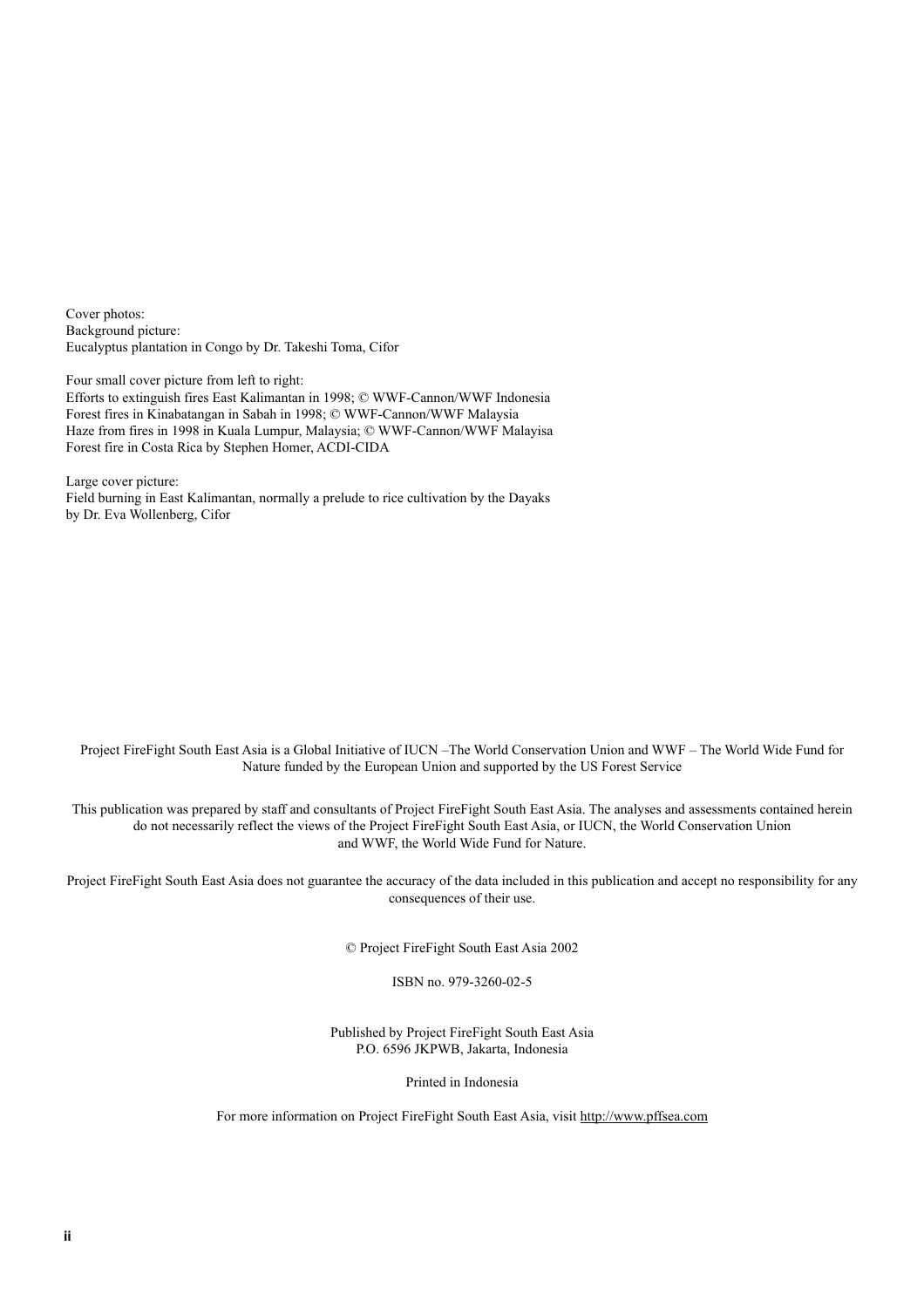### **Preface**

The forest fires of 1997 and 1998 created enormous ecological damage and human suffering and helped focus world attention on the problem. There is a growing concern within **WWF** - **The World Wide Fund for Nature** and **IUCN** - **The World Conservation Union** that action is needed to catalyse a strategic international response to forest fires. There are no 'magic bullets' or 'instant solutions'. The issues to be addressed are complex and cut across many interests, sectors, communities, nations and regions. WWF and IUCN believe that action only take place when fires are burning, with little attempt to address the underlying causes.

This is why the two organisations have joined forces and developed **Project Firefight South East Asia** to secure essential policy reform through a strategy of advocacy using syntheses and analyses of existing information and new outputs. More specifically, the project aims to enhance the knowledge and skills of key stakeholders with regard to forest fire prevention and management and, where necessary, to facilitate the adoption of new and/or improved options. The project works at the national and regional levels across South East Asia to support and advocate the creation of the legislative and economic bases for mitigating harmful anthropogenic forest fires.

As the problem of forest fires lies beyond the capacity of national governments and international organisations to handle alone, the project pursues a multiple stakeholder approach. By combining WWF's extensive network of National Organisations and Programme Offices in South East Asian, IUCN's broad-based membership, worldrenowned scientific commissions, and collaboration with ASEAN governments, UN agencies, EU projects, CIFOR, ICRAF, RECOFTC, universities, etc., the project ensures popular participation, public awareness, policy outreach and programmatic impact in connection with fire-related issues.

Project FireFight South East Asia undertook studies focusing on three areas of fire management: community-based fire management, legal and regulatory aspects of forest fires, and the economics of fire use in South East Asia. The expected results of these studies are the identification of political, private sector and civil society stakeholders and the legal, financial and institutional mechanisms appropriate to South East Asia that can positively influence their fire-related behaviour. In addition, national and international policies, which promote, or fail to discourage, forest fires are identified.

This report is a review of community involvement in and management of forest fires in South East Asia. Successful experiences of local community-based approaches to fire prevention and control in South East Asia are reviewed and analysed. Particular attention is given to the political, institutional, economic and cultural elements that enable local communities to actively engage and prevent uncontrolled burning. It is anticipated that this report will provide information to South East Asian governments and other stakeholders and will lay the foundation for recognising, financing and utilising community fire control as a component of their fire management strategies.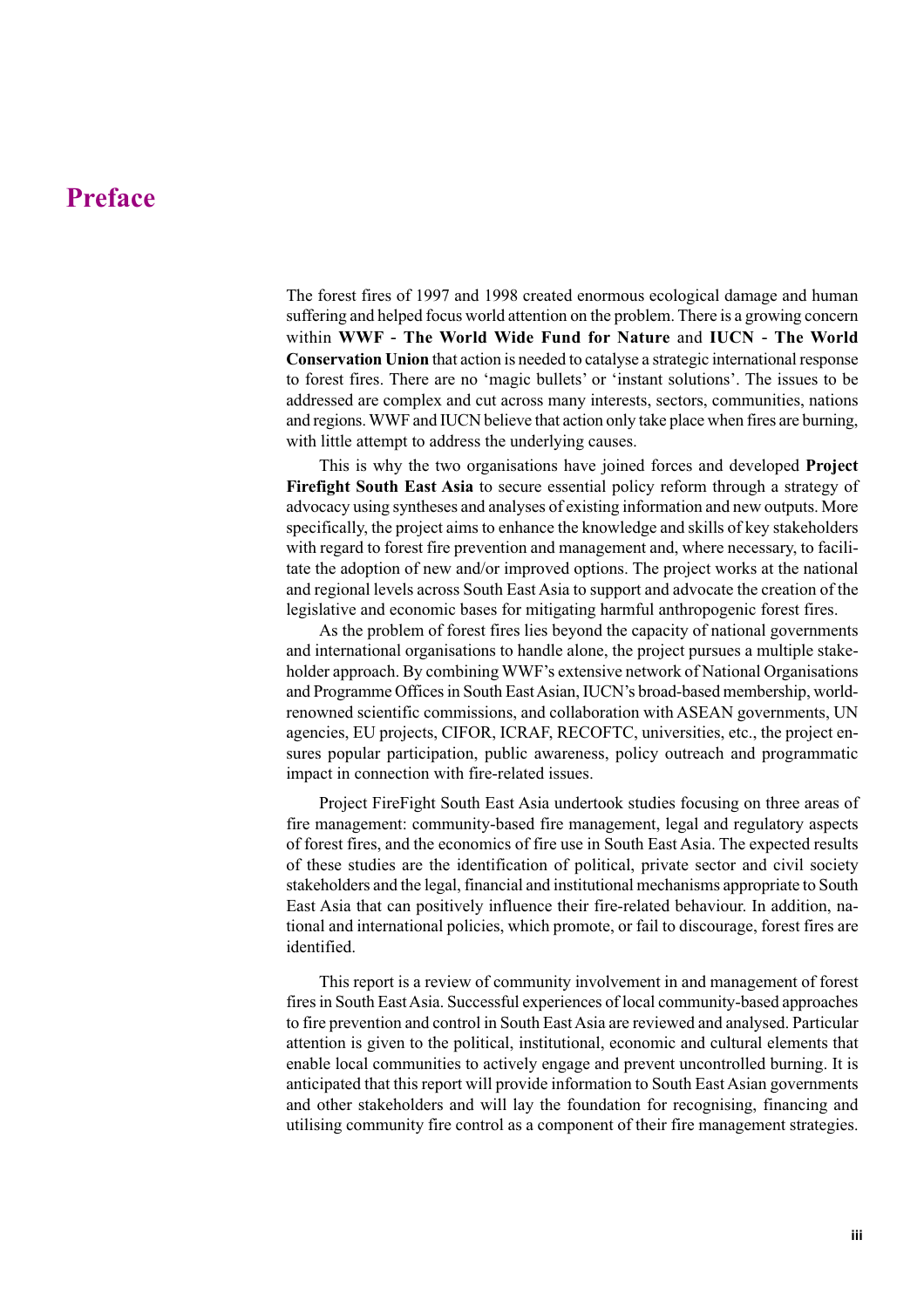# **Acknowledgements**

Project FireFight South East Asia implements some activities in partnership with the Regional Forest Programme of IUCN – The World Conservation Union. Mr. Sameer Karki, who is Programme Officer for IUCN's Asia Regional Forest Programme, wrote the report under the direction of Project FireFight South East Asia.

Members of the Steering Committee of Project FireFight South East Asia provided useful comments on the draft report and these have been integrated into this final version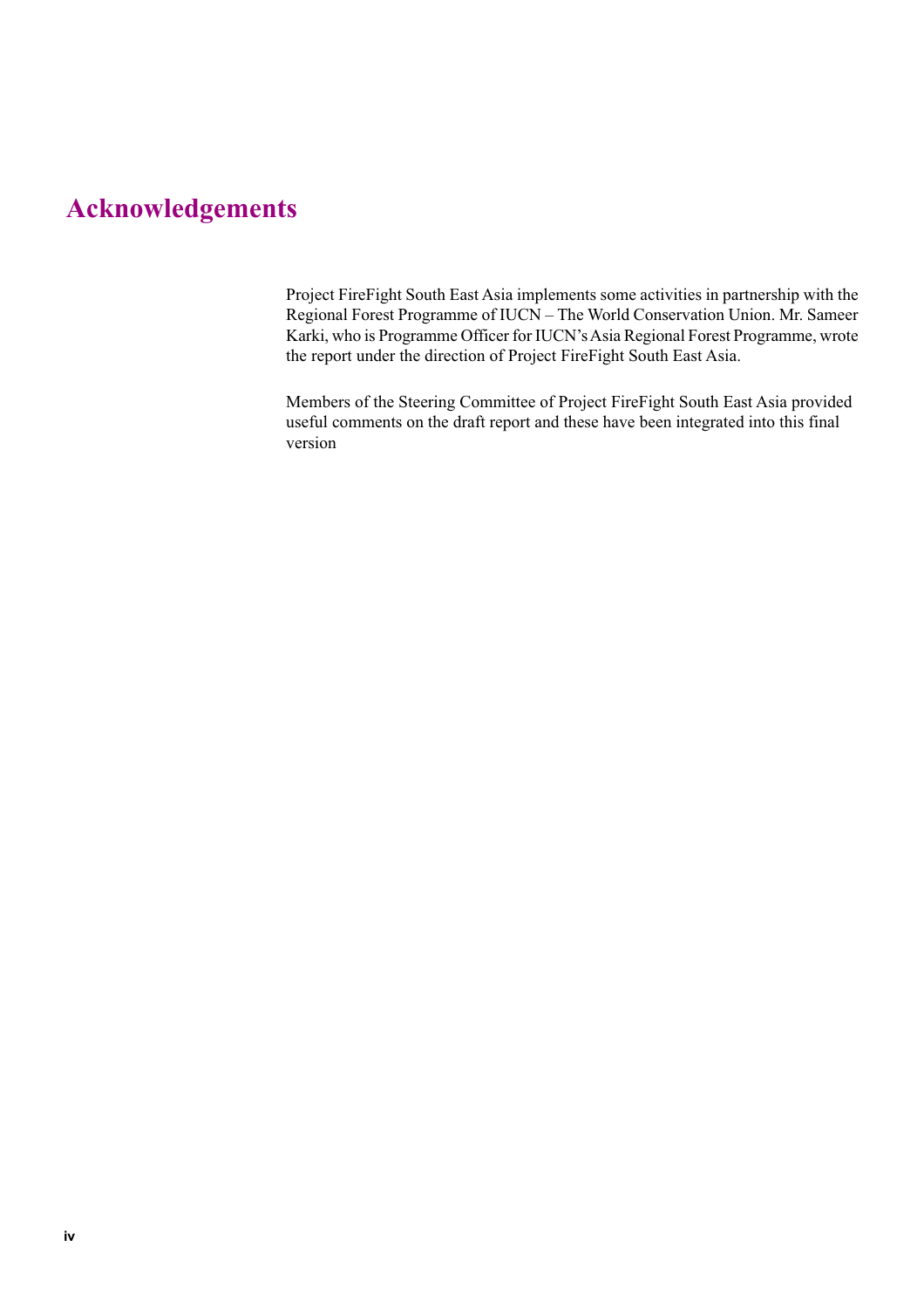# **Table of Contents**

| Preface               |                                                                                                 |                |  |
|-----------------------|-------------------------------------------------------------------------------------------------|----------------|--|
|                       | Acknowledgements                                                                                | iv             |  |
| List of Tables        |                                                                                                 |                |  |
| List of Boxes         |                                                                                                 |                |  |
| List of Abbreviations |                                                                                                 |                |  |
|                       | <b>Executive Summary</b>                                                                        | viii           |  |
| 1.                    | Introduction                                                                                    | 1              |  |
| 2.                    | Background: Fire in the South East Asian landscape                                              | 3              |  |
|                       | 2.1. Concepts of fire and fire management                                                       | 5              |  |
|                       | 2.2. Stakeholders and their fire management objectives                                          | 6              |  |
| 3.                    | Communities and uncontrolled forest fire use                                                    | $\overline{7}$ |  |
|                       | 3.1. Fire as a tool for conversion to agriculture and other uses                                | 7              |  |
|                       | $3.2.$ Arson                                                                                    | 8              |  |
|                       | 3.3. Swidden and uncontrolled forest fires                                                      | 8              |  |
|                       | 4. Community management of forest fires in South East Asia                                      | 11             |  |
|                       | 4.1. Controlled use of fire                                                                     | 11             |  |
|                       | 4.2. Forest fire prevention and suppression                                                     | 14             |  |
| 5.                    | Principles and criteria for community involvement in forest fire<br>management and control      |                |  |
|                       | 5.1. Understanding and assessing the context of forest fires:<br>Are fires really uncontrolled? | 20             |  |
|                       | 5.2. Community incentives for forest fire management                                            | 22             |  |
|                       | 5.3. Community sanctions for starting uncontrolled forest fires                                 | 23             |  |
|                       | 5.4. Community arrangements and organisation                                                    | 23             |  |
|                       | 5.5. Community awareness, skills and techniques                                                 | 23             |  |
|                       | 5.6. Resources for forest fire management                                                       | 24             |  |
| 6.                    | Recommendations                                                                                 | 25             |  |
|                       | 6.1. Community-based forest fire management pilot schemes                                       | 25             |  |
|                       | 6.2. Other recommendations                                                                      | 26             |  |
|                       |                                                                                                 |                |  |

7. Bibliography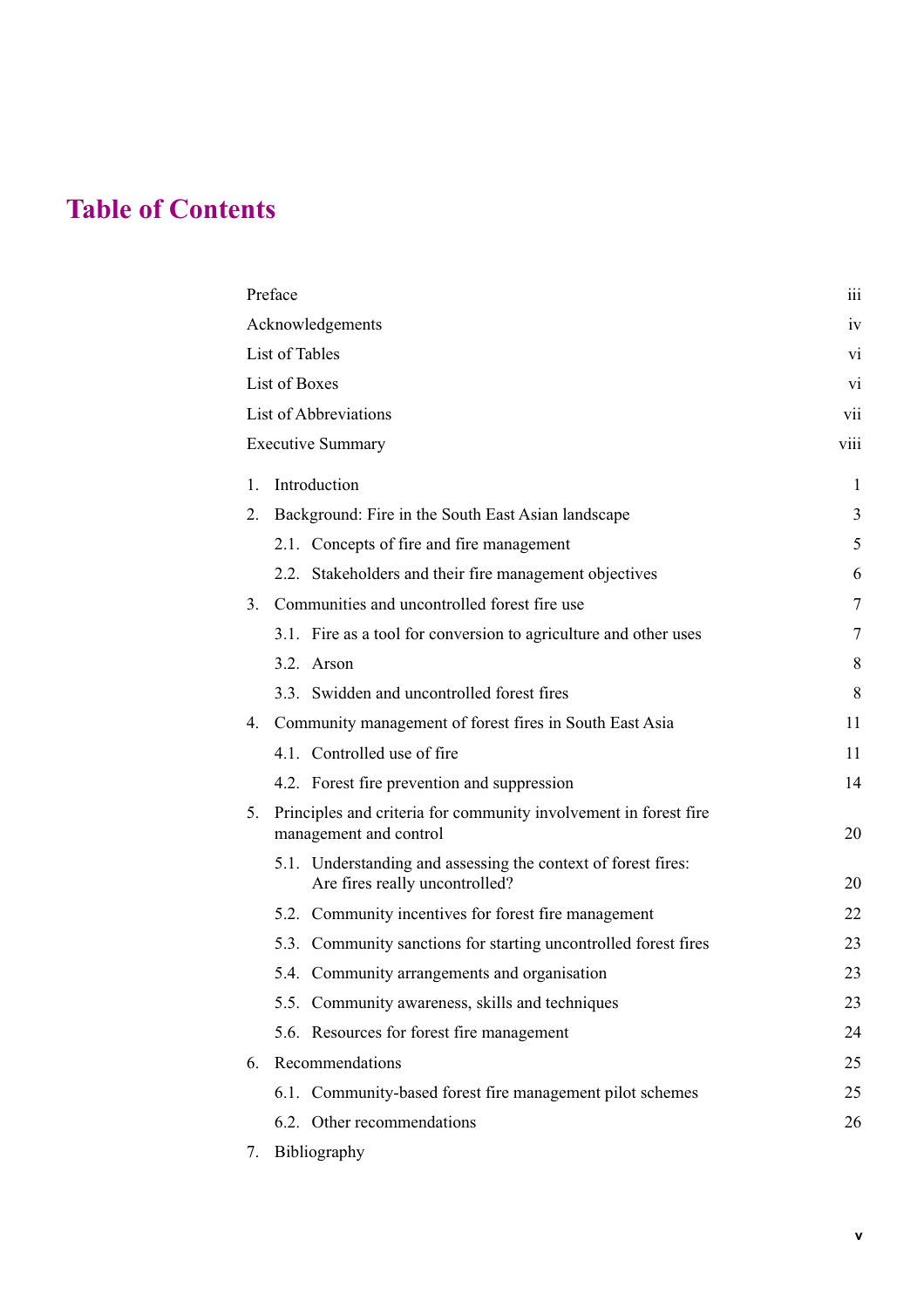# **List of Tables**

|  | Table 1: Options for establishing pilot community-based forest fire |    |  |
|--|---------------------------------------------------------------------|----|--|
|  | management schemes in South East Asia                               | 26 |  |

# **List of Boxes**

| Box 1: Swidden in Cambodia                                                                       | 13 |
|--------------------------------------------------------------------------------------------------|----|
| Box 2: Customary law in Bali                                                                     | 14 |
| Box 3: Kitanglad Volunteer Guards                                                                | 15 |
| Box 4: Community-based approach to forest fire management<br>in Northern Thailand                | 15 |
| Box 5: Community-based fire management in the Canaam Watershed<br>Sub-project in the Philippines | 18 |
| Box 6: Pakhasukjai community forest                                                              | 21 |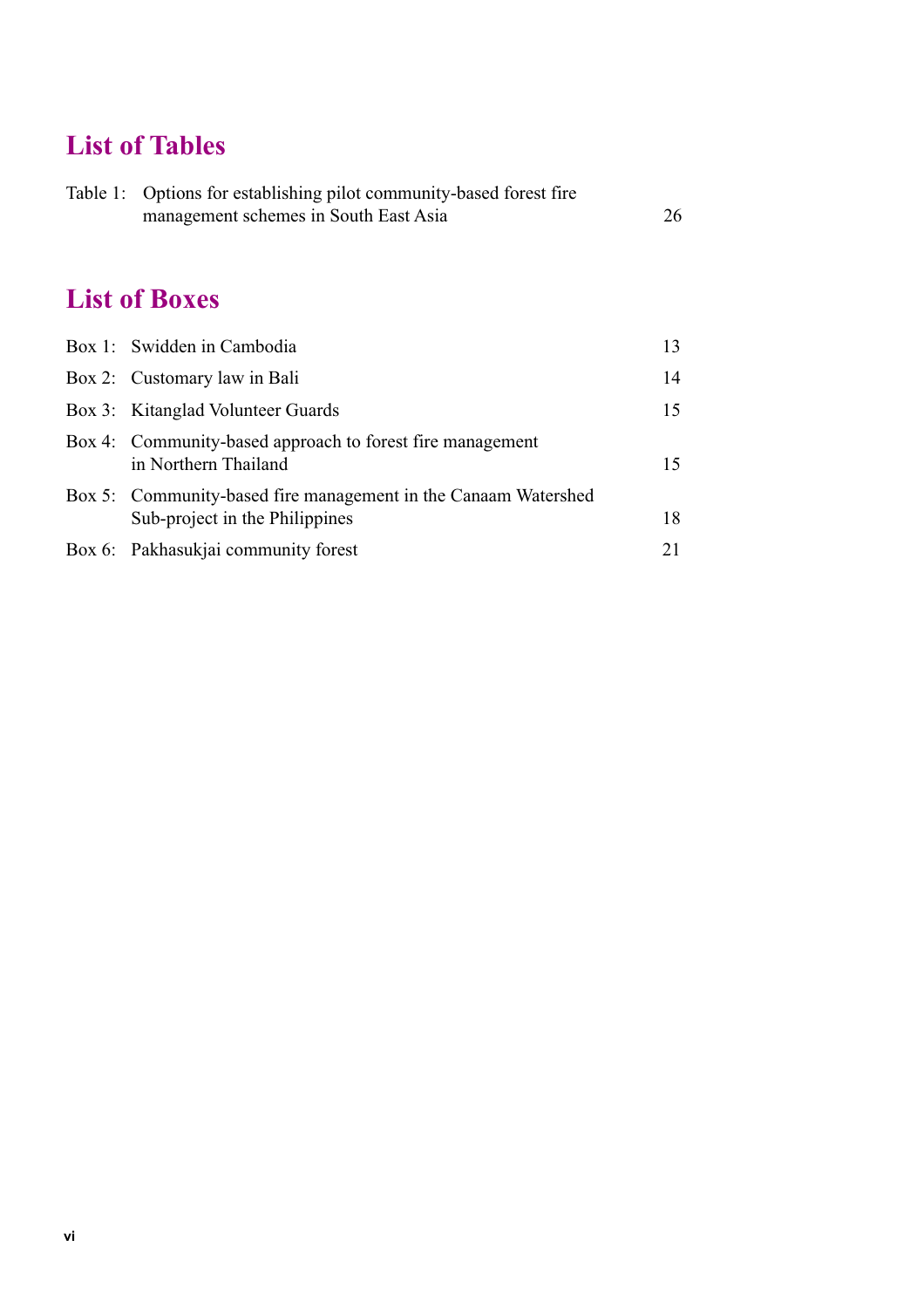# **List of Abbreviations**

| <b>ADB</b>     | <b>Asian Development Bank</b>                                                              |
|----------------|--------------------------------------------------------------------------------------------|
| <b>ASEAN</b>   | <b>Association of South East Asian Nations</b>                                             |
| <b>AVHI</b>    | Association of Vintar Highlanders Inc.                                                     |
| <b>CCORD</b>   | Community Co-ordinator                                                                     |
| <b>CESVI</b>   | Cooperazione e sviluppo [Cooperation and Development]                                      |
| <b>CSDC</b>    | Comprehensive Site Development Contract                                                    |
| <b>DANCED</b>  | Danish Cooperation for Environment and Development                                         |
| <b>DENR</b>    | Department of Environment and Natural Resources                                            |
| <b>FAO</b>     | Food and Agriculture Organization of the United Nation                                     |
| <b>FLMA</b>    | <b>Forest Land Management Agreement</b>                                                    |
| <b>GOL PDR</b> | Government of Lao People Democratic Republic                                               |
| <b>GTZ</b>     | Gesellschaft für Technische Zusammenarbeit (German Agency for Technical Co-opera-<br>tion) |
| <b>ICRAF</b>   | International Centre for Research on Agroforestry                                          |
| <b>IFFM</b>    | Integrated Forest Fire Management Project (GTZ)                                            |
| <b>IUCN</b>    | The World Conservation Union                                                               |
| <b>MARD</b>    | Ministry of Agriculture and Rural Development                                              |
| <b>NGO</b>     | Non-Governmental Organization                                                              |
| <b>NIPA</b>    | NGOs for Integrated Protected Areas                                                        |
| <b>NTFP</b>    | Non-Timber Forest Product                                                                  |
| <b>PFFSEA</b>  | Project FireFight South East Asia                                                          |
| <b>RECOFTC</b> | <b>Regional Community Forestry Training Centre</b>                                         |
| <b>RFD</b>     | <b>Royal Forest Department</b>                                                             |
| <b>UN</b>      | <b>United Nation</b>                                                                       |
| <b>WWF</b>     | World Wide Fund for Nature                                                                 |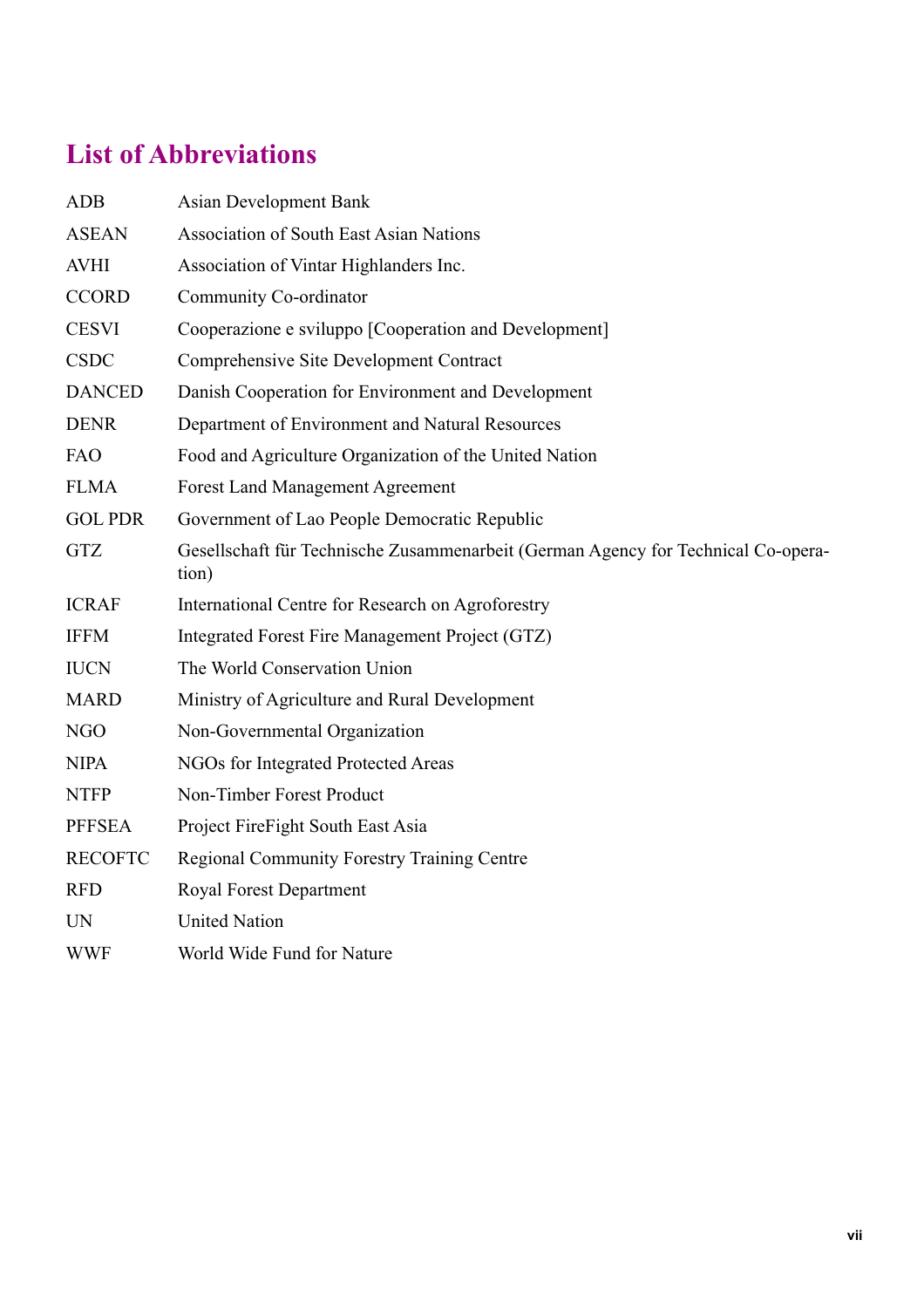### **Executive Summary**

This review is guided by the Project FireFight South East Asia (PFFSEA)'s aim to document successful community experiences with forest fires and analyse those political, institutional, economic and cultural elements that enable local communities to actively engage in preventing uncontrolled burning.

Community-based forest fire management in South East Asia is attracting more attention, partly because of the overall interest in promoting community-based resource management and partly due to recent catastrophic forest fires, making it imperative to find 'alternative' ways to prevent future outbreaks of similar scale.

Although forest fires have occurred in South East Asia for centuries and are important in the development of terrestrial ecosystems, concerns about changes in fire regimes and their impacts are growing. However, the role of fire in the landscape needs carefully assessment. Suppression of fire may lead to more intense fire in the future as a result of accumulated fuel loads. Suppression alone is not always a 'successful' fire management approach. Unfortunately, no reference to the use of small fires to prevent bigger fires in South East Asia could be found.

The use of fires to clear land for 'permanent' agriculture and settlements by local communities is widespread in South East Asia. Whether such fires can be controlled depends on various aspects, such as the presence of fuel, the biophysical conditions of the forest or the availability of firebreaks. The local community's interest in the forest is another important factor.

Uncontrolled fire also occurs because swidden farmers do not adapt their traditional system to the changing biophysical conditions of the surrounding forests. Modifications in local culture and practices also contribute to uncontrolled forest fires. The discontinuation of some traditional forest management systems has led to a knowledge gap, as elders are no longer passing down their experiences to the younger generation. The revival of some of the lost practices should be considered. Inexperienced migrants, who are not traditional swiddeners, have allowed fires to escape. Nonetheless, it is often difficult to distinguish between forest loss due to clearance for shifting cultivation and loss due to escaped fires.

Many governments see swidden agriculture as a primitive system that destroys the forests, without fully understanding its underlying logic. Forest fires attributed to swidden farmers probably reflect this bias against swidden practices. Whilst not all swidden farmers are careful in fire management, forest destruction from swidden fires is probably exaggerated. In fact, examples of 'successful' controlled or prescribed fire use are largely found in swidden agriculture.

Controlled fire use seems to be largely an indigenous initiative, whilst fire suppression is both an indigenous and externally supported activity. They generally appear to focus on avoiding damage to neighbouring fields or villages and to protect forests. Thus, community cohesion and 'attachment' to local resources are important for controlled fire use.

Many countries have also reported that communities use fires to destroy natural forests or plantations in revenge and for political reasons. Therefore, improved fire management could arise from better conflict management and address the underlying causes of forest fires such as inequitable tenure arrangements.

A few communities have successfully taken over forest fire management from sponsored projects, but several things have to be taken into account. The allocation of resources for forest fire management needs careful planning to ensure that poor communities are not overburdened by such arrangements, especially ifthe results are unlikely to benefit them tangibly or in the near future.

For any community-based fire management systems to be sustainable, incentives for fire management must be largely related to the community's needs. Therefore, when people are interested in managing forest fires, their objectives of fire management have to be clearly understood.

The role of the governments in supporting and implementing fire prevention and control is important. However, it is necessary to analyse the cost-effectiveness of supporting such activities. The integration of several communities in a forest fire management programme is also crucial. When many stakeholders lay claims to forest resources, inter-community co-operation is needed for effective forest fire management. Tenure security is another incentive for community fire prevention and control.

A key concern about externally supported forest fire management is the shift of responsibility from government departments to local communities. This is an important equity issue, especially since beneficiaries are often not identified and it remains unclear whether local communities obtain fair access to the resources they are protecting.

In addition to incentives for effective fire management, sanctions for unsound management are equally important. If forest fires are not managed by local people with vested interests, it will be necessary to change undesirable practices by providing incentives and supporting alternative livelihood strategies. The underlying causes of local resource tenure conflicts also need to be addressed. Use of legal sanctions is crucial in preventing uncontrolled fires. In general, community-enforced fines and other penalties often work better than government legislation in discouraging people from breaking rules.

The case studies in this review show that successful community involvement in forest fire management depends on many factors. It embodies a community's attachment or ownership of and dependence on forest resources. Traditional knowledge of the local biophysical environment and fire usage is important in many communities. Absence of tenure conflict also bolsters a community's interest in fire management. The community's control over its resources can ensure that its interests and concerns are addressed and protected too. Success also rests on compliance with community rules on fire usage.

The report identifies several options to promote community-based forest fire management in South East Asia, such as analysing and compiling existing cases, adding fire management component into existing community-based resource management projects, strengthening projects with community-based fire management components, and designing and implementing community-based forest fire management projects.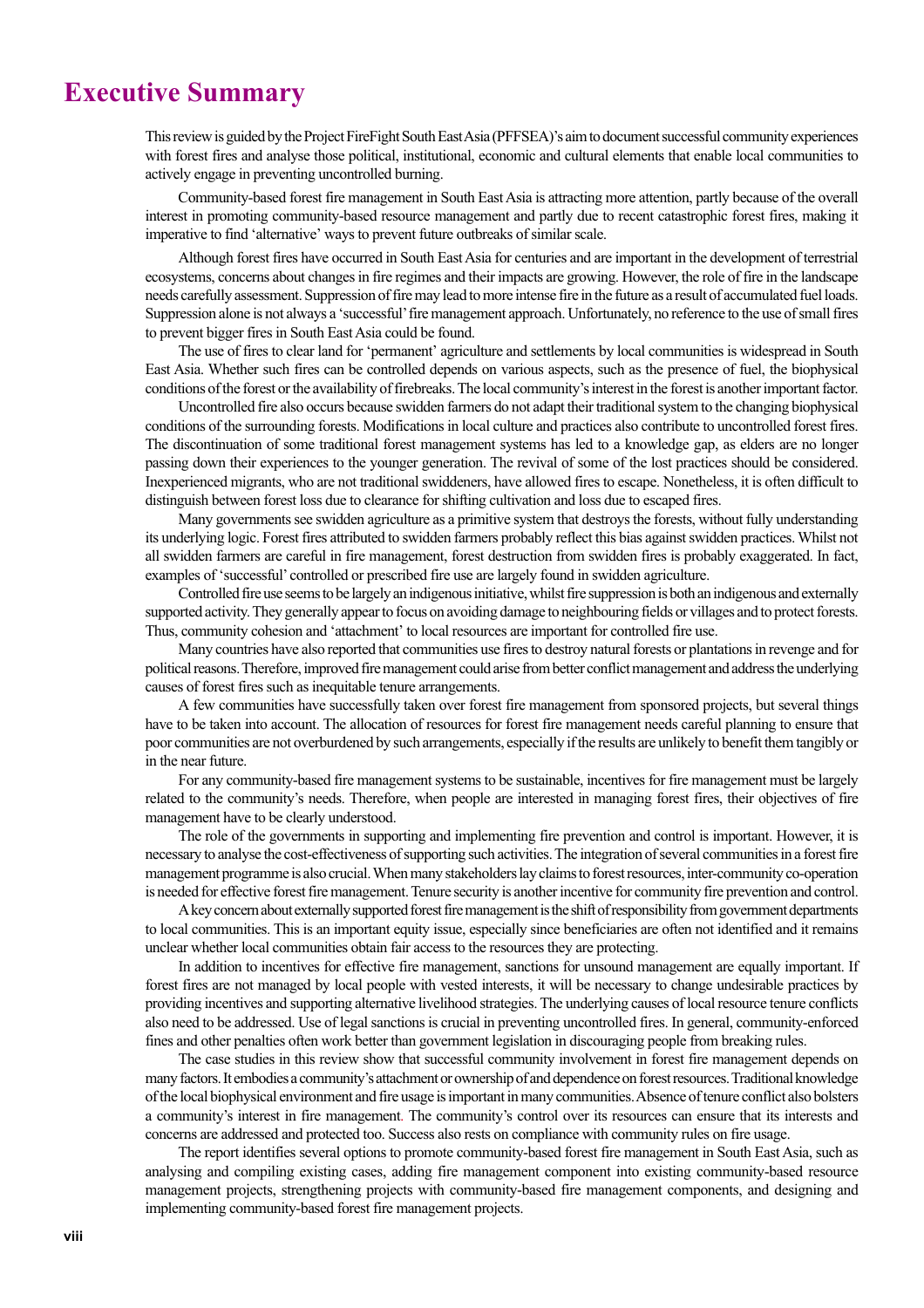# **1. Introduction**

In recent years, large-scale forest fires in South East Asia, particularly in Indonesia, have grabbed worldwide attention (Rowell and Moore, 2000). Their negative impacts, such as the loss of human lives, properties and livelihoods, and the loss or reduction of biodiversity and ecosystem functions have been felt at local, national and global levels.

To better understand forest fires in South East Asia, it is important to comprehend the causes of fire and the role of local communities in fire use and management as well as mismanagement. This report thus reviews information on:

- the role of communities in forest fires and their involvement in forest fire management in South East Asia; and
- political, institutional, economic and cultural elements that enable local communities to actively participate in fire management and prevent uncontrolled burning.

Based on the analysis of published and 'grey' literature, and consultations with resource people,

- a draft of principles and criteria for community involvement in forest fire management and control was prepared; and
- potential sites for the establishment of pilot community-based fire management schemes were identified and evaluated.

This review is guided by the Project FireFight South East Asia (PFFSEA)'s aim to document successful community experiences with forest fires and analyse those political, institutional, economic and cultural elements that enable local communities to actively engage in preventing uncontrolled burning.

It is useful to clarify key words used in this report, such as 'success', 'community experiences' and 'forest fire management systems'. Generally, 'success' is achieved when results meet management objectives. However, frequently, management objectives vary among different stakeholders. There can be multiple and even contradictory objectives, and they may not be explicit. Thus success is often a subjective term and perceptions of success will vary among stakeholders with different objectives. In addition to learning from success, learning from failure is also important. Therefore, this review also investigates examples of forest fire management failures.

The term 'community'<sup>1</sup> is taken broadly to include anything from a household, a group of households, a settlement, to a group of settlements. Normally, a single **This review is guided by the Project FireFight South East Asia (PFFSEA)'s aim to document successful community experiences with forest fires and analyse those political, institutional, economic and cultural elements that enable local communities to actively engage in preventing uncontrolled burning.**

<sup>&</sup>lt;sup>1</sup> There is no agreed definition of 'community' within the social sciences literature (Gauld, 2000). Gilmour and Fisher (1991) note that "*community* has a number of connotations. It suggests a group of people who share a set of common interests (residence, kinship, religion, affiliation, etc.). It is implied that members of a community may act jointly in respect to these common interests. Individuals may belong to a number of communities, depending on which set of interests are relevant in a given situation."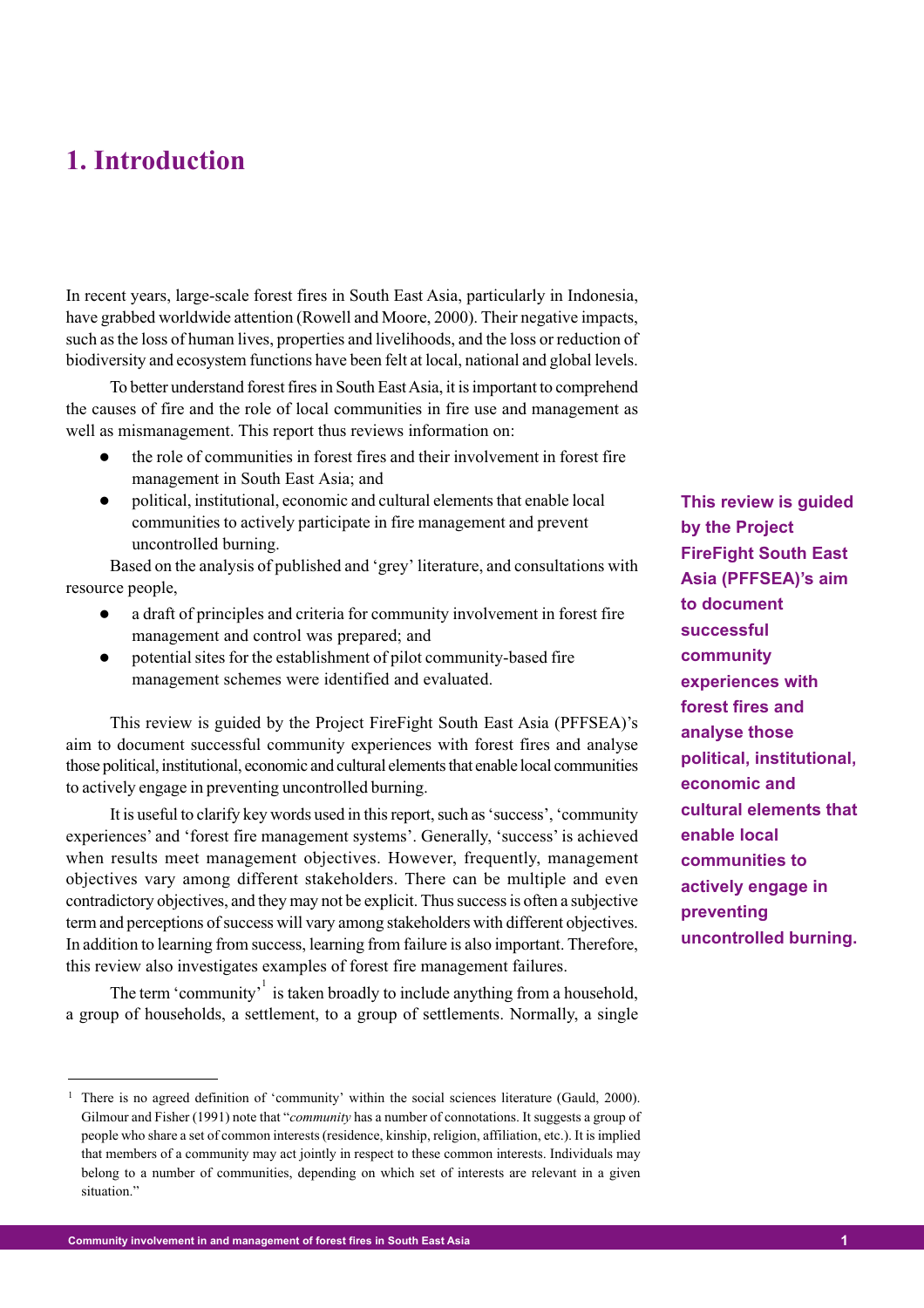household is not considered a community. However, many informants believed that in Vietnam household involvement was important for exploring community forest management issues, including forest fire management. This study draws on examples from forests and associated land uses such as shrublands and grasslands, and documents experiences of private and common property forests only. It excludes experiences from forests and plantations owned by commercial companies.

It is also important to recognise that community 'involvement' covers a wide spectrum of situations, from forced participation (coercion) to free and willing participation in activities developed by the actors themselves (empowerment).

The study examines examples of both indigenous (or local) forest fire management systems and supported (or sponsored) systems. An indigenous system is locally developed and recognised. This could either be an 'old' or traditional system, or a relatively recent one. A supported system is where community fire management has been recognised and supported by external agencies (governments, international organisations and others). This may include support to an existing indigenous system through formalising, modifying, or otherwise elaborating on it, or instituting new systems.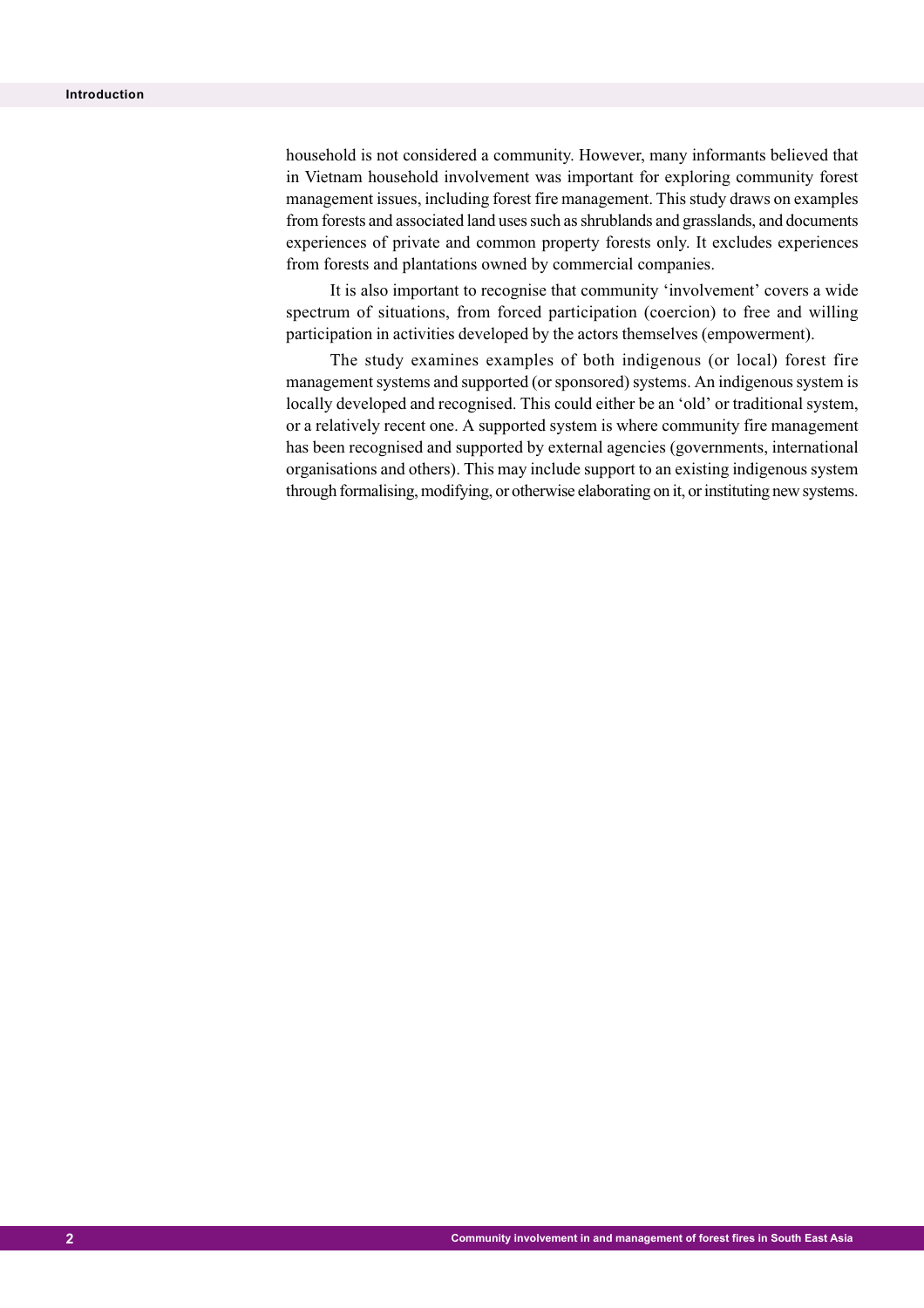# **2. Background: Fires in the South East Asian landscape**

Many vegetation types in South East Asia owe their existence to fires, thus pointing to a long history of forest fires. Local people have been key agents for maintaining a fire regime that has created a diversity of ecosystems. Kowal (1966) believes that many South East Asian forest types, such as the Malaysian pine forests and Indonesian *Casuriana* forests, are of pyrogenic origin. According to him,

*"the Malaysian Pine Fire Climax formation is but one example of a broad series of diverse communities resulting from man's use of fire in the tropics. Much, perhaps most, of tropical grasslands and savannahs have had origin in this way."*

Cockburn (1974) reports that extensive tracts of grassland in Western Sabah are due to a great fire that destroyed its forest around 1915, following a severe drought. Fires are common in most deciduous (or seasonal) forests in South East Asia and the so-called 'fire climax'<sup>2</sup> pine forests in Myanmar, Thailand, Lao PDR, Cambodia, Vietnam, Philippines (Luzon) and Indonesia (Sumatra) (Goldammer, 1997). In Brunei, forest fires occur in coastal heath and beach forests, which experience a long dry season, windy conditions, have high fuel loads and are easily accessible (Hassan and Manila, 1997). Peatland forests are susceptible to fires, especially if there is a combination of human activities and drought conditions. Fires are thought to have promoted deciduous tree species at the expense of less fire tolerant evergreen species in northern Cambodia (Wharton, 1968). Here, grasslands exist with scattered deciduous trees. Goldammer (1997) believes that many of the monsoon forests of continental South East Asia would reconvert to evergreen rainforests if the anthropogenic fires were eliminated.

At the other end of the spectrum, the tropical rainforests of South East Asia have been vulnerable to forest fires only during severe droughts. Extensive forest fires have occurred in Indonesia throughout its history, often during cyclical droughts (Goldammer, 1997). These forests are normally not susceptible to fires because of the damp debris in the forests and the high humidity. However, little is known about the exact causes and types of fires that have burnt in the tropical rainforests in the past.

<sup>2</sup> This is an example of how the forests adapt to regular occurrences of fires in the natural environment (Goldammer, 1997)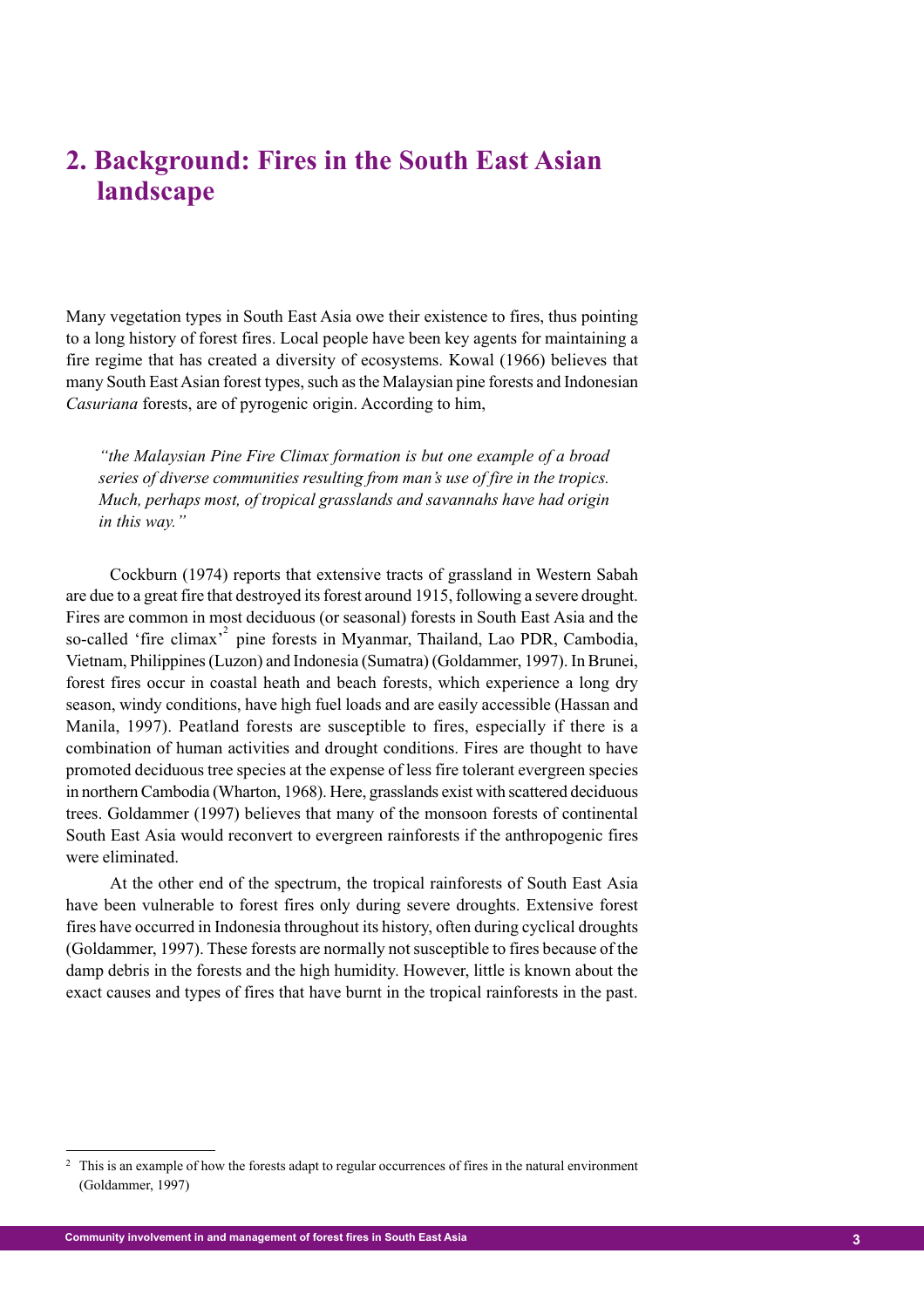Although forest fires have occurred in South East Asia for centuries and are an important factor in the development of terrestrial ecosystems, concerns about changes in fire regimes and their impacts are growing. For example, Pogayed (1991) notes that in the Philippines,

*"wildfire regimes in the Central Cordillera forests have changed. Increasing population pressure and demand for agricultural, grazing and settlement land have brought new fire patterns to the island which are more detrimental to the forest environment than ever before."*

During the Vietnam War, approximately 12% of South Vietnam's forest cover was converted to areas dominated by extremely flammable grasses, e.g. *Imperata cylindrica* and the exotic species *Pennisetum polystachyon,* through use of herbicides, explosives, mechanical land clearing and burning operations (Goldammer, 1992). Fires occur in these locations almost annually.

The expansion of grasslands in the Philippines in recent years has increased the threat of fires spreading to the forests (Malayang III, 2000). Past fires and logging residues increase the vulnerability of the forests. Logging operations in Indonesia, for example, have opened the forest canopy, drying out the forest floors. Accumulated residues become combustible materials for future fires. More importantly, logging roads and improved access encourage migrants into forested areas, thereby increasing the use of fires in the vicinity. Abandoned logging roads can develop into potential corridors for fires when they are overgrown with grass and other vegetation, especially during the dry seasons or droughts.

Forests are being converted and degraded to accommodate the demands of increasing human populations, with negative impacts on biodiversity and watershed values. Any further loss of forests to fires is clearly undesirable, and the impacts of forest fires on human life, property and livelihood will be more intensive. There are also concerns that forests damaged by fires will be more susceptible to future fires, and that forest fires also contribute to global climate change (Rowell and Moore, 2000).

Many human activities trigger forest fires directly or indirectly. Fires are often used to clear forests for agricultural lands, settlements and paths (e.g. in Myanmar, Sein *et al*., 1999). They are also used to maintain grasslands by inhibiting succession. People also rely on fire as a land clearing and preparation tool in swidden agriculture, and to

- burn over-mature plantations to re-establish new plantations, such as rubber plantations in Indonesia (Gouyon, 1999);
- improve access to facilitate the collection of honey, rattan and burnt fallen wood (Chuntanaparb *et al*., 1993);
- hide evidence of illegal logging (e.g. in Thailand, Fehr, 1993) or to divert attention from such sites (e.g. in Indonesia);
- increase production of resin (e.g. in Cambodia, Emerson, 1997) and mushrooms (e.g. in Cambodia, Baird, 2000). Burning of undergrowth apparently improves certain mushroom production. Fire can also remove dried resin in *dipterocaps* and ensure better flow of resin;
	- flush animals from their hideouts or encourage growth of new shoots so

**Although forest fires have occurred in South East Asia for centuries and are an important factor in the development of terrestrial ecosystems, concerns about changes in fire regimes and their impacts are growing.**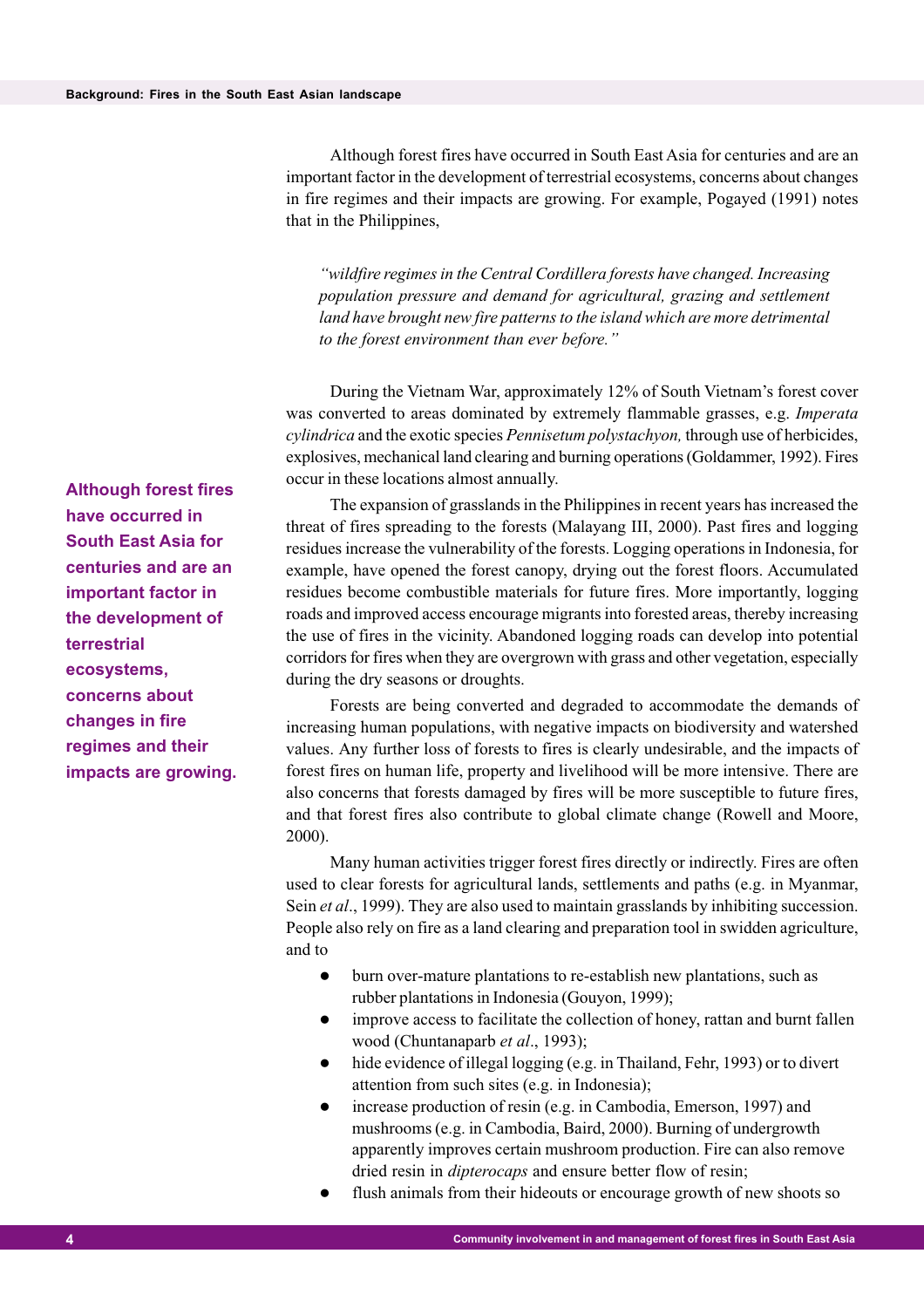that wild animals can be lured to the area and be hunted (Savet, 1999; Daltry and Momberg, 2000; Baird, 2000; Bouaket, 1999);

- clear vegetation to increase visibility of snakes or other wild animals, and bandits; and
- suppress weeds and pests (e.g. in Myanmar, Sein *et al*., 1999).

Forest fires are also often caused by negligence during charcoal making, campfires and smoking, burning trash, agricultural residues or pastures, or when children play with fire (FAO, 1991). For example, in the Cordillera region in Central Luzon, forest fires caused by "*large numbers of settlements and intense agricultural activity in the valleys during the dry season*" including *"fires originating from the valleys where much of the grassland was regularly fired during the dry season for grazing*" are "*probably an important factor causing the pine forests of the higher elevation steep slopes as well as grasslands below*" (Kowal, 1966). Similarly, fires started by agricultural activities are serious threats to biodiversity in limestone hills in East Asia (Vermeulen and Whitten, 1999).

In Thailand, most forest fires are caused by deliberate or accidental human activities, "*especially by the rural people who live in or adjacent to forest*" (Samran and Akaaraka, 1997). From the 1980s to mid-1990, the authors reported that:

- 26% forest fires were due to activities associated with the collection of non-timber forest products (NTFP);
- 18% through burning agricultural residues (especially in shifting agriculture);
- 15% by hunters; and
- 16% by carelessness.

Arson and the use of fires on agricultural land and for land conversion are major causes of forest fires in Brunei (Hassan and Manila, 1997). In Malaysia, negligence and agricultural activities are considered to be the most important causes of forest fires (Hassan and Manila, 1997). In 1983, escaped agricultural fires caused catastrophic forest fires in nearby drought affected forests in Kalimantan, Indonesia (Lenner and Panzer, quoted in Dennis, 1999). The disastrous forest fires of 1997/98 in Indonesia occurred mainly because of land clearance for large-scale plantations and timber estates (Dennis, 1999; ICRAF, 1997).

Use of fires in or near forests can potentially lead to uncontrolled forest fires. Whether such fires can be controlled depends on various aspects, such as the presence of fuel, the biophysical conditions of the forest or the availability of firebreaks. The local community's interest in the forest (e.g. whether any precautions are taken to avoid uncontrolled forest fires, or whether there are mechanisms to put out small fires before they become uncontrollable) is another important factor.

#### **2.1. Concepts of fire and fire management**

Before these are discussed, it is important to be clear about concepts and definitions of fire and fire management. An uncontrolled forest fire occurs when no attempt is made to contain or suppress the fire. A controlled fire is used for a specific purpose, and is contained and managed.

**Use of fires in or near forests can potentially lead to uncontrolled forest fires. Whether such fires can be controlled depends on various aspects … The local community's interest in the forest is another important factor.**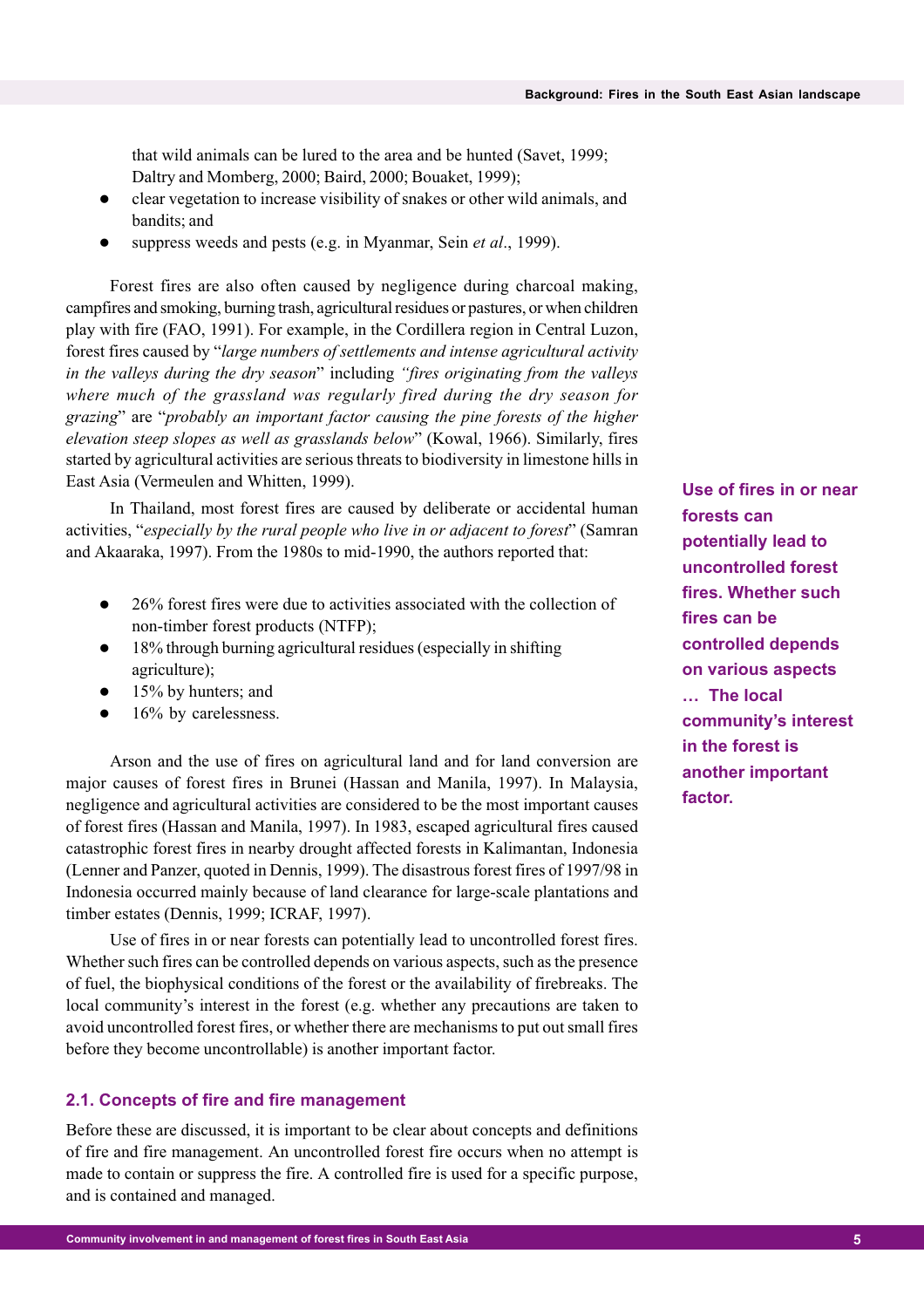Fire management essentially incorporates efforts to maintain the fire within a desired fire regime (adapted from Schweithelm, 1999). A fire regime is "*the set of natural or induced fires that have occurred within a defined area over a given period, and takes into account the frequency of fires, intensities of individual fires, seasons of their occurrences, patchiness of their occurrences over the area, and time elapsed since last fire. Though used to describe what has occurred in the past, the term is also often used in prescribing a management goal to be achieved over a given period in the future*" (Nature Conservation Council of NSW,  $2001$ ).

A fire management system enables clear assessment of needs and identification of steps to meet them. Many models and approaches have evolved worldwide. In various ways with varying degrees of success, these fire management systems attempt to balance the requirements for an effective approach tuned to national and local needs and resources. Oversight of a fire management system is a key role for government. Fire management is most effectively broken down into four discrete components:

- Prevention involves all measures that impede the outbreak of fire or reduce its severity and spread.
- Preparedness (pre-suppression) includes the actions and activities needed to ensure organisations are fully prepared for any fire suppression measures.
- Response (firefighting, also called suppression) refers to the control and extinguishing of unwanted fires. These actions attain the highest profile in most media coverage of fires, which can (and has) influence public and political opinions towards a firefighting-dominated response to fires.
- Recovery refers to attempts to prevent recurrence of fires and further degradation of the forest in the short term, and to re-establish the original structure, biodiversity and productivity of agricultural and forest lands over the long term.

#### **2.2. Stakeholders and their fire management objectives**

The definition of 'desirable' forest fire management can differ within a community, and between a community and other stakeholders, such as the government. For example, the forest department may promote fire suppression on grassland, whereas community members may prefer burning to maintain grasslands for grazing domestic and wild animals. Governmental prohibition of grass burning, for example in Sumbawa, Indonesia, often breaks down a sustainable production system (see McNeely, 1995). Discussions of 'success' must be linked to stakeholder groups and their perspectives, and recognise where and how various opinions arise and what this means for negotiating and supporting fire management.

<sup>3</sup> http://www.nccnsw.org.au/glossary/Fireregime.html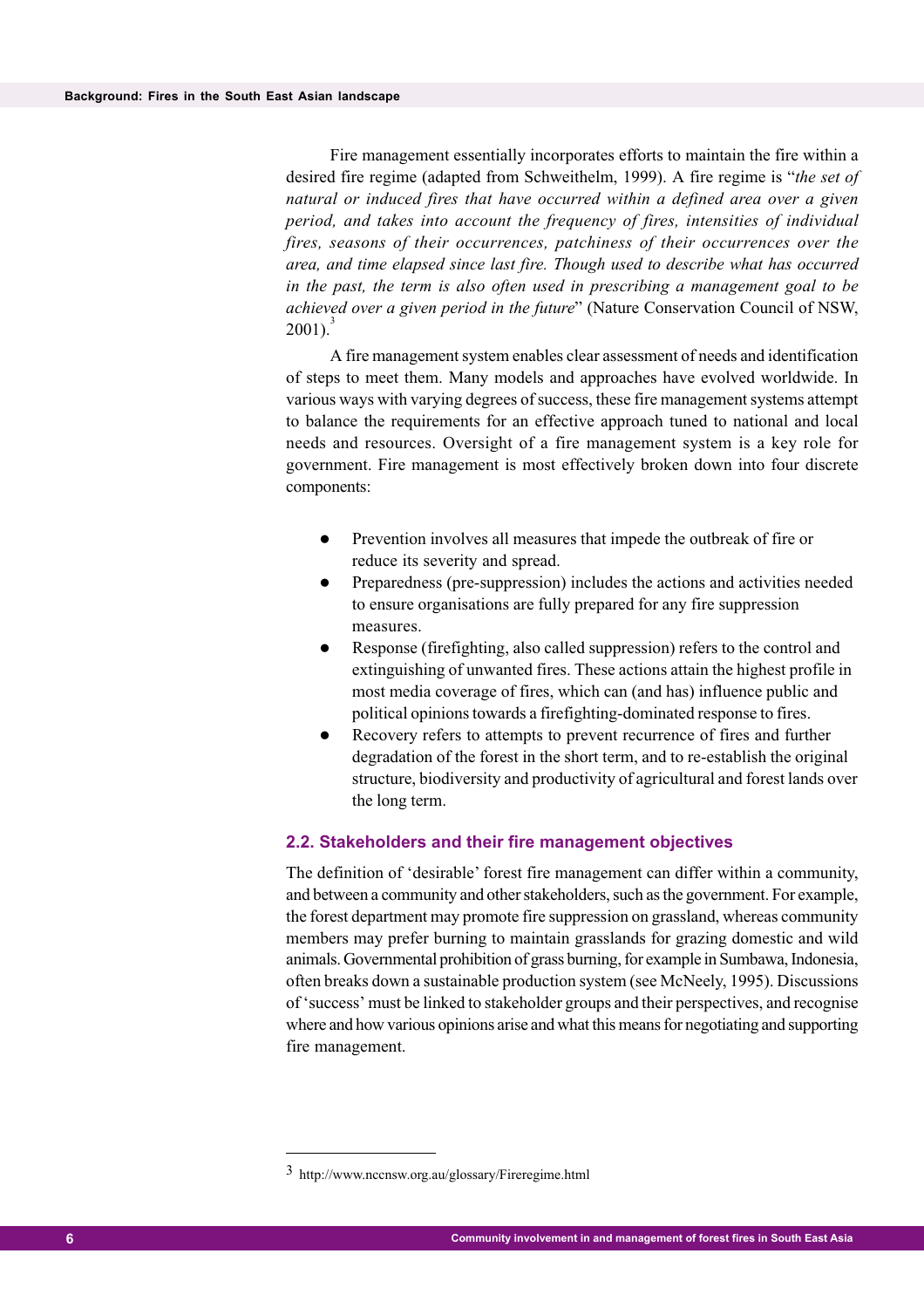# **3. Communities and uncontrolled forest fire use**

To many indigenous communities, poor migrants, land speculators and forest estate companies, fire is one of the least expensive methods to clear forests and prepare land for permanent agriculture and other land uses. Aiming to burn as much forest as possible, little attempt is made to control the fires. Arson and careless swidden farming have also caused uncontrolled fires. These situations can be considered as 'failures' in forest fire management and it is important to learn from them.

Uncontrolled forest fires are generally symptomatic of the breakdown of local control over natural resources and may be a sign of tenure conflicts. Forest conversion for agriculture by migrants and local people using fires has also been attributed to poverty and greed. Therefore, any analysis of forest fires needs to take into account the underlying causes of forest destruction. Prevention of uncontrolled fires cannot succeed without adequate attention to these issues.

#### **3.1. Fire as a tool for conversion to agriculture and other uses**

Use of fires to clear land for 'permanent' agriculture and settlements by local communities is widespread in South East Asia (Fehr, 1993; Malayang III, 2000; WWF, undated; Standing Office, NCFFPS, 2000). Poverty is often a driving force for land clearance and poor migrant farmers are usually blamed for using fires to clear land. These people include 'spontaneous' migrants, who have moved to a new area in search of better livelihood options, 'forced migrants' displaced by civil disturbances or big infrastructure projects such as dams, or people 'resettled' under government transmigration programmes, such as in Indonesia. Migrants, however, are not the only people using fires to clear forests. Indigenous people also rely on fires to clear forest areas for agriculture and other uses. In some countries, plantation companies are significantly accountable for forest fires that contribute to forest degradation. In Indonesia, a "*considerable part of the forest fires have been caused by land clearing operations where vegetation was ignited in order to prepare the area for plantations*" (Bureau of International Co-operation and Investment 1997; ICRAF, 1997).

In Cambodia, ex-Khmer Rouge soldiers have settled in forest areas under government programmes or independently. Many Khmer refugees returning from camps in Thailand have also burnt forests to clear land for settlements and agriculture (Harvey, 2000; Burgess, 2000, *pers. comm.*<sup>4</sup> *).* Sometimes, powerful Phnom Penh land speculators hire local people to clear forestlands to claim ownership to these **To many indigenous communities, poor migrants, land speculators and forest estate companies, fire is one of the least expensive methods to clear forests and prepare land for permanent agriculture and other land uses.**

**7 Community involvement in and management of forest fires in South East Asia**

<sup>4</sup> Sara Burgess, Project Advisor, Extension and Resource Management, Cambodian-German Forestry Project, Department of Forestry and Wildlife, Phnom Penh, Cambodia.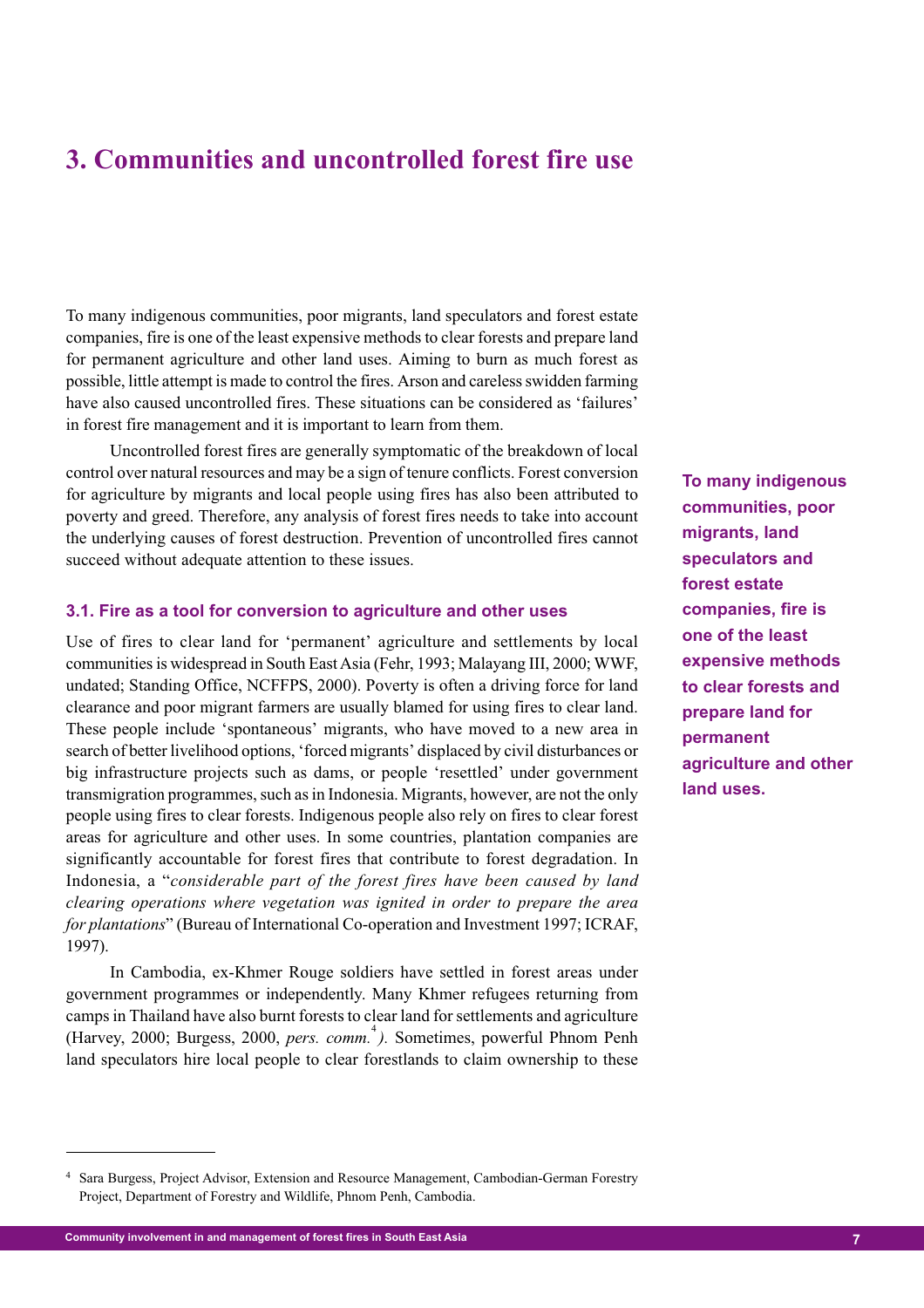areas, e.g. in Kirirom National Park in Cambodia (Nhal Thoun, 2000, *pers. comm.*<sup>5</sup>). Such a practice by powerful outsiders for land speculation is known in other South East Asian countries.

Obviously any attempt at controlled use can also accidentally cause big forest fires, especially when a fire escapes and becomes too big for any community to suppress. To avoid such occurrences, safeguards such as firebreaks and regular reduction of fuel loads in the forest (through low intensity burning or physical removal) are also important.

#### **3.2. Arson**

A number of countries have also reported that communities use fires to destroy natural forests or plantations in revenge and for political reasons.

In the 1980s, local people in Philippines allegedly destroyed many government tree plantations that had been established on grasslands through arson because the government contractors who established the plantations did not pay their wages. Elsewhere, some communities supposedly burnt down plantations to generate employment by replanting the burnt areas. It is also speculated that the plantations were burnt because local communities did not want the grassland to be converted into forest in the first place. Such incidences are also reported in Cambodia (Rotha, 2000, pers. comm.<sup>6</sup>). In these cases, fire use reflects dispute amongst different stakeholders.

Arson in Indonesian forests has primarily arisen from conflicts between communities and the private sector (UN Centre for Human Settlements, 1999; Tomich *et al*., 1998). Communities allegedly set fire to forest 'concession' areas, granted by the state to logging or plantation companies, because their traditional tenure over the area was disregarded and encroached upon. Both indigenous communities and migrant farmers have also committed arson against each other over land conflicts. Logging and plantation companies, too, are accused of arson to destroy forest gardens of local communities and then 'buy' their land cheaply. In Kalimantan, people have reportedly set forest on fire in anticipation of compensation from mining or plantation companies that are to be established in the area.

Therefore, improved fire management could arise from better conflict management and addressing the underlying causes of forest fires such as inequitable tenure arrangements. In Indonesia, for example, more equitable government allocation of property rights over land and forests is a very important issue in preventing land and forest fires (Hariadi Kartodihardjo and Kukoh Murtilaksono, 1999).

#### **3.3. Swidden and uncontrolled forest fires**

Uncontrolled fire from shifting agriculture is one of the three main causes of deforestation in Lao PDR (GOL PDR 1990, in Rigg and Jerndal, 1996). Bouaket (1999) estimates that 90% of forest fires originate from upland farmers' swidden cultivation practices conducted without firebreaks, "*year after year*", although he recognises that reliable statistics are unavailable. Similarly in Cambodia, fires started

**management could arise from better conflict management and addressing the underlying causes of forest fires such as inequitable tenure arrangements.**

**… improved fire**

<sup>5</sup> Nhal Thoun, Director, Kirirom National Park, Cambodia.

<sup>6</sup> Ken Serey Rotha, Local Advisor, Community Forestry Research Project, Phnom Penh, Cambodia.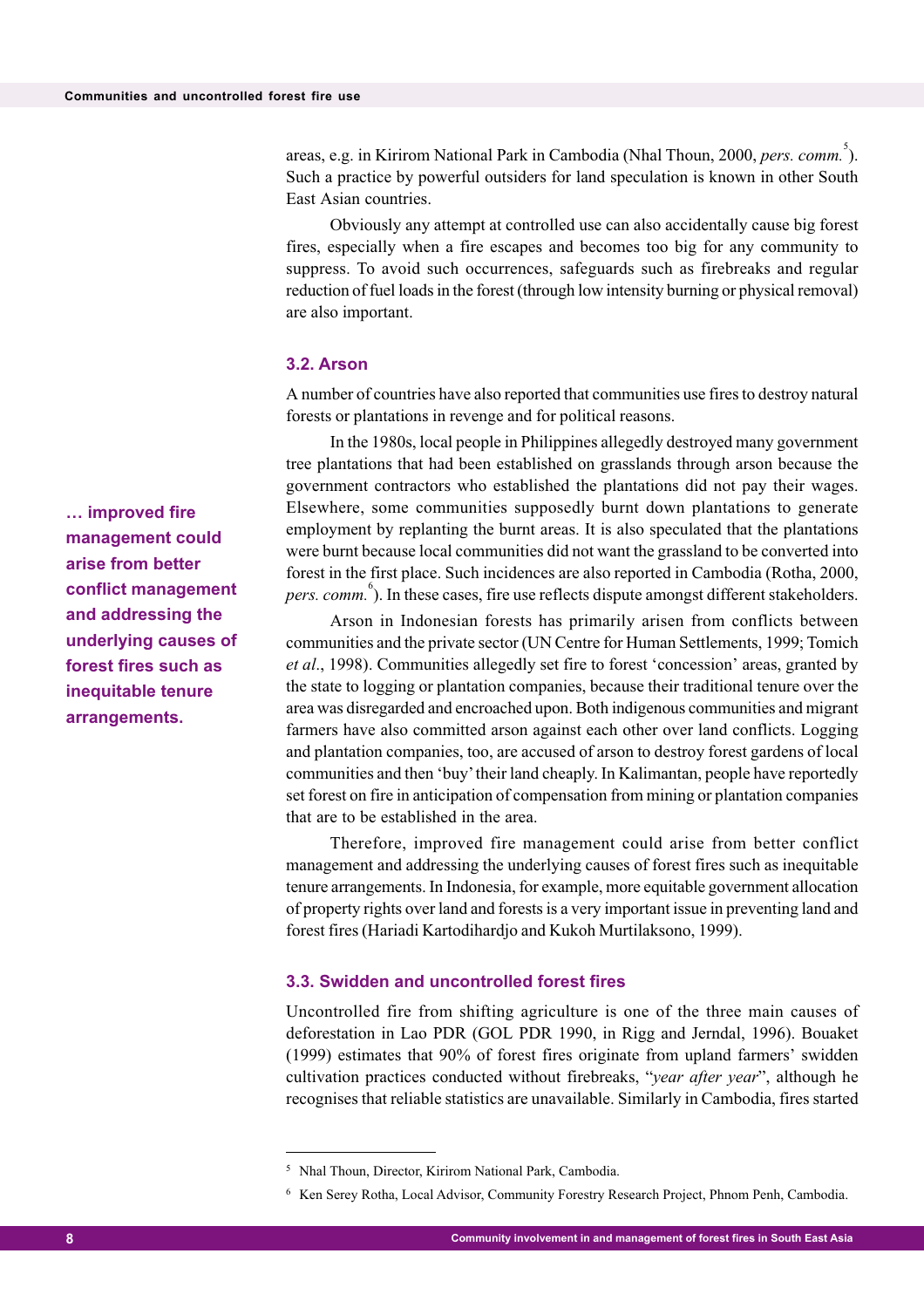by shifting cultivators have been identified as a contributor to forest fires (Savet, 1999).

In the Philippines, fires from slash and burn activities are considered to have created large areas of grasslands (DENR, 2000; Javier, 2001, *pers. comm.*<sup>7</sup>), but are not thought to be the major cause of forest fires (Patiga, 2001, *pers. comm.*<sup>8</sup>). It has been observed that relatively few precautions are taken by some farmers of the Gaddang ethnic group to confine fires to single plots (Wallace, 1970), with occasional accidental burning of nearby forests.

Pham and Truong (1997) report that shifting cultivators in Vietnam burnt 10-20 times the area intended because of uncontrolled fires. Annually, 20,000 to 30,000 ha of forest are burnt in this manner, with fire damaging up to 100, 000 ha in some years. In Dalat and Vinh, slash and burn agriculture is considered to be the main cause of forest fires (FAO, 1991). Here, 10,000 ha per year were estimated to be lost to forest fires (Haque, 1992).

In Indonesia, it is now largely recognised that swidden agriculture was not the major cause of the catastrophic fires of 1997/98. However, in many areas, swidden agriculture is considered to be a cause of forest fires. For example, 17% of forest fires in Bukit Soeharto area were caused by shifting cultivators in 1996, with the remaining 83% caused by fires escaped from burning underground coal seams (Abberger, 1998).

In some instances, uncontrolled fire occurs because swidden farmers do not adapt their traditional system to the changing biophysical conditions of the surrounding forests. Poor understanding of a different environment, lack of attachment to the land and inadequate experience in the use of fires are some of the major reasons why migrants contribute to forest fires. In the past, many swidden farmers need not take precautions against spreading fires because the surrounding damp tropical rainforest acted as a firebreak. For example, the Ilongots in the Philippines used no precautionary techniques such as backfires due to the dampness of the surrounding forest (Rosaldo, 1981). However, climate change and the opening of tropical forests after logging have dried out such forests and increased fuel loads.

In addition to changes in ecological conditions, modifications in local culture and practices also contribute to uncontrolled forest fires. Much of the ancestral knowledge of forest fire management is lost, as more people forsake traditional practices and adopt different livelihood systems or move to other areas. In Cambodia, the Kavet of Vuen Say and Ta Veng, Ratanakhiri Province, have largely abandoned the 'no fire during the dry season' rule and stopped clearing a narrow buffer zone around the outer edges of their swidden fields before burning (Baird *et al*., 1996). According to Baird (2000, *pers. comm.*<sup>9</sup>), this erosion of local rules is due to their forced relocation to a new area and the associated disintegration of traditions. He believes that the lack of secure land tenure also compounds the problem, as people will be less motivated to prevent fires. Local production systems and land tenure are being threatened in many **In addition to changes in ecological conditions, modifications in local culture and practices also contribute to uncontrolled forest fires. Much of the ancestral knowledge of forest fire management is lost, as more people forsake traditional practices and adopt different livelihood systems or move to other areas.**

<sup>7</sup> Jesus A. Javier, Chief Forest Management Specialist, Reforestation Division, DENR, Quezon City, Philipines.

<sup>8</sup> Nilda S. Patiga, Senior Forest Management Specialist, Forest Management Bureau, DENR, Quezon City, Philippines.

<sup>&</sup>lt;sup>9</sup> Ian Baird, University of Victoria, Canada.

**<sup>9</sup> Community involvement in and management of forest fires in South East Asia**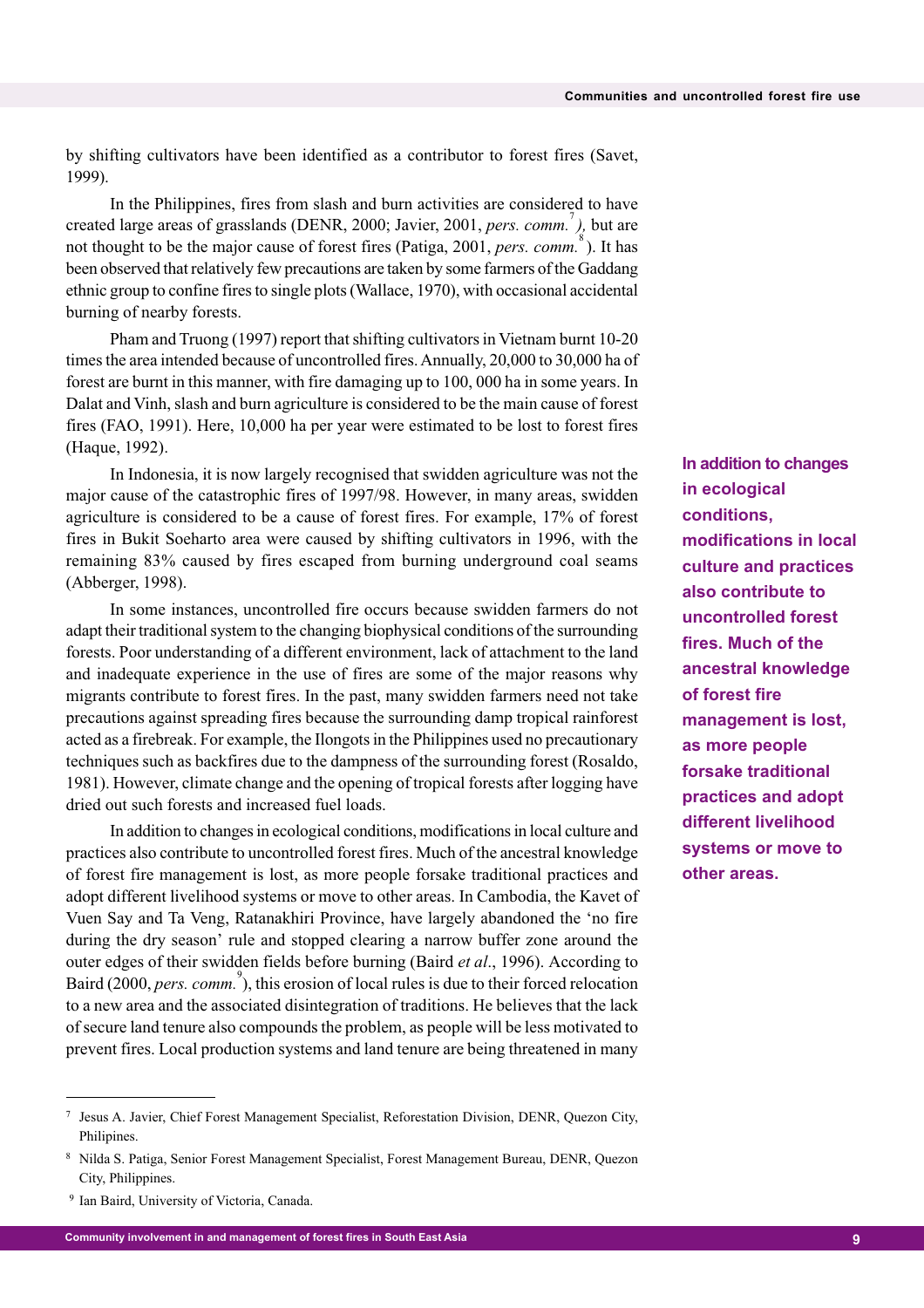parts of Indonesia, because of concessionaires, estate crop companies, and the 'importation' and use of migrant labourers (Potter and Lee, 1999). It has also been suggested that when more than one ethnic group coexist because of migration, the traditional fire control mechanisms of each group tend to be more difficult to implement, causing conflict and confusion (Colfer, 1999a, 1999b).

In many South East Asian countries, inexperienced migrants, who are not traditional swiddeners, have allowed fires to escape. Nonetheless, it is often difficult to distinguish between forest loss due to clearance for shifting cultivation and loss due to escaped fires. For example, in Myanmar,

*"slash-and-burn cultivation (Taungya) has been an age-old practice with many ethnic races who live in the mountainous areas of the country, and is still being practised widely. This is the main cause behind forest fires occurring in Myanmar. However, as it is carried out merely on a subsistence scale, and as the natural forests buffer the areas, the spreading of fire to adjoining areas is minimal. Besides, burning is normally done under close supervision* of the villagers*" (Thinn, 1999).*

Many governments see swidden agriculture as a primitive system that destroys the forests, without fully understanding its underlying logic. Forest fires attributed to swidden farmers probably reflect this bias against swidden practices and limited representation of swidden farmers in discussion of the issue. Whilst not all swidden farmers are careful in fire management (Olofson, 1981), the figures of forest destruction from swidden fires are probably exaggerated. Thrupp *et al*. (1997) also challenge the conventional view that shifting cultivation is a major cause of tropical deforestation. Wandel (1997) notes that "*shifting cultivation, forest fires and other 'damage' to the forest are often traditionally attributed exclusively to ethnic minorities and may stigmatize them in a way that could lead to discrimination*." Similarly, in Thailand, McLeod (1971) states that

*"hill tribes are blamed for many fires but some tribes are very careful with fire. So far as available record shows they are the only people who have fought wildfires in Thailand. However, shifting cultivators as practised by the lowland Thai farmers is another matter. In their need for land, these people are pushing into the foothills and mountain forests in ever increasing numbers and their slash and burn methods are extremely lacking in finesse as far as fire use is concerned."*

Thus, analysis of stakeholders' perceptions of 'uncontrolled' fire is very important in supporting forest fire management.

**Many governments see swidden agriculture as a primitive system that destroys the forests, without fully understanding its underlying logic. Forest fires attributed to swidden farmers probably reflect this bias against swidden practices and limited representation of swidden farmers in discussion of the issue.**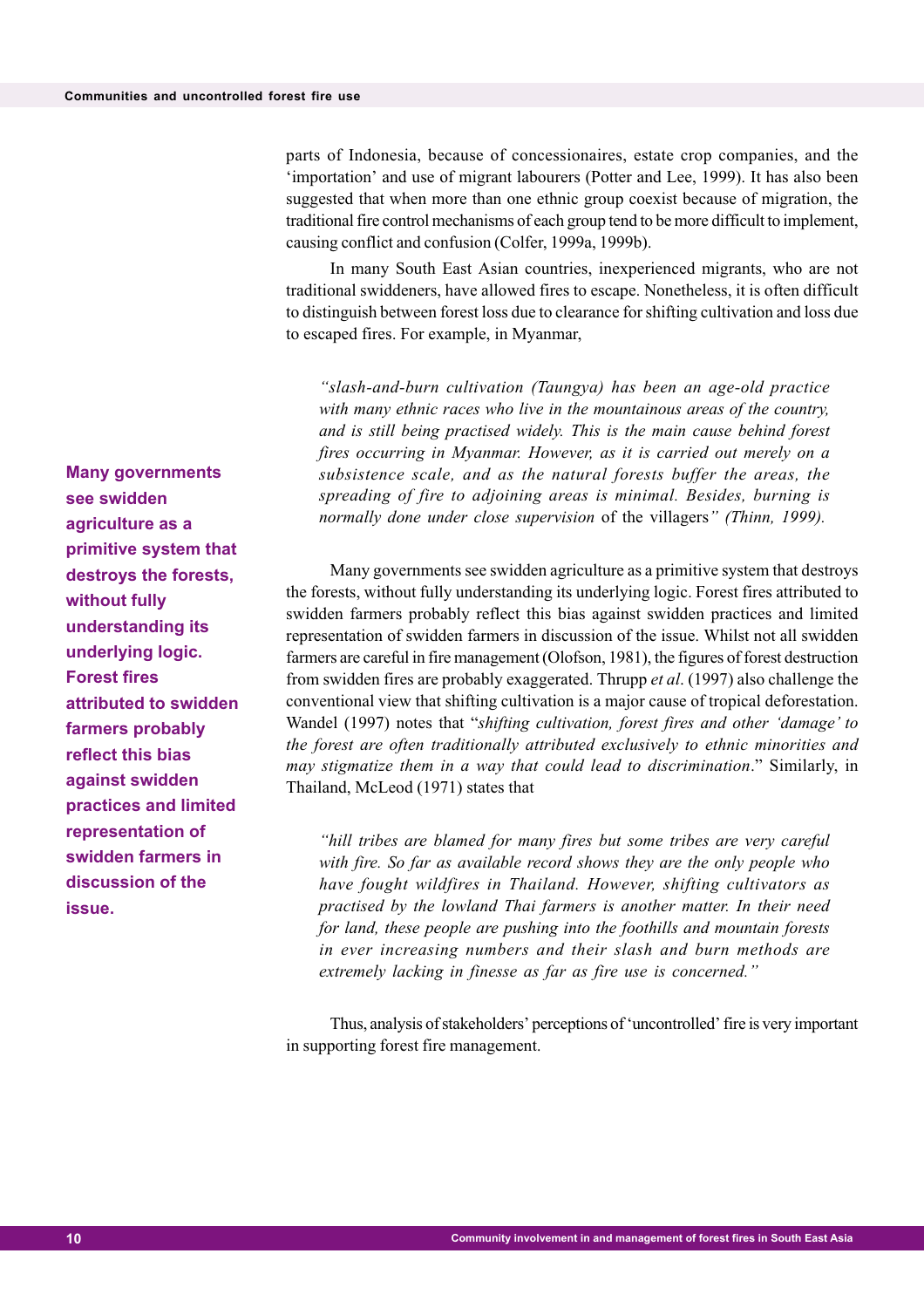# **4. Community management of forest fires in South East Asia**

Examples of 'successful' controlled or prescribed fire use are largely found in swidden agriculture. Here many communities have rules for fire use, techniques for preventing the spread of fires and arrangements for fire suppression. Some rules include prohibiting fire when there is a drought and permitting the burning of dried slash only just before the onset of the rainy season. There are also rules about the timing and location of swiddening. Various techniques such as protecting valuable trees, burning against the wind, back burning, and constructing firebreaks are employed. When fires starts to spread, every effort is made to suppress them and advance warning is given to others who are likely to be affected.

On the other hand, examples of fire suppression are largely from community forest management efforts to protect the forest against fire damage. In one example in Thailand, grassland was converted to forest largely by suppression of fires. Nonetheless, not much information is available on community management of forest fires. Most information is incomplete and does not illustrate fully the community motivation, community arrangements, fire management techniques or the nature of the fire regime. Using fire to reduce the fuel loads, or prescribed burning, to avoid high intensity fires in future, is an important fire management approach. Unfortunately, no example of such a practice in South East Asia can be found.

Controlled use of fire seems to be largely an indigenous initiative, whilst fire suppression is both an indigenous and externally supported activity. Controlled fire use in swidden system and fire suppression in community forests generally appear to focus on avoiding damage to neighbouring fields or villages and to protect forests. Thus, community cohesion and 'attachment' to local resources are important for controlled fire use.

#### **4.1. Controlled use of fire**

Examples of controlled use of fires in swidden agriculture and grassland management abound in South East Asia. Many swidden-farming communities have strong traditional fire management rules. In Cambodia, the Brao-Kavet villagers can use fire only to create new fields or re-establish fallow fields in the forest. They can be fined for breaking the rule<sup>10</sup> (Baird *et al.*, 1996). Firebreaks are made around freshly cut swidden fields by removing inflammable materials along the perimeter to minimise risks of destroying future swidden areas in the forests (Baird, 2000, *pers. comm.*).

Many communities in Indonesia have also established effective systems of fines and penalties for mismanaging fires and causing damage to their neighbour's property (Fay, 1997; Bambang Soekartiko, 1997; Vayda, 1999). For example, the Kantus of

<sup>&</sup>lt;sup>10</sup> One exception is burning the undergrowth around malva nut trees (after collecting nuts from forest floor) to clear the forest floor.

**<sup>11</sup> Community involvement in and management of forest fires in South East Asia**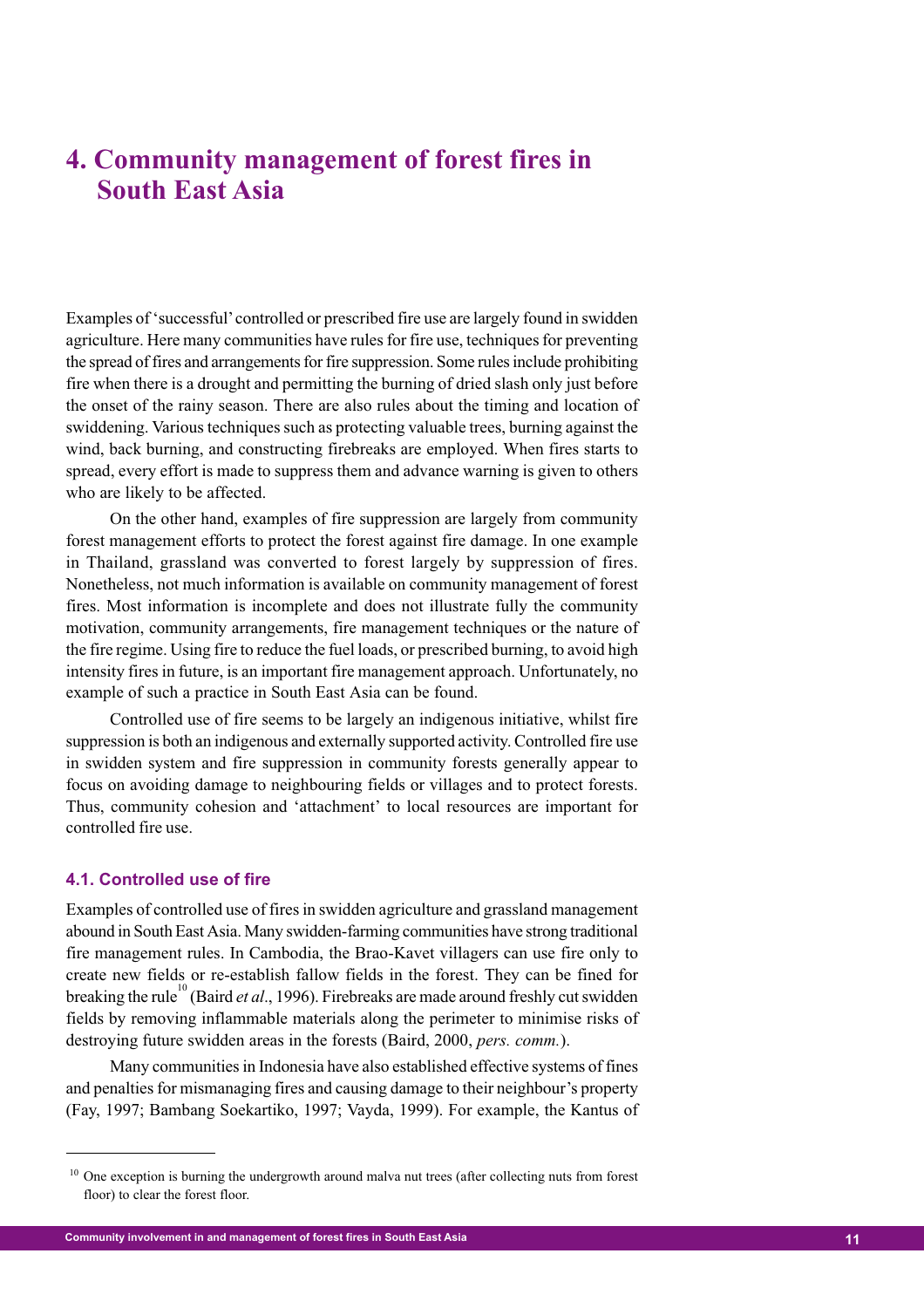Tunkul Batu, Kalimantan, protect forests and long houses when preparing swidden fields by removing inflammable residues from the perimeter of the swidden (Dove, 1985).<sup>11</sup> Similar precautions are also taken by the Wehea Dayaks of Diak Lay (Josayma, 1995). When clearing a field, they gather the slashed vegetation into small piles to isolate the burn. In addition, they reserve natural buffer strips 20-30 meters wide alongside the fields that also serve as a seed source for regeneration, a corridor for the movement of animals, humans and birds, and as a microclimate to slow pests from other swidden fields.

In Thailand, the Po Karen used to maintain "*firebreaks methodically cleared around the perimeter of all fields*" whilst preparing swidden fields through burning (Hinton, 1978). Walpole *et al*. (1994) note that the Alangan Mangyan of Mindoro, Philippines, "*provides a five meter space between his lot and the neighbouring areas*" and that "*wind directions and degree of slope influencing the spread of fire are determined prior to the activity.*" Furthermore, "*generally fires are well controlled and of low intensity*."

In the Cambodian Brao-Kavet community, it is largely the elderly men who initiate the burning of dried slash in swidden fields because of their knowledge and skills in getting a 'good burn' and avoiding escaped fires (Baird, 2000, *pers. comm.*). In Bhutanese villages, several fire specialists called *mesungpa* are invited to lead the field burning and every household in the village has to participate in this activity (Upadhaya, 1995).

The timing and direction of burns are important in swidden farming (Box 1). This is also supported by observation of Karen practices (Trakarnsuphakorn, 1997):

*"Burning of swidden field starts from the highest point of the designated area, because wind blowing against the direction of burning is strongest at this point, thus allowing better control of fire. Starting fire at the lower slope is more risky, as the fire can spread if there is an upward wind draft. When fire moves down and reaches mid-slope, fire is also started from the bottom of the slope. The villagers are on the alert and ready during this process in case the fire gets out and spreads to the village."*

<sup>&</sup>lt;sup>11</sup> Dove reports that from the 69 separate swiddens prepared in Tunkul Batu during 1975 and 1976, fires rarely escaped more than 4 to 5 meters into the forest because of high rainfall and green vegetation. The burnt area itself acted as a firebreak.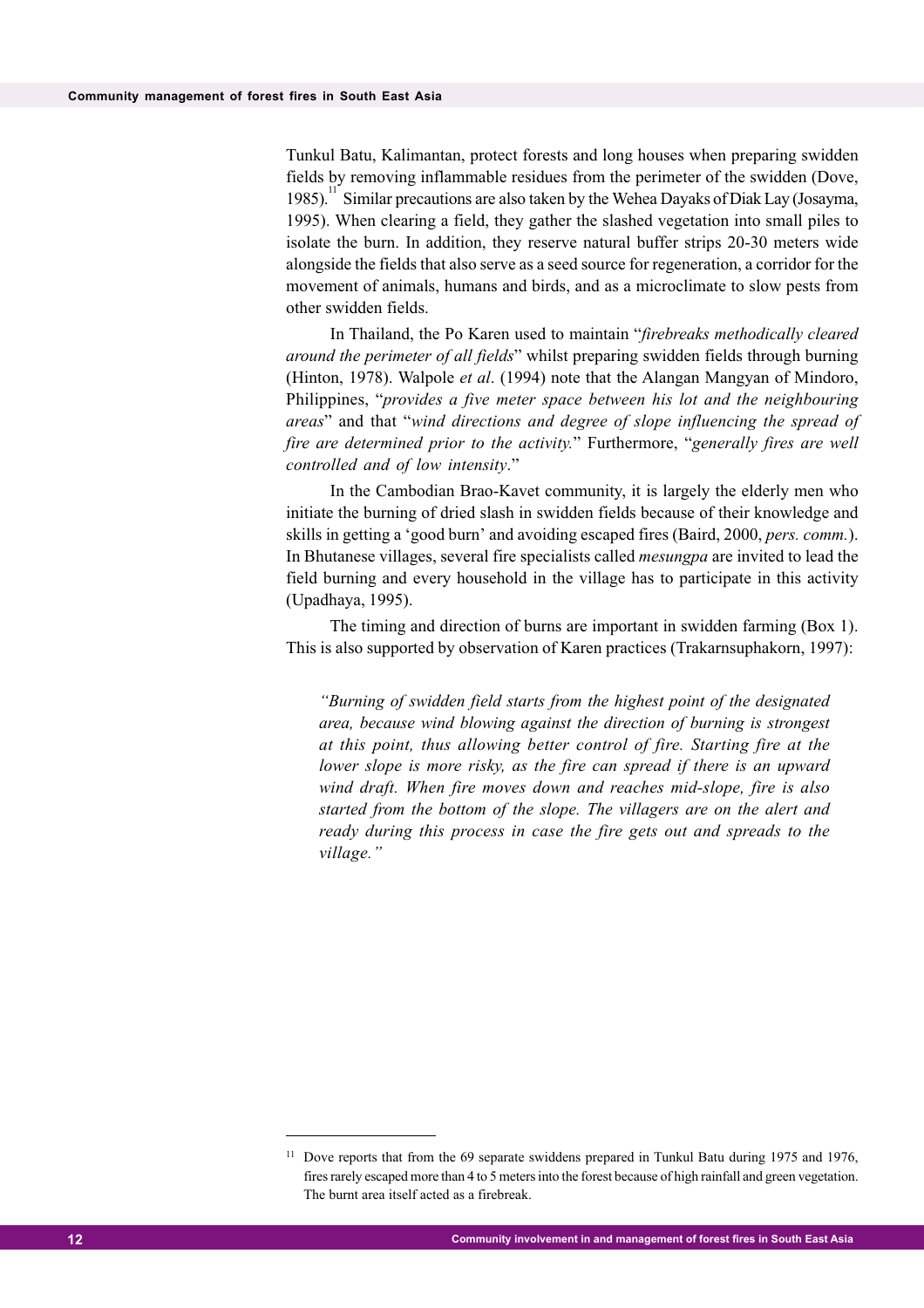#### **Box 1: Swidden in Cambodia**

To ensure that fire from the swidden field (chamkar) does not spread to other fields or surrounding forest, all plant debris (cut from the field) are piled in the middle of the field and burnt. The perimeter of the field is swept about 5 meters into the forest to remove any flammable materials. Burning of the debris is done against the wind for thorough burning and to prevent the fire from spreading beyond the burn area. It is usually done in the afternoon of the dry season, as it is hotter and a better burn is achieved. Usually old people are in charge of the burning because they are more experienced. Other villagers are warned in advance so that they can take precautions to protect their fields.

 *(Information from a Kui woman, 2000)*

Swidden farmers also avoid damaging neighbouring fields in other ways. For example, the Kantus of Tunkul Batu warned owners of adjoining swidden fields before starting their burns (Dove, 1985). Obeying strong traditional laws (adat), the Dayak farmers did not burn swidden fields during the severe drought of 1997/98 largely because of the high risk of burning adjacent forest gardens, and the severe fines that would be imposed according to the adat (Gönner, 1999)**.**

Many swidden farmers also try to protect useful plants on their fields. In the Philippines, traditional Hanunoo farmers use a variety of methods to control burning, such as firebreaks, back burning, removing cut underbrush to protect domesticated trees, and sheathing useful vines (Conklin, 1957). Protection of useful trees in swidden fields against fire is also reported in other groups, such as the Alangan Mangyan (Walpole *et al*., 1994) and the Ifugaos (Cureg and Doedens, 1992). Since fires reduce the production of future swidden fields, many communities, such as the Lua' in Thailand, actively control and fight escaped swidden fires (Kundstadter, 1978; Zinke *et al*., 1978). Unfortunately, details about the techniques used for fire control are unavailable.

Although the examples cited are from indigenous communities, cases of recent migrant communities practising safe burning, generally to protect the community and neighbouring agricultural land, are increasing (Abberger 1997, 1999). Vayda (1999) reports that migrant Bugis farmers in Teluk Pandan, Kutai National Park, Indonesia, laid down rules to avoid the spread of fires in 1997 as they had more than 400 ha of economically valuable trees.

In addition to controlled use of fires in swidden agriculture, there are many examples of controlled fire use in South East Asian grasslands. These grasslands are burnt annually to promote new shoots for grazing domestic animals, and to lure wild animals to the area for hunting.

In the Dupinga watershed of Central Luzon, Philippines, Walpole *et al*. (1993) reported that local communities have established firebreaks, fire lines and a systematic monitoring system to prevent fires escaping from grasslands. Here, swidden farmers burn *Imperata* grasslands to clear land for agriculture or to promote the sprouting of grass for roofing. In the past, no firebreaks were made and fire escaped upwind to larger grassy areas and neighbouring forests. This damaged both natural forests and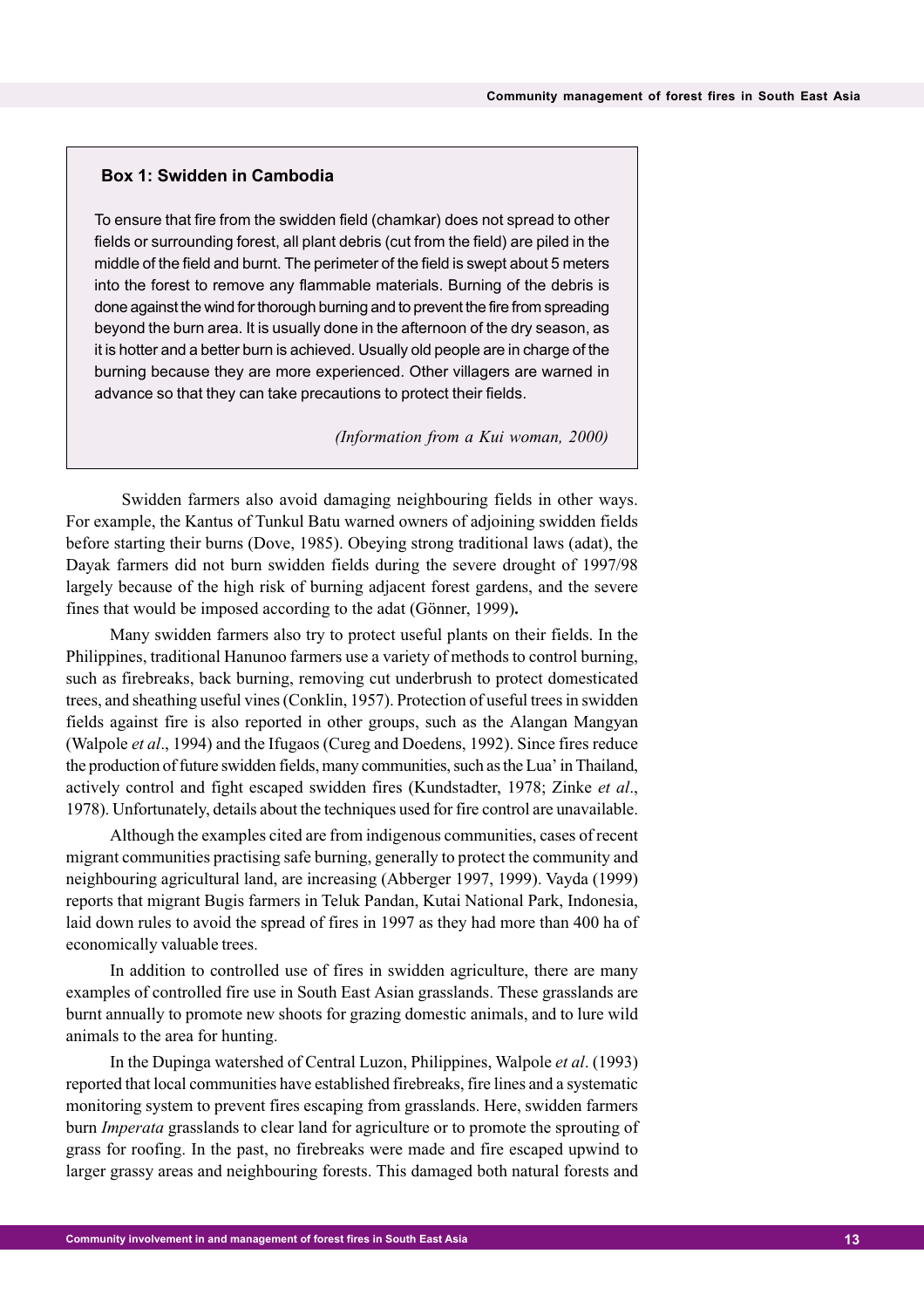state-sponsored efforts at reforestation along the foothills of Dupinga. As a consequence, fires were one of the most important factors of forest degradation.

#### **4.2. Forest fire prevention and suppression**

Simple rules aimed at fire prevention in forests managed by communities have existed for many decades (Box 2). Some communities have developed similar rules in recent times. These may be simple precautions against forest fires, as exemplified in Cambodia by Article 21 of the rules for Sorm Thom Commune: "*while burning for resin, required to ensure fire safety in the community forest boundary*" (Anon, undated). Enkiwe *et al*. (1998) highlight another example of how local communities have inculcated forest fire control measures into their daily lives in the Cordillera, Philippines:

*"When adjoining lands to their forest are fire prone areas, the village people maintain a fire line ranging from five to ten meters wide. This is frequently patrolled during summer or dry season. This method prevents the destruction of their traditionally managed forest."*

#### **Box 2: Customary law in Bali**

Villagers of Tenganan, Bali, Indonesia, follow customary law or 'awig-awig desa', which includes a provision for punishment for fire damages:

*"if one of the villagers burns bush or garbage that causes other trees to be burnt he will be fined in accordance with the damage done and he should also perform a religious purification ceremony" (Tantra, 1990).*

In traditional Tay society in Saoha Village of Sao Mai District, Vietnam, conventions regulating forest and natural resource protection existed before 1954 (Vuong, 1998). Every member of the village was obliged to protect the village's resources and keep the village safe from intruders. They had many rules, including those for dealing with forest fires. With the destruction of forests from timber extraction, charcoal making, and other external factors, these customs have disappeared.

The Social Forestry Development Project in Song Da watershed in Vietnam, co-ordinated by the Deutsche Gesellschaft für Technische Zusammenarbeit (GTZ) and the Ministry of Agriculture and Rural Development (MARD), supports the development of local forest rules. Villagers helped to draft the regulations and monitor their implementation. The penalties are serious enough to deter violation of the rules. Forest fires during the dry seasons have declined significantly as a result and forest conditions have improved remarkably. While tangible benefits are unclear, many villagers protect the forest without financial compensation (Pham, 1999).

In other places, such as Mount Kitanglad in the Philippines (Box 3) and Upper Nan watershed in Thailand (Box 4), external agencies have supported local forest protection initiatives that build on traditional resource protection arrangements. The Kitanglad Volunteer Force act as 'forest guards' who prevent and fight forest fires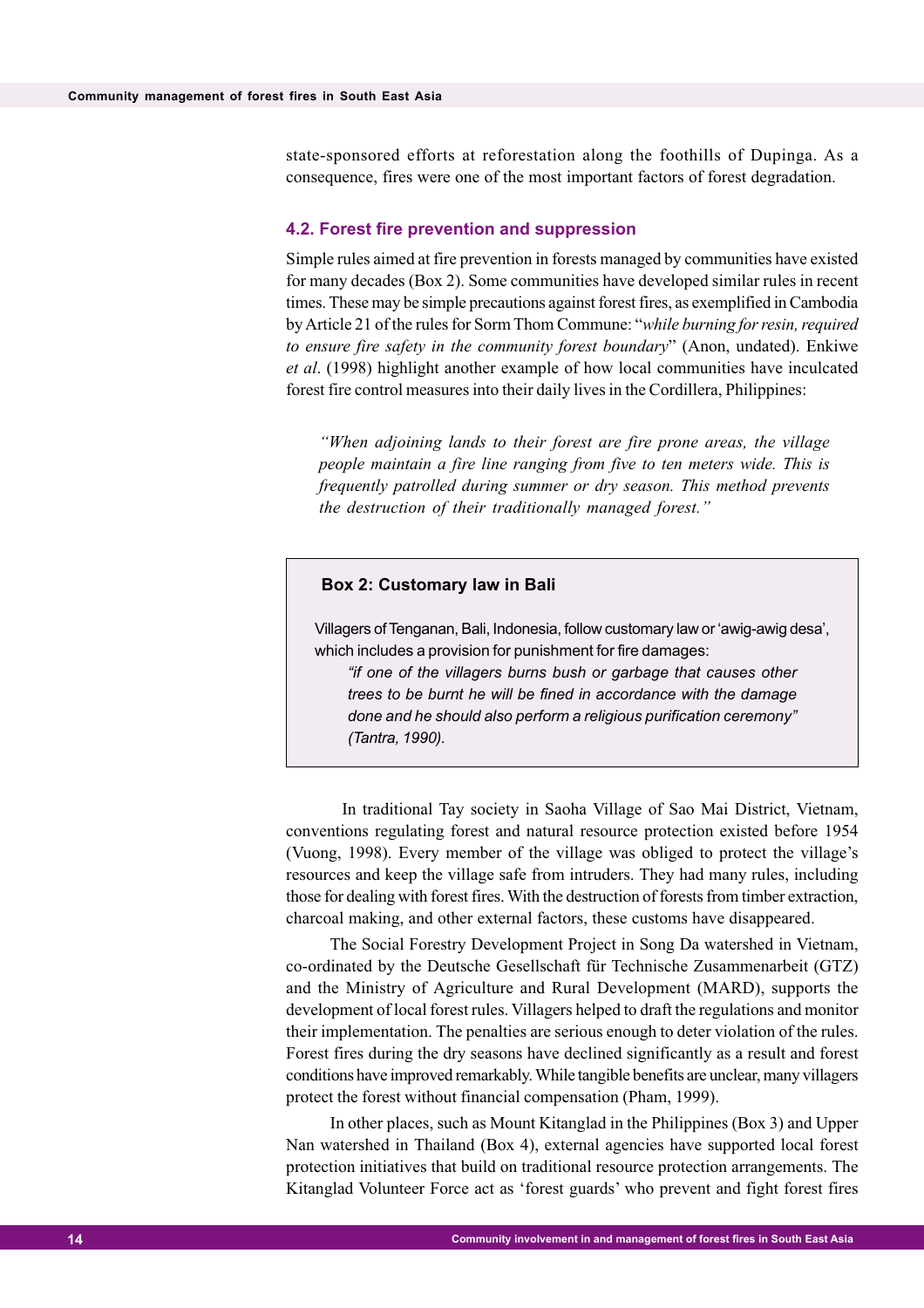(Pangging Santos, 2001, *pers. comm*. <sup>12</sup> ). An interesting aspect in the Thailand example is the establishment of a watershed network because rules could not be enforced even though 67% of the villages had their own regulations to control fires. Many fires were started in other villages or by hunters at night (Hoare, 1999a).

#### **Box 3: Kitanglad Volunteer Guards**

In Mount Kitanglad National Park in Mindanao, Philippines, Kitanglad Integrated NGOs, Inc., a local non-governmental organisation (NGO), collaborated with NGOs for Integrated Protected Areas (NIPA), a national NGO, and the Department of Environment and Natural Resources (DENR) to establish the Kitanglad Volunteer Guards, comprising volunteers from different ethnic communities in the area. Traditionally, these communities have special responsibilities for protecting their territories and resources. Therefore, being members of the Volunteer Guards is not a new practice. A council of tribe elders has to endorse their appointment. The DENR, which manages the national park, also organises an oath-taking ceremony for the guards. Kitanglad Integrated NGOs, Inc. trains the guards and also provides venues for meeting and transport. The guards are mobilised to suppress forest fires and help the government in other conservation activities.

#### **Box 4: Community-based approach to forest fire management in Northern Thailand**

The Royal Forest Department's (RFD) Upper Nan Watershed Management Project in Northern Thailand is supported by the Danish Cooperation for Environment and Development (DANCED). The project covers 45 villages inhabited by 20,000 people from 5 ethnic groups within an area of 1,007 km $^2\!$ .

Uncontrolled forest fires between January and May are probably the most serious environmental problem in the watershed. The project aims to implement fire prevention and control systems on 160 km $^{2}$  to reduce the incidence of forest fires by 50% by the year 2003.

In early 1998, many people returned from Bangkok to their villages as the economic recession in Thailand had reduced off-farm employment opportunities. These returnees were blamed for increased incidences of forest fires that burnt 21% of the project area through hunting and gathering activities (41%), and escaped fires from shifting agricultural areas (34%).

<sup>&</sup>lt;sup>12</sup> Esperanza Pangging Santos, Program Officer, IPAS-PCU Office, Ninoy Aquino Park and Wildlife Nature Centre, Quezon city, Philippines.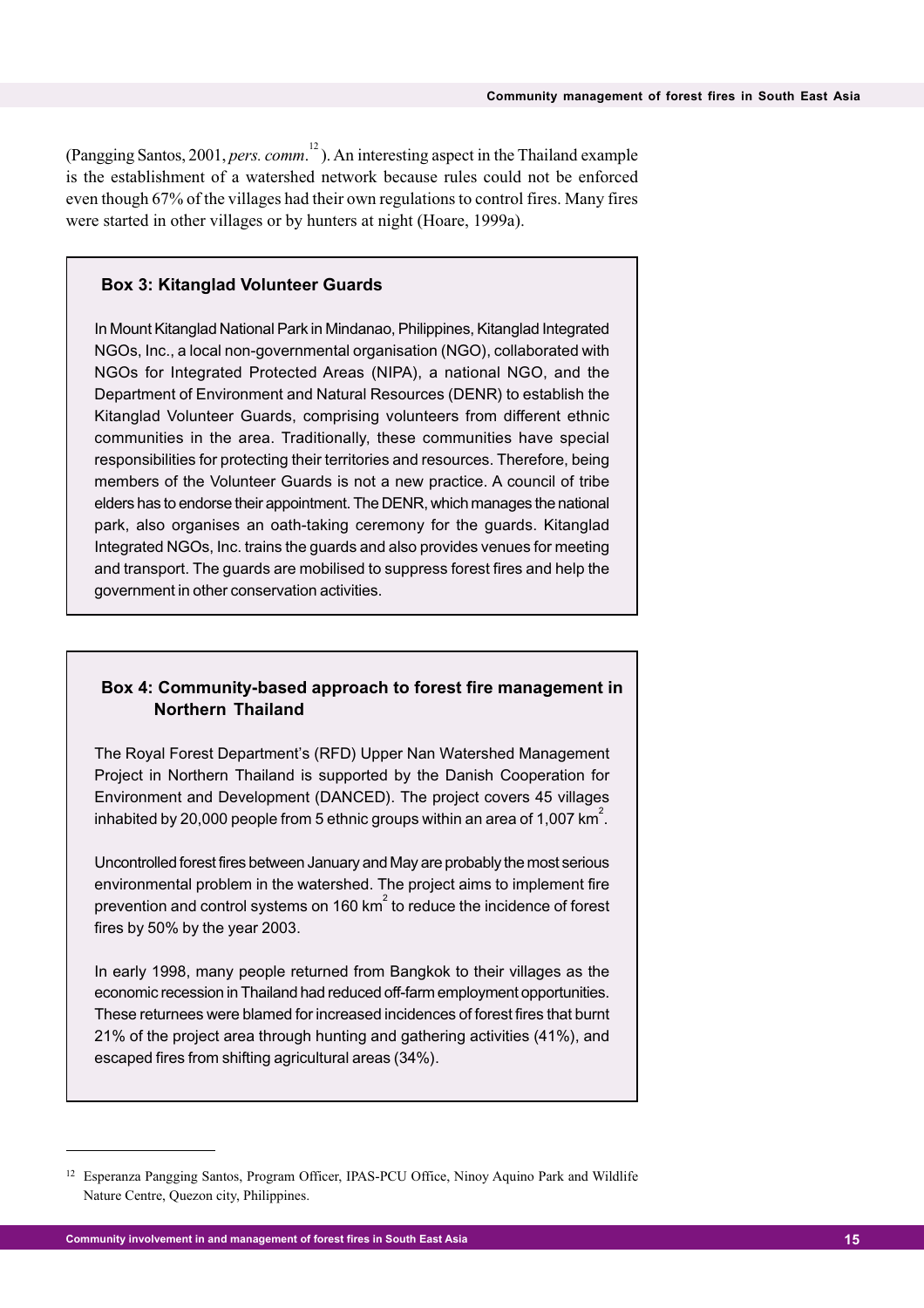#### *Box. 4 Continued*

During late 1998 and early 1999, the RFD and community co-ordinators (CCORD) facilitated the formation of Village Watershed Networks in miniwatersheds to reduce the number of uncontrolled fires. Preliminary assessments by April 1999 showed that less than 5% of the project area was burnt during that period. The main reasons for this reduction were:

- development of Village Watershed Networks with their own rules, regulations, and fines for causing forest fires;
- improved communication networks with the establishment of base stations and provision of two-way radios and knapsacks for village fire volunteers, and improved road maintenance;
- availability of RFD funds to erect firebreaks and employ fire guards;
- community fire management awards provided for the most effective village fire management system in 1999;
- better database on forest fire management from the CCORD 1998 Survey, and Landsat images of the burnt area;
- provision of DANCED Village Development Funds for shifting cultivators to convert to permanent paddy fields and orchards; and
- early rainfall in February and March 1999 that shortened the fire danger period.

 *(Adapted from Hoare, 1999b)*

**activities** ... Thailand has other examples of community forest fire management where external support, particularly from the government, has been important, such as in Dong Yai and Nam Sa where communities have been managing forest resources with the assistance of local forest officers and university staff. The villagers create firebreaks, remove leaf litter and raise the alarm of fire outbreaks with loud speakers. They douse fires with water from crude fire extinguishers, throw sand over the flames, as well as beat the fires with sticks and palm fronds. Similarly, in Nam Sa, with support from the RFD and the Chiang Mai University, local communities patrol the areas to prevent forest fires during the dry season. As many as 10 people may be enlisted to monitor and extinguish fires (Chuntanaparb *et al*., 1993). Typically, the fires are caused by swidden cultivators or hunters. Any outsider caught setting fires deliberately is turned over to the RFD for punitive actions.

> The role of the governments in supporting and implementing fire prevention and control is important. However, it is necessary to analyse the cost-effectiveness of supporting such activities before these examples can be qualified as 'successful.' The integration of several communities in a forest fire management programme is also crucial. In Lao PDR, villagers have proposed collaborative resource management and fire protection and control activities involving 24 communities around the Xe Bang

**The role of the governments in supporting and implementing fire prevention and control is important. However, it is necessary to analyse the costeffectiveness of supporting such**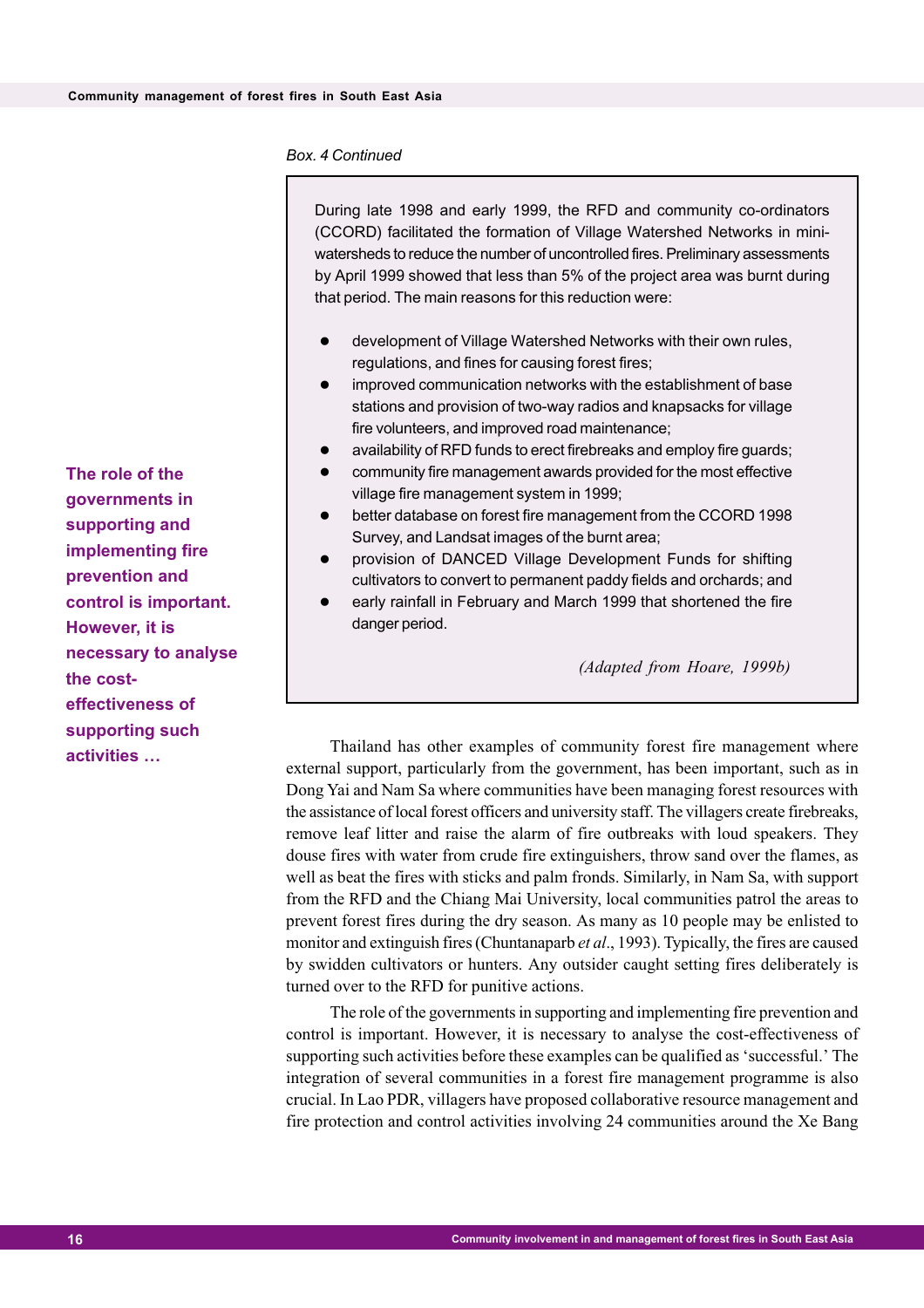Nouan National Biodiversity Conservation Area (Dechaineux, 2000, *pers. comm.<sup>13</sup>* ). Discussions on the potential organisational structure, rules and regulations for fire management are ongoing.

At the end of some externally supported projects, a few communities have successfully taken over forest fire management. Box 5 illustrates such a case in the Philippines. Multi-stakeholder partnerships, local leadership and linking income from non-forest activities to fire prevention and control activities are some salient features of this experience.

Another example in the Philippines for raising funds for forest fire management is the 'No Fire Bonus' scheme of the DENR and local or municipal authorities, which upland communities are entitled to if they maintain 'no fire occurrence' in their area (Costales *et al*., 1997). Likewise in Vietnam, the Council of Ministers decided to pay local residents for fighting fires and reward them when no fire breaks out (Government of the Socialist Republic of Vietnam, 1994). Still, the cost-effectiveness of such schemes to reduce uncontrolled forest fires needs to be evaluated. It is possible that successful prevention of annual forest fires will result in fewer but larger and more destructive forest fires in the long term. The role of fire in the landscape needs to be understood and reassessed before effective management of fire regimes can be attained.

Some communities suppress forest fires to assist natural regeneration, as the Pakhasukjai in Thailand (Box 6). In this case, the villagers were interested in fire control for cultural reasons and to provide for subsistence needs. Supporting alternative livelihood strategies of communities who live in or near the forest is a suitable incentive to suppress outbreaks of forest fires. For example, the introduction of agroforestry in Nueva Ecija, Philippines, encouraged the villagers to establish firebreaks. This has reduced the number of forest fires as a result (Segura, 1985). Similarly in Nusa Tenggara Timur, Indonesia, the use of fire has been reduced when shifting cultivators turned to more intensive and commercial production systems. Fox (2000) believes that the slow shift from subsistence farming to commercial agriculture provides an incentive for controlling fires.

Tenure security is another incentive for community fire prevention and control. Leasing forestland to the Compo Ikalahan villagers in Imugan, Nueva Vizcaya, Philippines, has reduced forest fire incidences by about 80% (Aguilar, 1986). This phenomenon is also witnessed in Vietnam (Tuan, 2000, *pers. comm.*<sup>14</sup>). The lessees are obliged to protect their forests against fires, and thus many have constructed fire lines.

<sup>13</sup> Rachel Dechaineux, Field Advisor, NTFP Project, Vientiane, Lao PDR.

<sup>&</sup>lt;sup>14</sup> Tuan Ha Cong, Vice Director, Forest Protection Department, Office of the National Committee for Forest Fire Management, PFD, Hanoi, Vietnam.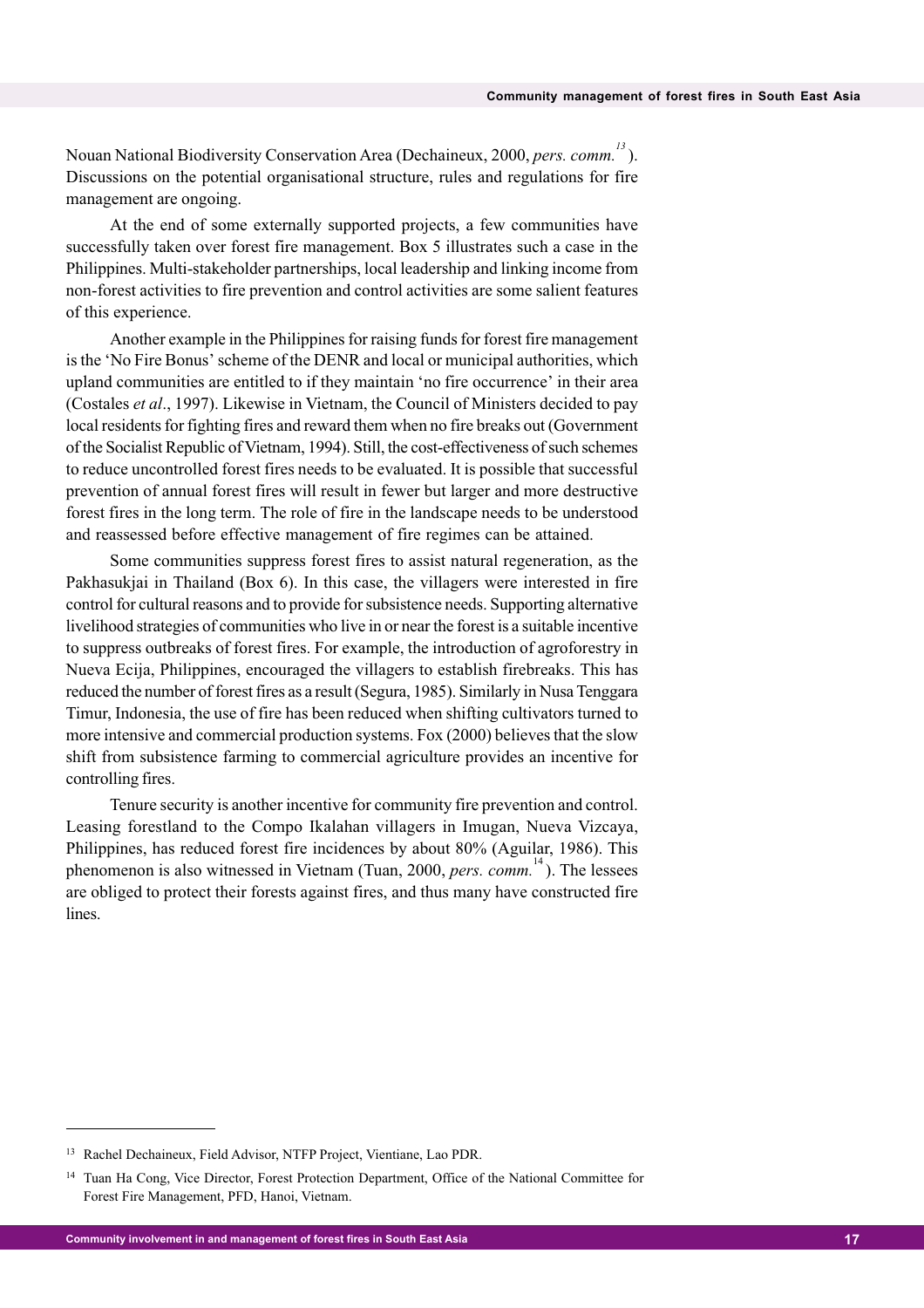#### **Box 5: Community-based fire management in the Canaam Watershed Sub-project in the Philippines**

The Canaam watershed is located in Vintar, Ilocos Norte, Philippines. It covers an area of 542 ha with 7 settlements comprising 271 households. Mainly used for grazing, the area is burnt annually to reduce the growth of *Imperata* and other grasses. Between 1995 and 1998, a reforestation project was implemented through a Comprehensive Site Development Contract (CSDC), financed by the Asian Development Bank and the Philippine Government. The Association of Vintar Highlanders Inc. (AVHI), a conglomeration of 11 co-operatives and association of local farmers, manages the area under a Forest Land Management Agreement (FLMA).

AVHI has established a unit to prevent and protect the plantations against fires, and for information dissemination, training and security. The unit comprises 25 crews, with 10 members in each crew. It prepares, and also periodically reviews, fire protection plans in co-ordination with the technical staff from various other units. It has set up 5 lookout towers, a communication system with several portable two-way radios, and water containers/depositories at strategic locations. The unit provides transport for fire fighting crews and has purchased basic fire fighting equipment. The crews are also trained in basic fire fighting techniques. The lookout towers are manned around the clock during the dry season.

AVHI raises funds to support the activities of the protection and fire prevention unit and to maintain the facilities and equipment. Members are taught to generate income through various means including pig raising and furniture making. Ten percent of such income is allocated for forest protection. AVHI also saves a substantial amount of money from the operational cost of plantation development. This is used as a revolving credit fund for members. Again, a certain percentage of the interest earned is set aside for plantation protection and management. Income is also generated through leasing an AVHI vehicle to members. Forest fire occurrence in the area has decreased and people's involvement in fire control and management is significant. Factors that contributed to the success of the project include:

- Community organisation: The project worked with existing community organisations, largely to facilitate income generation activities. AVHI members claimed that the most important factor for the success was its members' unity.
- Participation and support of local leaders: Local leaders are very influential and their involvement has strengthened the support for the project. Several local government officials are AVHI members and some are elected to the Board of Directors.
- Availability of funds for forest protection: The different AVHI incomegenerating activities ensure financial support for forest fire control and protection.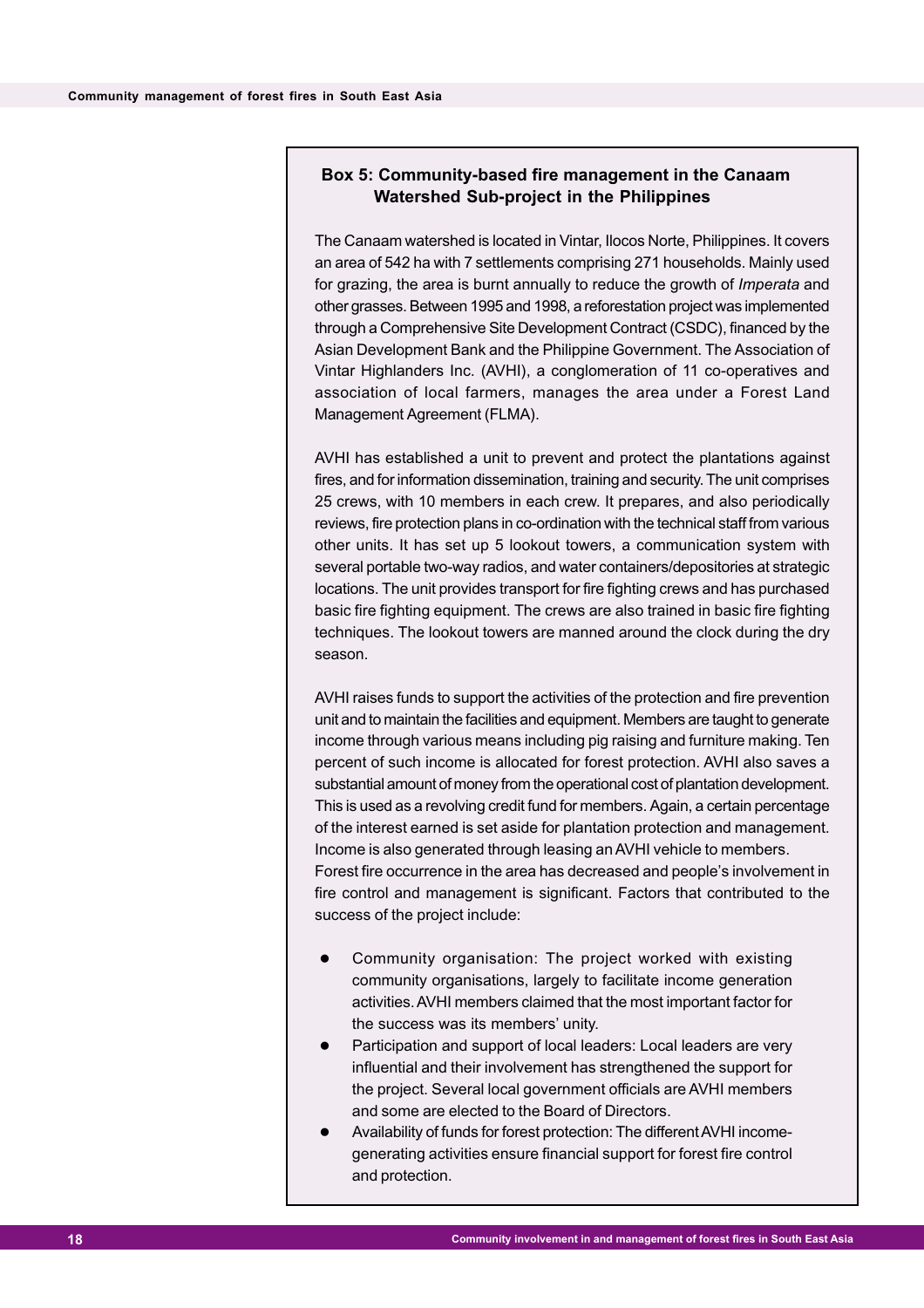#### *Box. 5 Continued*

- Availability of equipment and communication system: AVHI purchased a vehicle and installed a communication system for effective project management.
- Institutionalisation of the FLMA: This agreement provides a basis for sharing benefits between the government and the community from future harvests from the forest plantations.

 *(Adapted from Castillo, 2000)*

The role of fire in the landscape needs to be carefully assessed. Suppression of fire may lead to more intense fire in the future due to accumulated fuel loads. Suppression alone is not always a 'successful' fire management approach. Unfortunately, no reference to the use of small fires to prevent bigger fires in South East Asia could be found.

The discontinuation of some traditional forest management systems has led to a knowledge gap as elders are no longer passing down their experiences to the younger generation. The revival of some of the lost practices should be considered. It is also uncertain how the changes in fire regimes, particularly fire suppression, in an area affect local biodiversity. In many parts of the world, changes in fire regimes have decreased biodiversity and also contributed to more intense forest fires (Jackson and Moore, 1998). Thorough assessment is advisable before short-term fire suppression strategies can be considered 'successful'. A key concern about externally supported forest fire management is the shift of responsibility for fire suppression from government departments to local communities. This is an important equity issue, especially since beneficiaries are often not identified and it remains unclear whether local communities obtain fair access to the resources they are protecting.

**A key concern about externally supported forest fire management is the shift of responsibility for fire suppression from government departments to local communities. This is an important equity issue, especially since beneficiaries are often not identified and it remains unclear whether local communities obtain fair access to the resources they are protecting.**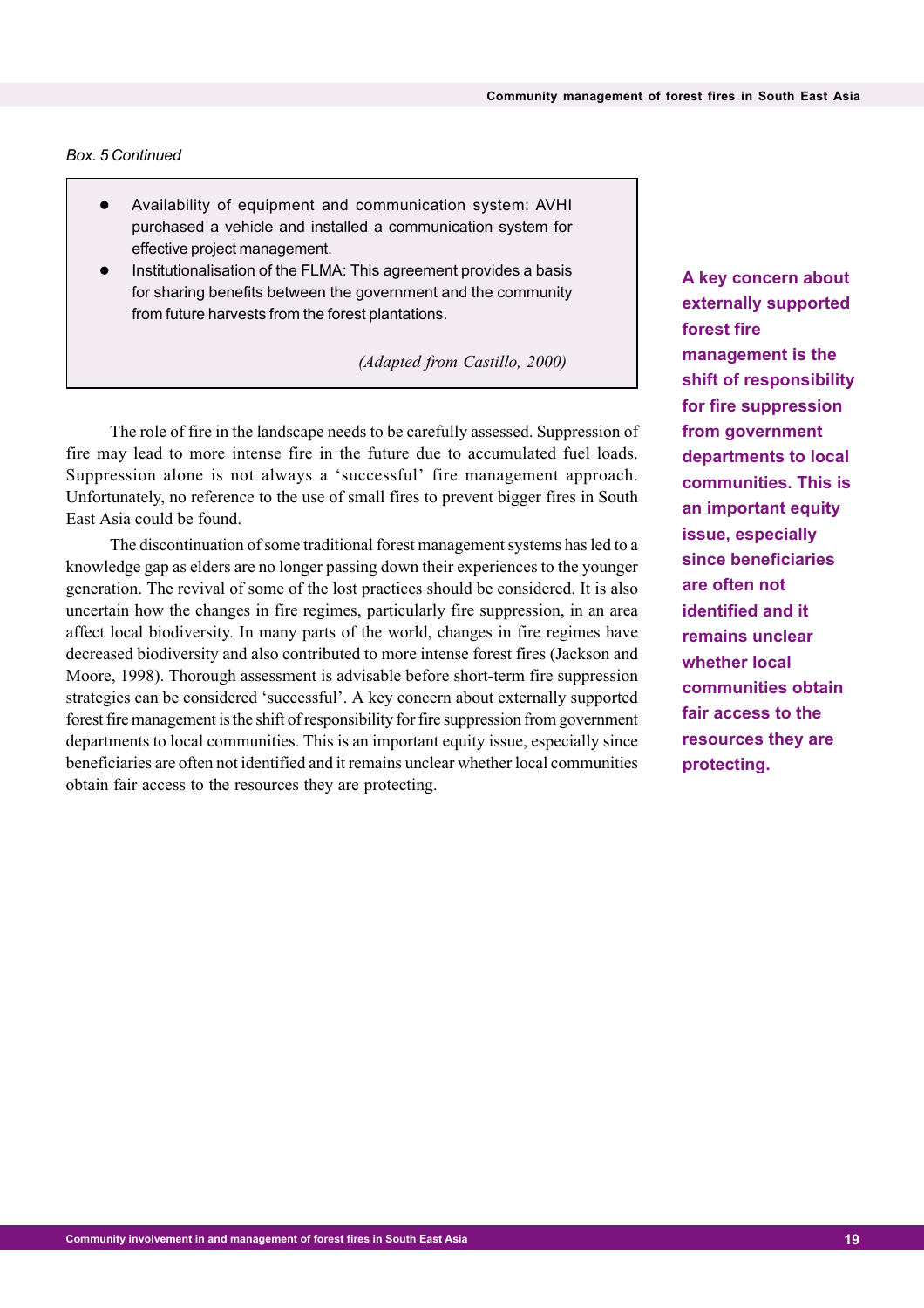# **5. Principles and criteria for community involvement in forest fire management and control**

Minimal external support or intervention is needed in communities with effective forest fire management systems, perhaps only to strengthen the legal arrangements for recognition and reward. Valuable lessons can be learnt from these examples.

Successful community involvement in forest fire management depends on a variety of factors. It embodies a community's attachment or ownership of and dependence on forest resources. Traditional knowledge of the local biophysical environment and fire usage is important in many communities. Absence of tenure conflict also bolsters a community's interest in fire management. The community's control over its resources is significant to ensure that its interests and concerns are addressed and protected too.

Success also rests on compliance with community rules that ban fires in certain locations or at certain time of a day or season. It is also affected by arrangements for preventing and monitoring fire escapes, training for proper use of fire in the forest, and provision of appropriate equipment for fighting fires. Financing more costly fire management measures, such as watchtowers, vehicles and reliable communication equipment, are important especially when the forest is commercially valuable.

#### **5.1. Understanding and assessing the context of forest fires: Are fires really uncontrolled?**

Human activities are the most important causes of forest fires in South East Asia. It is therefore critical to identify the key actors who use fires in forests and involve them in the development and implementation of all forest fire management strategies. It is equally important to analyse the reasons for uncontrolled forest fires, by asking:

- Are they due to internal factors such as the breakdown of local resource management arrangements? If yes, what exactly is causing this breakdown and can it be reversed?
- Are they due to external influences (e.g. indigenous communities' conflicts with migrants or forest estate companies; relocation of communities; 'development' interventions), despite the presence of local management systems?
- Are they compounded by the local communities' non-adaptation to different climatic and ecological condition?

**Human activities are the most important causes of forest fires in South East Asia.**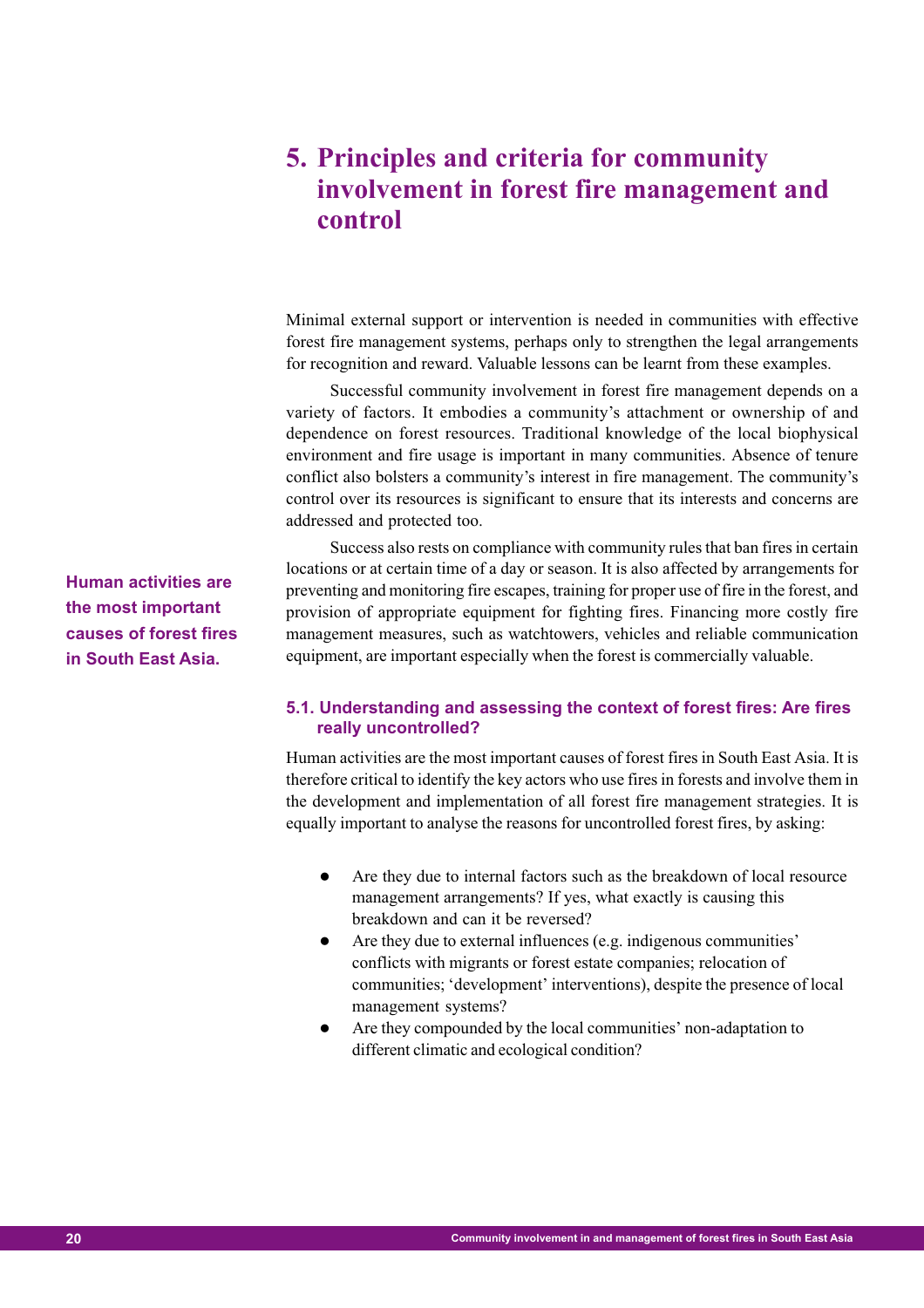#### **Box 6: Pakhasukjai community forest**

In Chiangrai Province of Northern Thailand, a group of Loi Mi Akha families established Pakhasukjai Village in 1976 after fleeing a conflict along the Thai-Burma border. Pakhasukjai was then largely covered by *Imperata cylindrica* and bamboo, with small forest patches and scattered large trees. Fire swept through the grasslands every year and inhibited forest regeneration.

As forests are important to the Akha, the villagers decided to reforest part of the grassland and several simple rules were formulated. The designated community forest was to be protected from fire and farming was prohibited in the area. All trees were shielded from human use and domestic animals.

To reduce the threat of fire, the Pakhasukjai villagers constructed a firebreak around the forest perimeter every year before the start of the dry season. Community work groups were formed, with one representative from each family, to prepare the firebreak, repair trenches and fences (requiring 5-6 days per year), and fight any fire that might endanger the village.

Any family that failed to contribute labour was fined. A higher levy was imposed if no family member helped out when a fire occurred at night. Any villager who cut a tree without permission had to treat the village elders to whiskey, or be fined a pig if he refused to apologise. In addition, the tree would be confiscated. Some families were asked to permanently fallow fields close to the village to reduce the risk of fire.

No longer subject to frequent fires, tree stumps and roots coppiced and seedlings grew in the protected area. Within five years, the shade of these trees began to suppress grass growth. Harvesting of grass roofing materials every year also increased the survival rate and growth of trees.

Today the community forest covers an area of approximately 579 ha. The Pakhasukjai villagers no longer find it necessary to maintain a firebreak around the forest, although community firefighting groups continue to be formed when needed. Forest fires pose less of a danger mainly because of the decline in field burning. Fields planted with contour hedgerows and terraced for wet rice cultivation are not burned, and farmers are increasingly interested in using crop residues as mulch and organic fertiliser. Those villagers who burn their fields do so earlier in the season when the vegetation and the soil have higher moisture contents. Also, fires are lighted in the morning or evening when it is not so windy. Grass and straw are often cut and piled before burning, reducing the likelihood of fires spreading into neighbouring fields and the forest. The disappearance of large game animals from the area has also ended the practice of setting fires to drive them out towards the hunters.

*(Adapted from Durno, 1996)*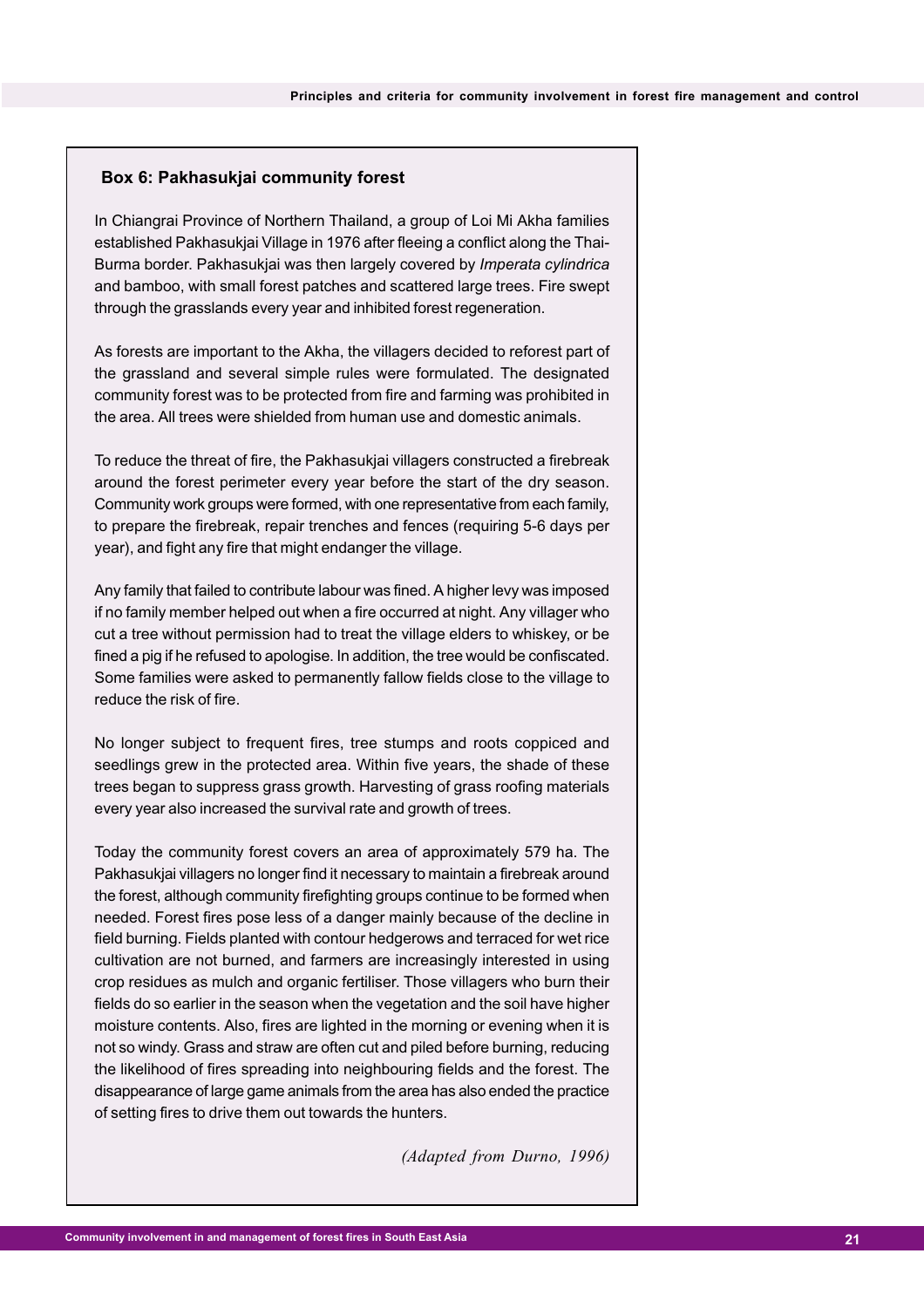Generally, 'natural' forest fire regimes for different vegetation types are poorly understood, and their impacts on local subsistence economies and biodiversity values are not well appreciated. There is a tendency to classify all forest fires as being destructive and thus undesirable. To rectify this shortcoming, Jackson and Moore (1998) identify a number of issues that should be investigated:

- local ecology, e.g. what is the likely 'natural' role of fire for the indigenous ecological regime (e.g. tropical rainforest, woodlands, grasslands, tall closed forest);
- history of the community's use of fire;
- history of the area, including both ecological and socio-economical changes; and
- inter-relationships among people, fire and ecology that have contributed to the current situation and options for future interactions.

When people are interested in managing forest fires, their objectives of fire management have to be clearly understood. Many 'outsiders' consider forest fire suppression to be 'successful'. However, this may contradict the community's desires and the necessity for maintaining ecological diversity, a case well illustrated by grassland management. Furthermore, if forest fires are not managed by local people with vested interests, such as those who clear the forests for 'permanent' agriculture, it will be necessary to change undesirable practices by providing incentives and supporting alternative livelihood strategies. In many instances, the underlying causes of local resource tenure conflicts also need to be addressed. Use of legal sanctions can play a crucial role in avoiding the occurrence of uncontrolled fires.

#### **5.2. Community incentives for forest fire management**

For any community-based fire management systems to be sustainable, incentives for fire management must be largely related to the community's needs.

*"As far a*s *future fire management and prevention is concerned, the case points to the importance of determining not simply whether or not communities have traditional sanctions against failing to prevent landclearing fires from going out of control but also whether they have the incentives and ability to institute and apply sanctions even if they have not traditionally had them" (Vayda, 1999).*

Many communities have already shown some interest in controlling fires that threaten their lives, livelihoods and properties. Potential losses may be immediate and financial in nature (e.g. loss of orchards or houses) or may be related to longer-term values (e.g. fewer forest products to be collected or no site for future swidden agriculture). Some people also value the forest for non-monetary reasons (e.g. religion, aesthetics, or simply a love of nature).

**Generally, 'natural' forest fire regimes for different vegetation types are poorly understood, and their impacts on local subsistence economies and biodiversity values are not well appreciated.**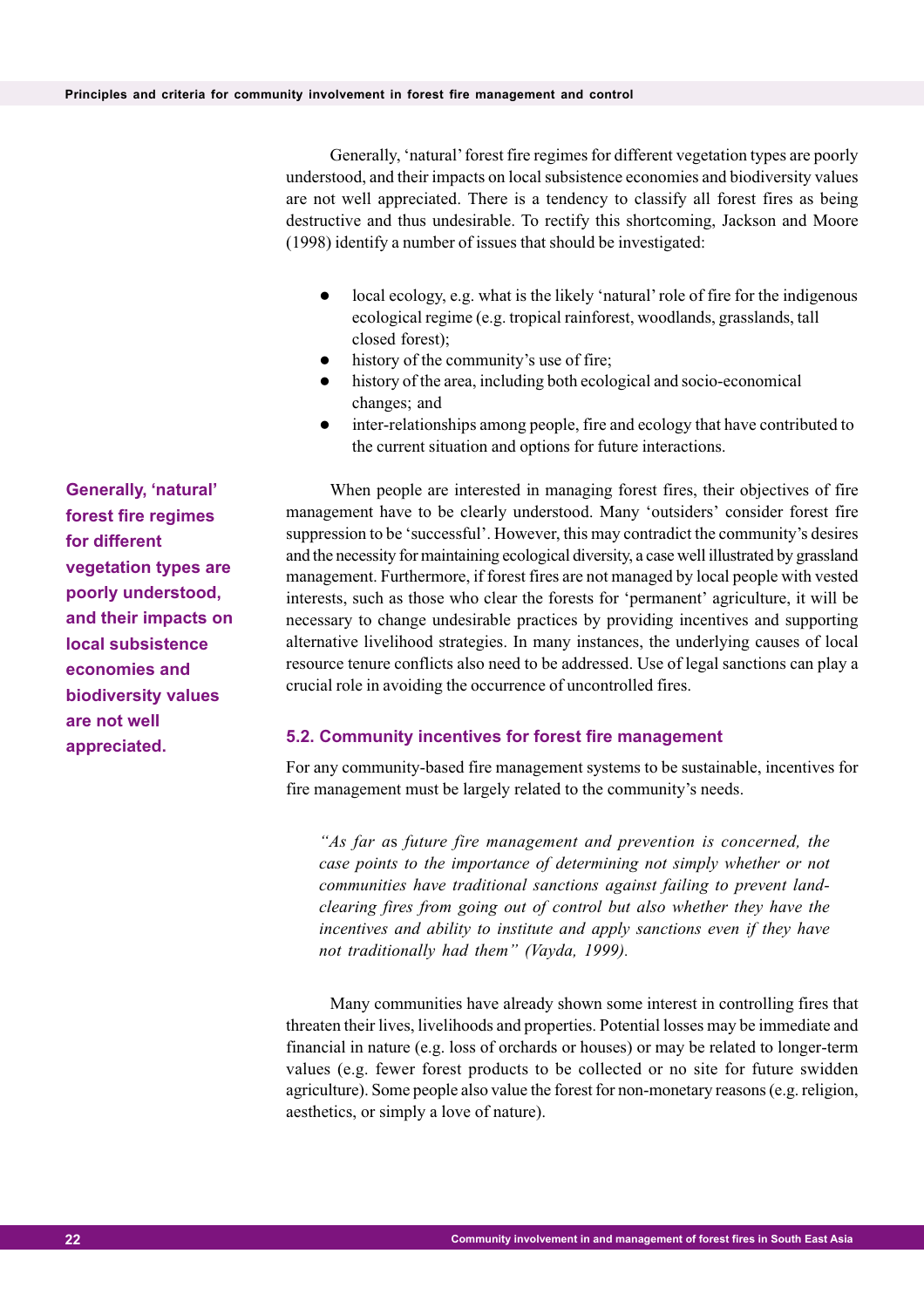Other more practical incentives for forest fire management may include:

- providing external support from governments, international organisations and NGOs to initiate and finance work by community 'volunteers', and to build firebreaks and fire lines;
- improving community skills in fire management such as training communities to use simple tools for fighting fires, e.g. in Lao PDR (CESVI, 2000);
- offering alternative livelihood strategies; and
- increasing tenure security through the lease of forestland.

#### **5.3. Community sanctions for starting uncontrolled forest fires**

In addition to incentives for effective fire management, sanctions for unsound management are equally important. This report has not discussed government legislation on forest fires because it is addressed in a separate review commissioned by PFFSEA. In general, community-enforced fines and other penalties often work better than government legislation in discouraging people from breaking rules. However, the government has a role in preventing uncontrolled forest fires, especially when offenders are not members of the community. Policies that deter land conversion and migration may be critical in stopping some forest fires. In Lao PDR's Kaleum District, Sekong Province, some people have even been jailed for indiscriminate burning (Baird *et al*., 1996).

#### **5.4. Community arrangements and organisation**

When many stakeholders lay claims to forest resources, inter-community co-operation is needed for effective forest fire management. Defunct community arrangements may be revived or adapted to suit changing conditions. External support agencies can help to develop and implement appropriate arrangements in recently settled areas. These agencies have to recognise and respect local methods of controlling fires. Community participation is obviously necessary for collaboration with external support agencies, although the degree of participation in decision-making will vary among individuals and communities. In South East Asia, village chiefs or a council of elders often play a major role in decision-making. Governmental agencies are usually called in as arbitrators during disputes or as law enforcers to punish offenders who are not community members.

#### **5.5. Community awareness, skills and techniques**

Communities in South East Asia have developed various forest fire management approaches, especially in swidden farming, such as:

- establishing firebreaks, buffer strips and fire lines;
- preventing fire from spreading by piling slash in the middle of the field, burning only in early morning or evening of the dry season and against the wind, and back burning;
- protecting valuable trees by removing underbrush and sheathing useful vines;
- relying on experienced villagers to manage the fires;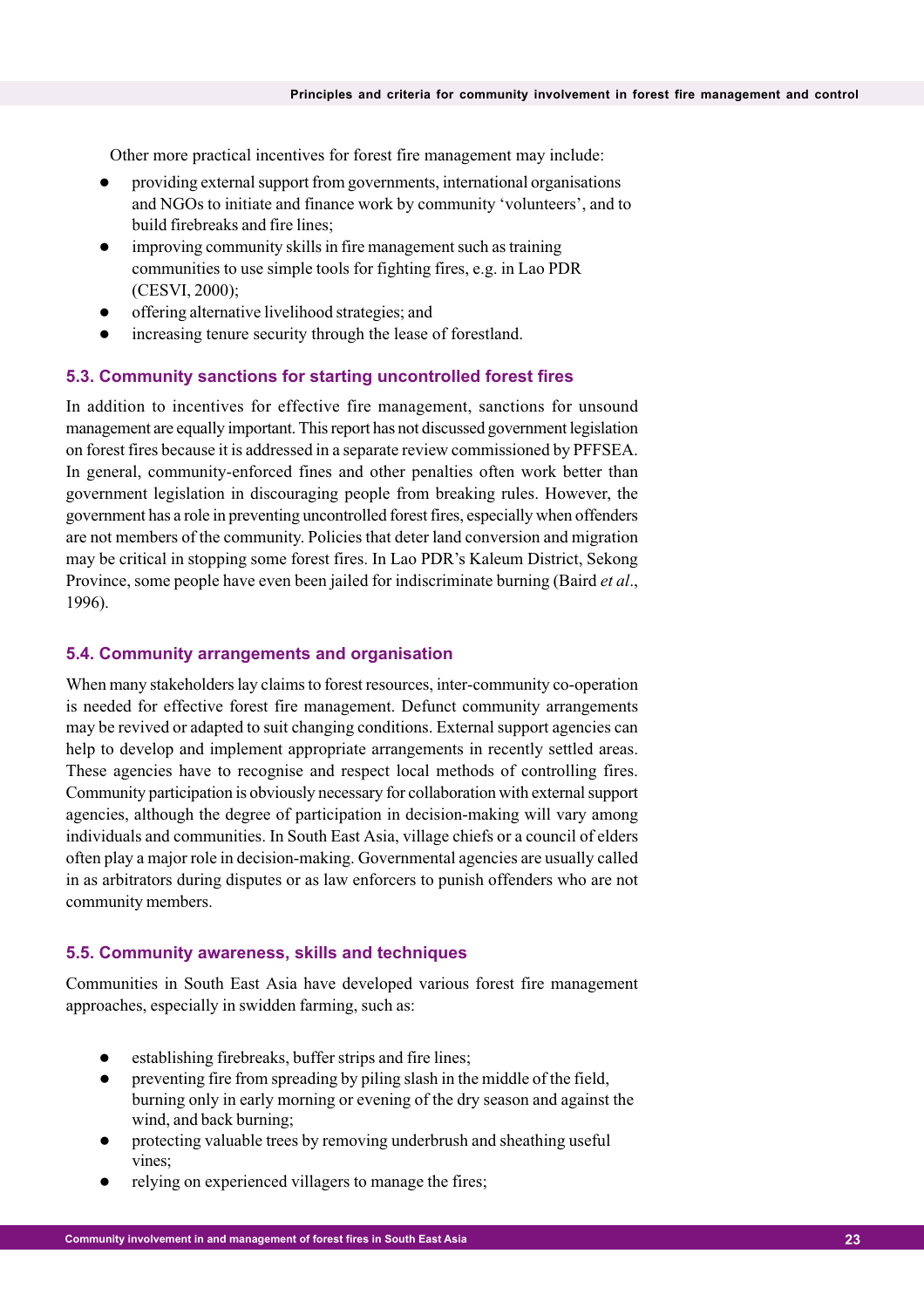- forewarning all households in the community about the fire to be set so they can take precautions, and announcing fire outbreaks over the village loud speaker;
- implementing a monitoring system for patrolling fire-prone areas during the dry season, and building watchtowers; and
- encouraging community involvement in fighting fires.

#### **5.6. Resources for forest fire management**

The allocation of resources for forest fire management needs careful planning to ensure that poor communities are not overburdened by such arrangements, especially if the results are unlikely to benefit them tangibly or in the near future. Some current options for consideration include:

- ad hoc community involvement or more 'organised' community volunteers (such as the Kitanglad Volunteer Guards) requiring only limited financial inputs;
- development of alternative livelihood strategies such as animal husbandry;
- fund raising activities by the community; and
- external support from governments, international organisations, NGOs and universities. Such support can help promote inter-community co-operation and strengthen the community's technical skills for fire management. Two important issues to consider are:

Raising awareness of forest fires: Many agencies rank 'awareness raising' as a key factor for successful fire management. However, most communities are already aware of the problems and damages of uncontrolled fires. For example, in southern Laos (Kaleum District, Sekong Province) villagers know that random burning can significantly affect the rate of forest regeneration in fallow swidden fields (Baird *et al*., 1996). Similarly, Duldulao (1975) notes that swidden cultivators in Mount Makiling, Philippines, highly value their forests and realise that fires can easily destroy unprotected forests. Thus it is expedient to capitalise on this awareness to promote action on the ground.

Compensations for preventing fires: Plans like the 'No Fire Bonus' scheme and rewards can be emulated. However, their costs and benefits need to be more thoroughly analysed.

**The allocation of resources for forest fire management needs careful planning to ensure that poor communities are not overburdened by such arrangements, especially if the results are unlikely to benefit them tangibly or in the near future.**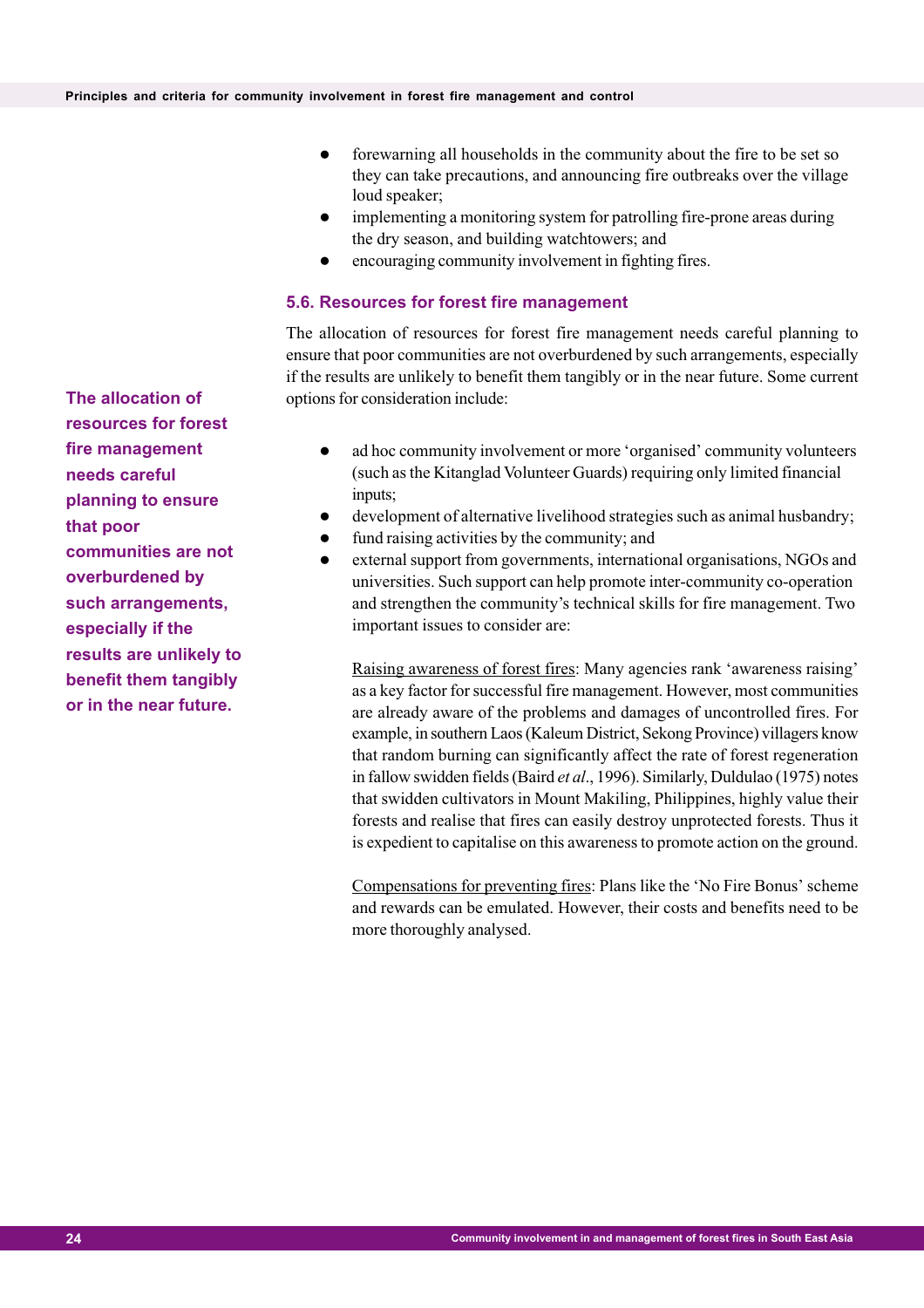### **6. Recommendations**

Community-based forest fire management in South East Asia is attracting more attention. This is partly due to the overall interest in promoting community-based resource management and has also its origin in the recent catastrophic forest fires (especially in Indonesia), making it imperative to find 'alternative' ways prevent future outbreaks of similar scale.

Given the dearth of in depth analysis of community fire management initiatives, the PFFSEA can support the preparation of case studies on this topic, particularly on indigenous efforts and their impacts on fire regimes. A constructive approach would be to formulate a conceptual framework for investigating community forest fire management, including socio-economic and technical aspects. Case studies should then be developed based on this framework in collaboration with projects and organisations that promote community-based resource management. The examples discussed in this report should be analysed in more detail to determine the factors for success.

As a follow-up, pilot community-based fire management projects can be implemented to enhance the learning process.

#### **6.1. Community-based forest fire management pilot schemes**

Several options to promote community-based forest fire management exist in South East Asia (Table 1).

In many countries, fire-prone areas have been identified, and could be used for initiating community-based fire management programmes or projects. For example, about 56% of Vietnam's 9 million ha of forest are considered to be fire-prone (Government of the Socialist Republic of Vietnam, 1994). These include lower montane evergreen forest of the Central Highlands and the Mekong Delta (Pham and Truong, 1997), where *Melaleuca leucadendron* forests are routinely burnt. Forest fires occur in the Northwest, Northeast and Central Vietnam, in the highlands, and in West and East Nam Bo (Standing Office, NCFFPS, 2000). One of the areas with the highest wildfire risk is Dalat, Lam Dong Province, northeast of Ho Chi Minh City. This was once a project area for an FAO-supported project 'Forest Fire and Insect Pest Management'. During the Vietnam War, approximately 12% of South Vietnam's forest cover was sprayed and damaged by herbicides. Explosives, mechanical land clearing and burning operations damaged other forest areas. Extremely flammable grasses, e.g. *Imperata cylindrica* and *Pennisetum polystachyon*, now dominate these areas. Fires occur almost every year.

In the Philippines, "*natural forest fires are common in dry montane forests, pine forests and forests interspersed with grassland. They occur quite rarely in deciduous forests. Forests on Mount Malindang, Mount Kitanglad, Mount Apo and in Mindoro Island have been severely affected by forest fires*" (DENR, 1997).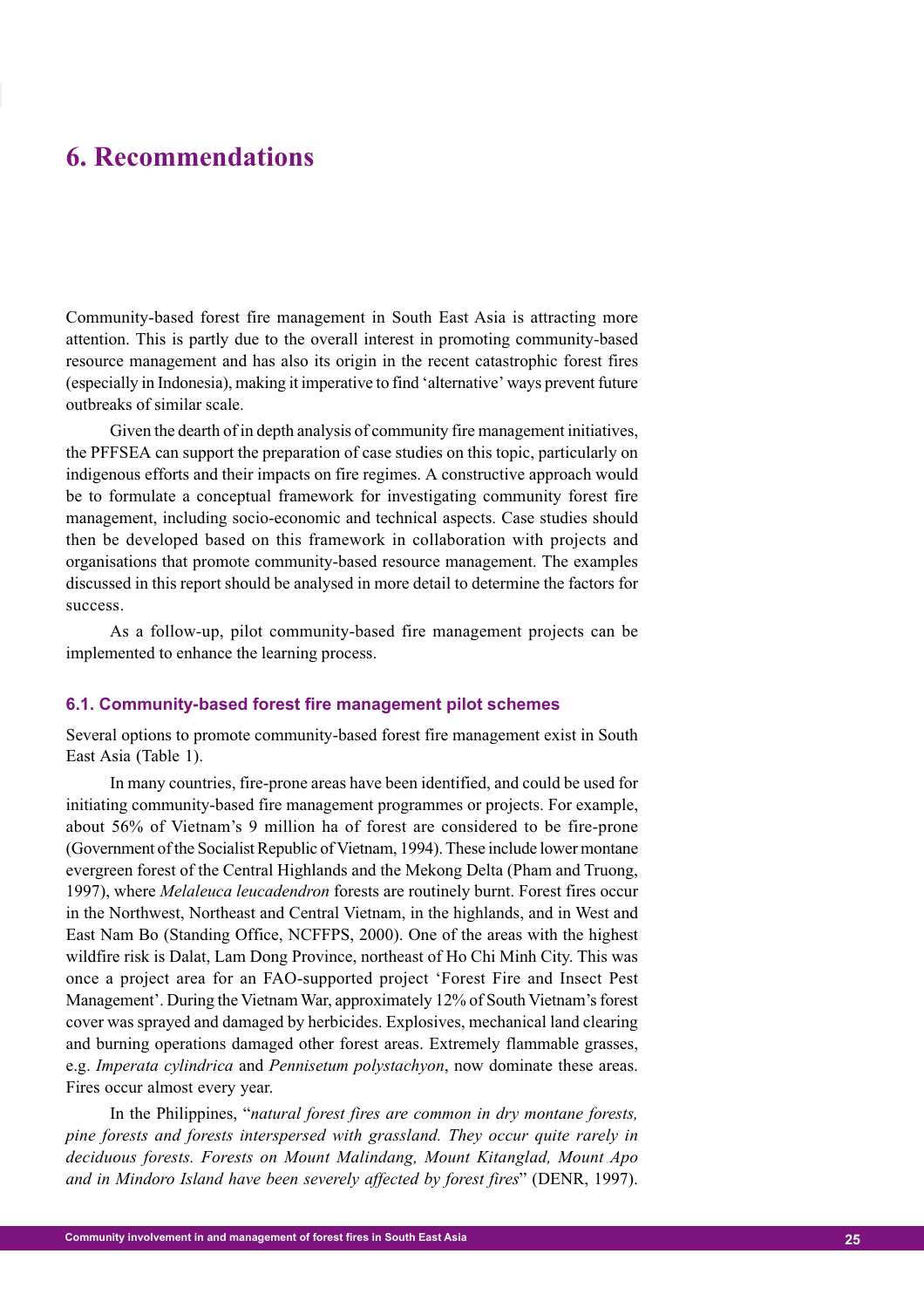Additional criteria for selecting potential pilot project sites have to be formulated, such as community interest, potential threats of uncontrolled fires to local and national economies and livelihoods, and impacts of uncontrolled fires on biodiversity and watershed functions.

| <b>Steps</b>     | <b>Potential action</b>                                                                              | <b>Sites/Partners</b>                                                                                                                                                                                                                                                                                         | <b>Comments</b>                                                                                                              |
|------------------|------------------------------------------------------------------------------------------------------|---------------------------------------------------------------------------------------------------------------------------------------------------------------------------------------------------------------------------------------------------------------------------------------------------------------|------------------------------------------------------------------------------------------------------------------------------|
| 1.               | Analyse existing<br>cases                                                                            | Upper Nan Project in<br>Thailand                                                                                                                                                                                                                                                                              |                                                                                                                              |
| $\overline{2}$ . | Add a fire management<br>component in existing<br>community-based<br>resource management<br>projects | There are projects in South<br>East Asia that cover<br>community forestry,<br>protected area management,<br>watershed management or<br>forest restoration. Many<br>projects face forest fire<br>'problems' and may be<br>interested in incorporating<br>community-based forest fire<br>management components. | Both IUCN and WWF<br>implement several such<br>projects that could<br>integrate a community<br>fire management<br>component. |
| 3.               | Strengthen projects<br>with community-<br>based fire<br>management<br>components                     | Many organisations, e.g.<br>the CESVI in Lao PDR,<br>and projects, e.g.<br><b>Integrated Forest Fire</b><br>Management Project<br>(IFFM) in Kalimantan,<br>Indonesia, are interested<br>in promoting community-<br>based fire management.                                                                     | Technical skills need to<br>be upgraded to improve<br>overall resource<br>management and tenure<br>security.                 |
| $\overline{4}$ . | Design and implement<br>community-based<br>forest fire<br>management project                         | Key problematic areas, e.g.<br>fire-prone areas, interested<br>communities.                                                                                                                                                                                                                                   | See examples from<br>Vietnam and Philippines<br>in this report.                                                              |

#### **Table 1: Options for establishing pilot community-based forest fire management schemes in South East Asia**

#### **6.2. Other recommendations**

Other underlying causes for forest fires, such as tenure and access, must be examined in more detail. Indigenous knowledge of fire regimes is poorly documented in South East Asia. Unlike the use of fire in grasslands, community forestry usually stresses fire *suppression* as a major success. Reference to controlled or prescribed burning to avoid higher intensity forest fires in the future is lacking. This is probably a reflection of the poor understanding and appreciation of the important ecological role of fires in forests, and thus all fires are normally declared undesirable (Payne, 1995). Jackson and Moore (1998) also call for a better understanding of the role of indigenous systems of fire use and management in maintaining biological and cultural diversity, and of the potential impact on this diversity, if fire regimes are altered. Clearly, for some forest ecosystems, using fires regularly is beneficial and needs to be promoted, as illustrated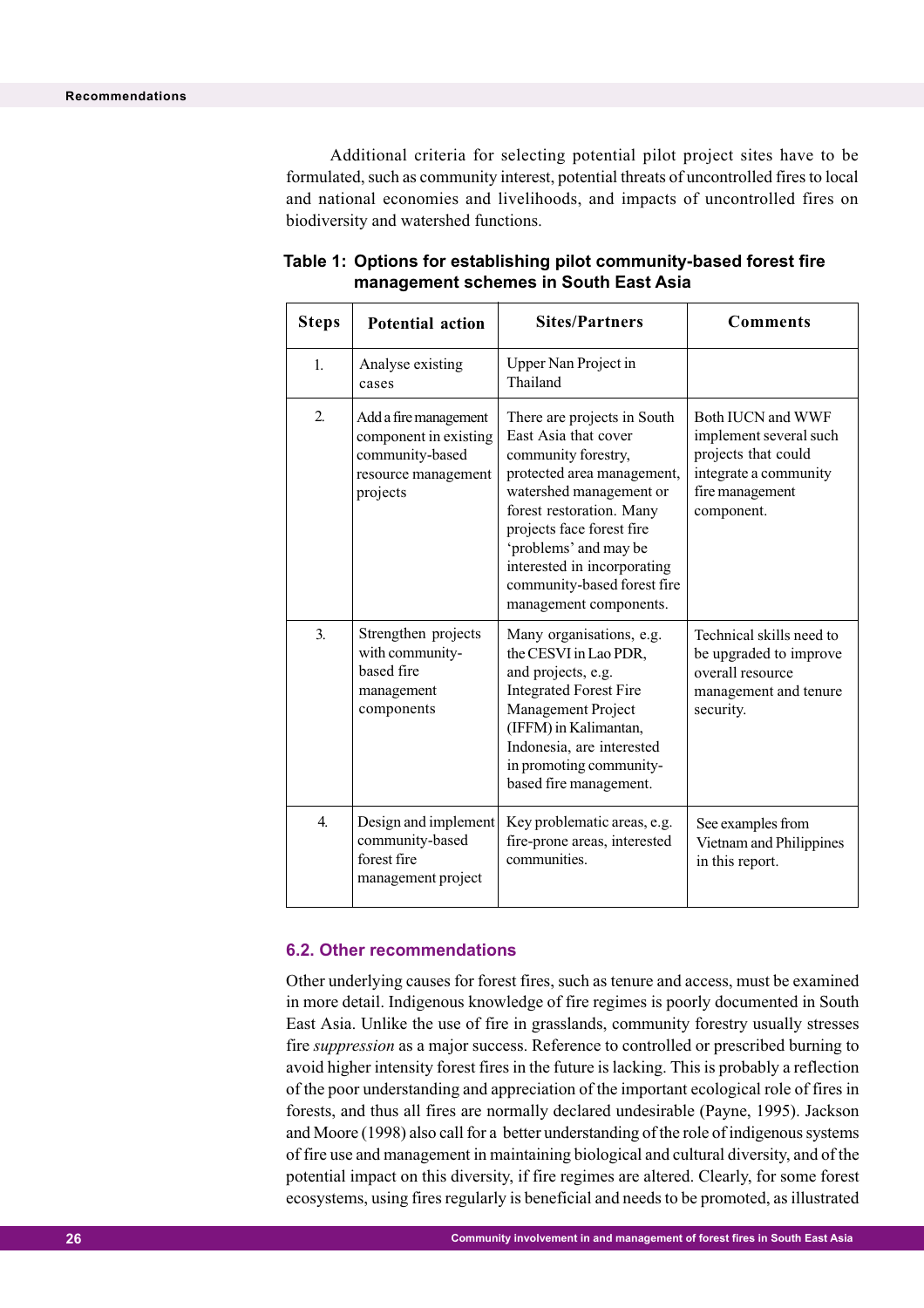in Kakadu National Park in Australia where indigenous people have used fires for many centuries. They have contributed to the biodiversity in the park, and park management relies on their knowledge and skills to maintain biodiversity (Beltran, 2000). PFFSEA can help emphasise the importance of fires in maintaining biodiversity for different ecosystems in South East Asia. Recognising fires as an important process in maintaining and/or enhancing ecosystem values is a necessary condition for garnering support for community-based fire management.

Government support for community-based forest fire management needs to be promoted. Policies and practices that enable appropriate indigenous fire use and management practices, as well procedures for considering the role of fire in collaborative forest management agreements have to be supported (Jackson and Moore, 1998). Community-based forest fire management is probably most effective as part of an overall community resource management strategy and cannot be implemented in isolation.

At the regional level, the Association of South East Asian Nations' (ASEAN) Haze Action Plan has not addressed the issue of community-based fire management. PFFSEA should aim to influence this group through regular interactions and dissemination of relevant information to raise awareness of options for involving rural communities in forest fire management. However, at the national level, it is probably more effective to focus on policies and practices.

PFFSEA obviously needs to work closely with relevant government departments in each country to raise the profile of community-based forest fire management. Seminars, workshops, and field-level activities are recommended.

To improve documentation of community practices and to promote field activities, PFFSEA should work with a wide range of organisations and networks that promote collaborative forest management in South East Asia. The project's partnership with the Regional Community Forestry Training Centre (RECOFTC) in Bangkok is a positive step in this direction. The project should also seek to strengthen contacts and partnerships with community forestry working groups in Vietnam and Cambodia, which are supported by the Sustainable Management of Resources in the Lower Mekong Basin Project (SMRP) (Helmrich, 2000, *pers. comm.*<sup>15</sup>). These groups comprise representatives of governments, projects and NGOs, and are therefore potentially very influential.

<sup>&</sup>lt;sup>15</sup> Hans Helmrich, Senior Technical Advisor, Sustainable Management of Resources, Lower Mekong Basin Project.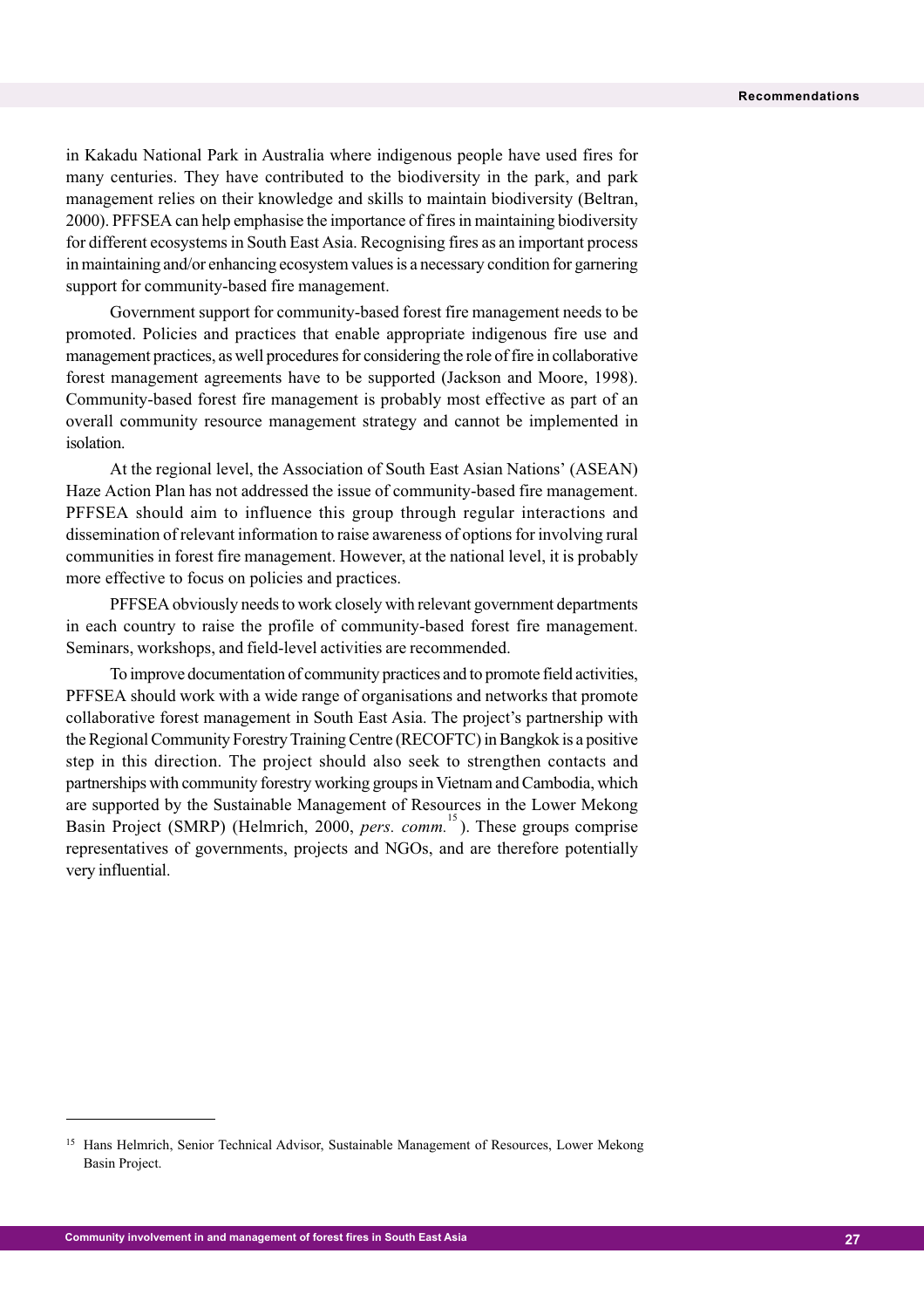# **7. Bibliography**

- Abberger, H.M. (1997). Aspects and possibilities of community based forest fire management. In *Transboundary pollution and the sustainability of tropical forests*. Edited by H.A Hassan, Dahlan Taha, Mohammad Puat Dahalan and Amran Mahmud*.* ASEAN Institute of Forest Management, Kuala Lumpur.
- Abberger, H.M. (1998). Evaluation of fire statistics and preliminary forest fire prevention plan for Bukit Soeharto. Integrated Forest Fire Management Project, East Kalimantan, Indonesia.
- Abberger, H.M. (1999). Land use system and slash and burn methods of Buginese communities in the Bukit Soeharto area (A case study). Aspects and possibilities of community based forest fire management, People and fire. Interim report based on interviews and discussions in Karya Baru, Batuah, Tani Bahagia and Tani Makmur (Bukit Soeharto region) in May 1996 (14 days). Integrated Forest Fire Management Project, East Kalimantan, Indonesia.
- Aguilar, F.V. Jr. (1986). Findings from eight case studies of social forestry projects in the Philippines. In *Man, agriculture and the tropical forest: change and development in the Philippine uplands*. Edited by Sam Fujisaka, Percy E. Sajise, Romulo A.Del Castillo. Winrock International Institute for Agriculture Development, Bangkok, Thailand.
- Anon (undated). Memorandum and articles of community forest, Sorm Thom Commune, Oyadav District, Rattanakiri Province. Supported by IDRC/CARERE Organisations via SEILA Program In cooperation with the Office of Provincial Environment Agriculture Forestry and Fishery Rural Development Women's Affairs Culture and Urbanisation Construction and Land Title, Cambodia. Unpublished.
- Arnstein, S.R. (1969). A ladder of citizen participation. *American Institute of Planners Journal, 35*.
- Bacallan, J.J. (1993). Fire in the forest. *People and Nature* Volume 1, Number 4, March April 1993.
- Baird, I. (2000). The ethnoecology, land use and livelihoods of the Brao-Kavet indigenous peoples in Kok Lak Commune, Voen Say District, Ratanakiri Province, Northeast Cambodia. NTFP Project, Ban Lung, Ratanakiri, Cambodia.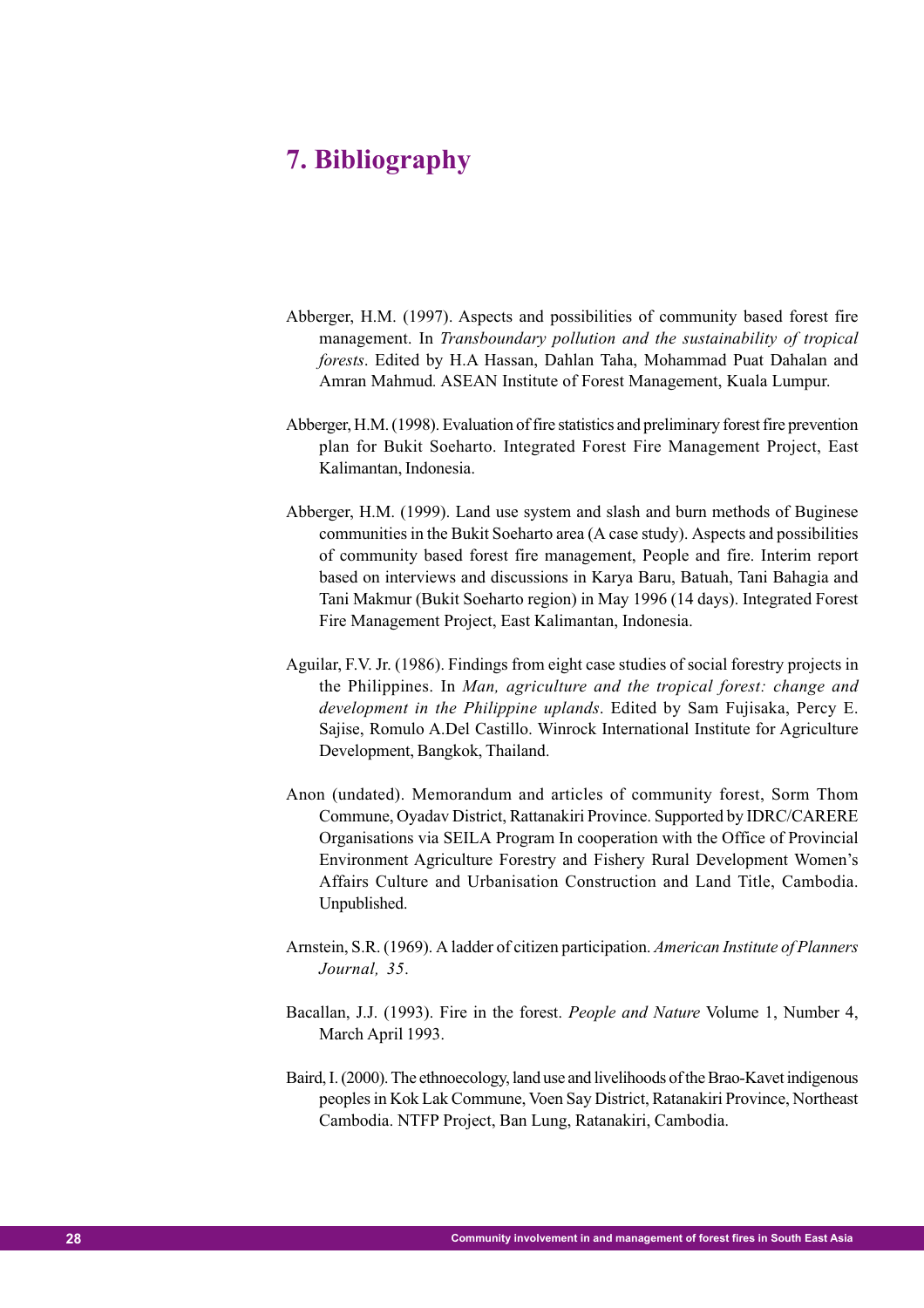- Baird, I.G., Kaneugnit Tubim and Baird, M. (1996). The Kavet and the Kreung. Observations of livelihoods and natural resources in two highlander villages in the districts of Vuen Say and Ta Veng, Ratanakhiri Province, Cambodia. Livelihoods and Natural Resources Study, Novib and Oxfam (UK and Ireland), Phnom Penh.
- Bambang Soekartiko (1997) Some of CIFOR's research conclusions pertaining to Indonesia's forest and people living theirin. In *Special session on forest fire, December 12, 1997*. Report on the Eighth Meeting of the Consultative Group on Indonesian Forestry (CGIF), Cisarua – Bogor, December 10-12, 1997, Jakarta.
- Bartolazo D.L (1997). Forest fire management in the Philippines: The 1995 forest fire season. *IFFN* No. 16 - January 1997. Forest Management Bureau Department of Environment and Natural Resources, Quezon City, Philippines.
- Bass, S. and Morrison, E (1994). *Shifting cultivation in Thailand, Laos and Vietnam: Regional overview and policy recommendation*. IIED Forestry and Landuse Series No. 2, London.
- Beltran, J. (ed.) (2000). Indigenous and traditional people and protected areas, principles, guidelines and case studies. *Best Practice Protected Areas Guidelines Series* No. 4. IUCN, Gland, Switzerland and Cambridge, UK and WWF International, Gland, Switzerland.
- Bouaket, S. (1999). Forest fires in Lao PDR. *IFFN* No. 20 March 1999. Ministry of Agriculture and Forestry Department of Forestry, Forest Protection and Wood Industry Division, Vientiane, Lao People's Democratic Republic.
- Bureau of International Co-operation and Investment (1997). S*pecial session on forest fire, December 12, 1997*. Report on the Eighth Meeting of the Consultative Group on Indonesian Forestry (CGIF), Cisarua – Bogor, December 10-12, 1997, Jakarta.
- Castillo, A.S.A. (2000). Community based-fire management within the Canaam Watershed Sub-Project in Vintar, Ilocos Norte, Philippines. Presented at the Workshop on Community Based Forest Fire Management, RECOFTC and PFFSEA, Thailand.
- CESVI (2000). Final report. Disaster preparedness and prevention of forest fires in Sayabouri. Laos. ECHO/TPS/219/1988/01014. Vientiane, Lao PDR. Unpublished.
- Chhetri, D.B. (1994). Seasonality of forest fires in Bhutan. *IFFN* No. 10 January 1994. Ministry of Agriculture, Department of Forestry, Royal Government of Bhutan, Forest Protection Cell, Forest Research Division, Taba-Thimphu, Bhutan.
- Chuntanaparb, L., Chamchong, C., Hoamuangkaew, W., Ongprasert, P., Limchoowong, S., Pragtong, K., Subasenee, W., Yukong, W. and Tan-kim-yong, U. (1993). Community allies: Forest co-management in Thailand. Edited by M. Poffenberger and B. McGean. *Research Network Report* No. 2. August 1993, Southeast Asia Sustainable Management Network.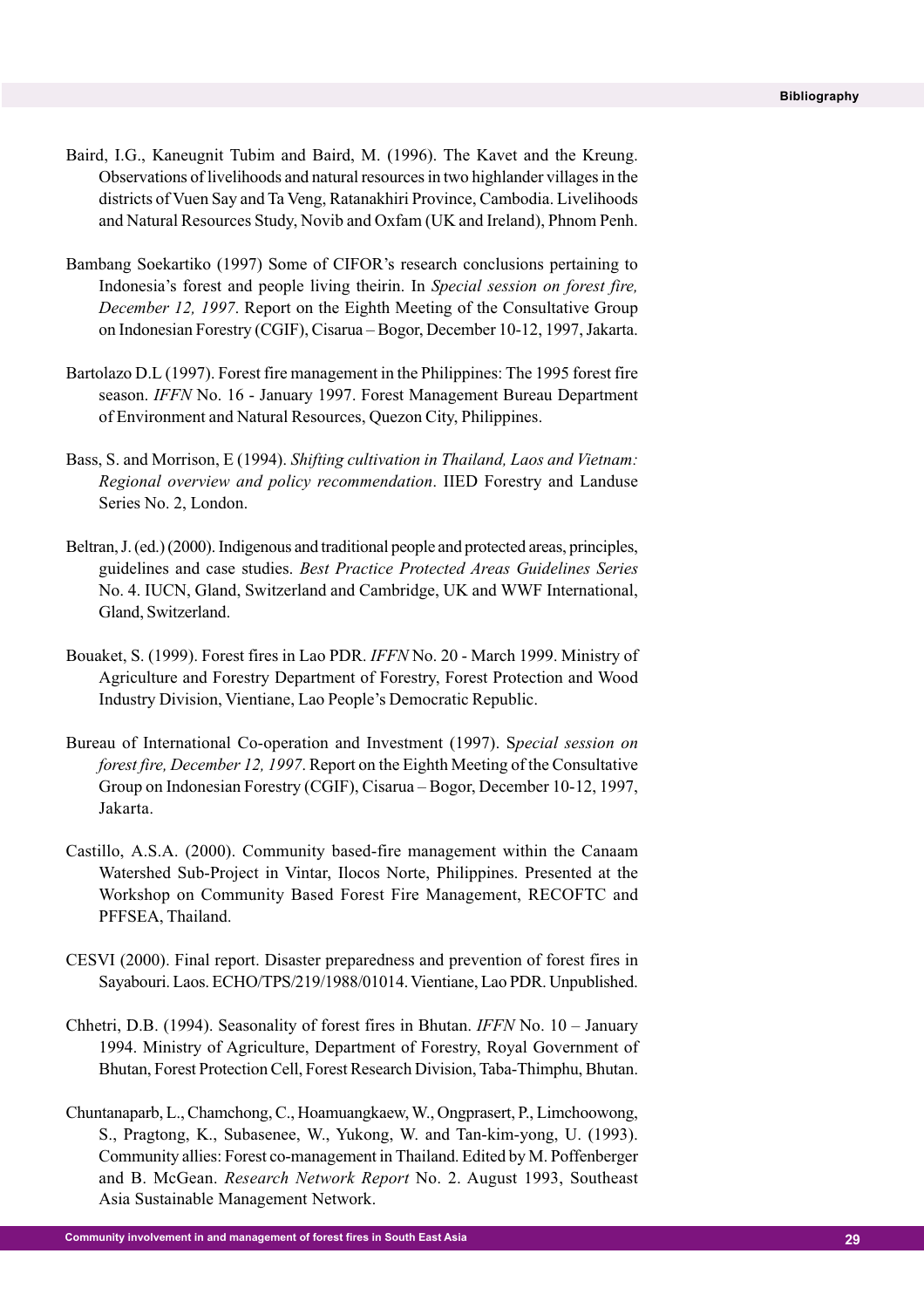- Cockburn, P.F. (1974). The origin of Sook Plain, Sabah. *Malaysian Forester* Vol. 37, No. 1, pp. 61-63.
- Colfer C.J.P. (1999a). A Kenyah perspective on Kalimantan's fires an interim document. Unpublished.
- Colfer, C.J.P. (1999b). Ten propositions to explain Kalimantan's fires a view from the field. Unpublished.
- Colm, S. (1997). Options for land security among indigenous communities, Ratanakiri, Cambodia. NTFP Project, Banlung, Cambodia.
- Conklin, H.C. (1957). Hanunoo agriculture: A report on an integral system of shifting cultivation in the Philippines. *Forestry Development Paper* No. 12. Rome, FAO.
- Costales Jr., E.F., Taubal, R.S. and Bato, L.C. (1997). Forest fire effects on commercial timbers and forest productivity: Philippines experience. In *Transboundary pollution and the sustainability of tropical forests*. Edited by H.A Hassan, Dahlan Taha, Mohammad Puat Dahalan and Amran Mahmud*.* ASEAN Institute of Forest Management, Kuala Lumpur.
- Cureg, A.B. and Doedens, B. (1992). Agricultural land use of the Ifugaos in Del Pilar, San Mariano, Isabela. In *Forestry for people and nature. field research and theory of development in the Cagayan Valley, Philippines*. Centre for Environmental Science, Leiden University, the Netherlands and College of Forestry, Isabela State University, Philippines.
- Daltry, J.C, and Momberg, F. (2000). *Cardamom mountains, biodiversity survey*. Fauna and Flora International, Indochina Programme Office, Hanoi.
- Dennis, R. (1999). *A review of fire projects in Indonesia (1982-1998)*. CIFOR, Bogor, Indonesia.
- DENR (1997). *Philippine biodiversity: An assessment and action plan.* DENR and UNEP. Bookmark Inc., Makati City, Philippines.
- DENR (2000). *Mt. Pulag National Park, General Management Plan*. National Integrated Protected Areas Programme (EU funded), Quezon City, Philippines.
- Development Alternatives, Inc. (1994). Technical manual on integrated fire control and forest protection. Prepared by Development Alternatives, Inc., under contract No. 492-0444-C-00-113-00 with USAID/Philippines. Natural Resources Management Program, Project No. 492-0444. Program Document PI 38-94. Manila, Philippines.
- Do Dinh Sam (1994). Shifting cultivation in Vietnam: Its social, economic and environmental values relative to alternative land use. *IIED Forestry and Land Use Series 3*, Land Use Working Group and Forest Science Institute, Ministry of Forestry, 1994, IIED, London.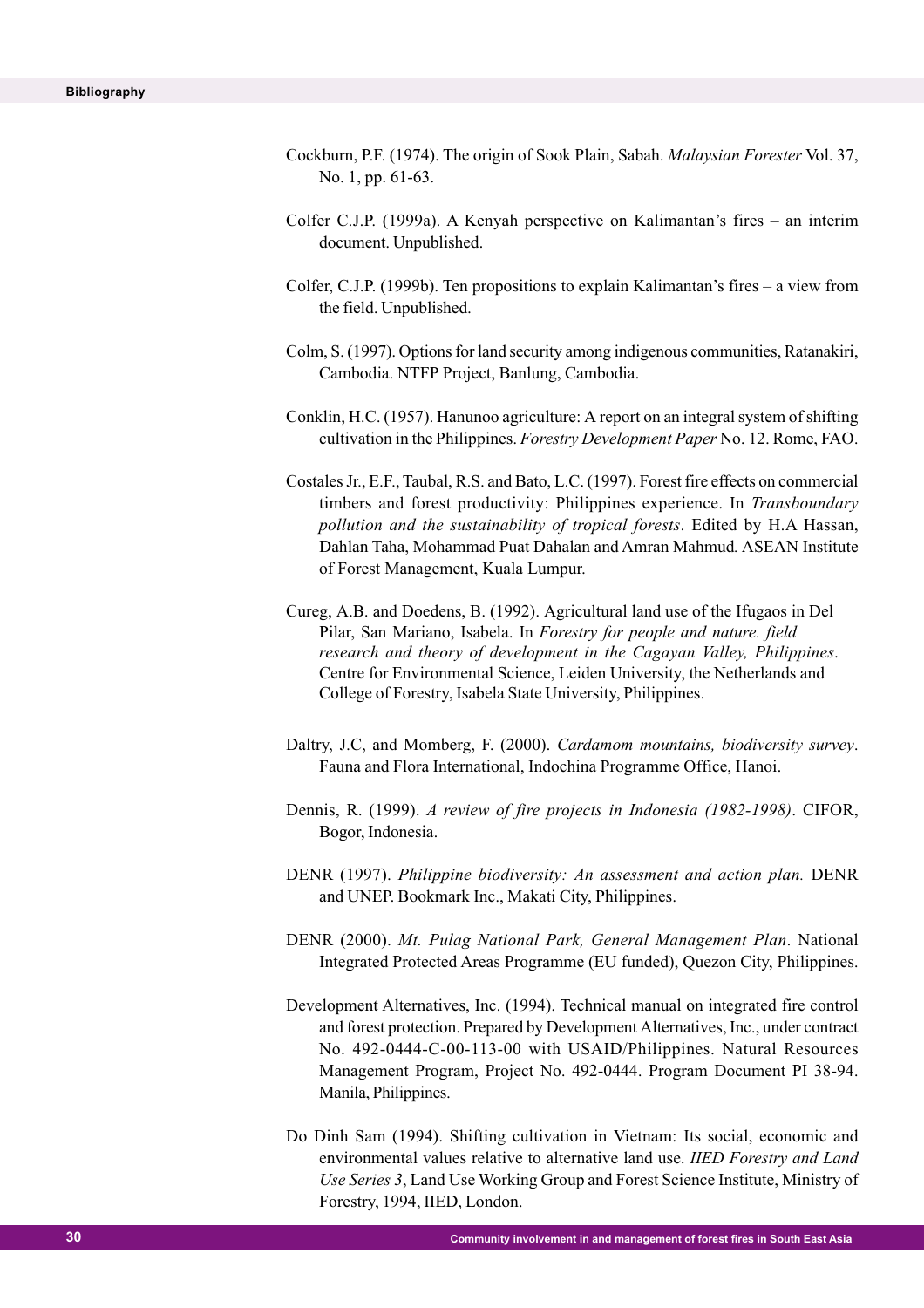- Dove, M.R. (1985). Swidden agriculture in Indonesia. The subsistence strategies of the Kalimantan Kantu. New Babylon, Studies in the Social Sciences, 43, Mouton, Berlin, New York, Amsterdam.
- Duldulao, A.C. (1975). *Kaingero's perceptions of and attitudes towards forest conservation in Mt. Makiling, Laguna, Philippines*. Ph.D. Dissertation submitted to the Faculty of the Graduate School, University of Philippines at Los Banos in the partial fulfilment of the requirements for the degree of Doctor of Philosophy (Extension Education). Unpublished.
- Durno J. (1996). From 'imperata grass forest' to community forest: The case of Pakhasukjai. *TFP Newsletter*, Issue 31. September 1996.FAO, Rome.
- Eang, S. (1999). Forest and land fire prevention in Cambodia. *IFFN* No. 20 March 1999. Department of Forestry and Wildlife, Phnom Penh, Cambodia.
- Emerson, L. (1997). The natural resources and livelihood study, Ratanakiri Province, NE Cambodia. The Non-timber Forest Products (NTFP) Project, Ratanakiri, Cambodia.
- Enkiwe E.B., Baldino, Jr., T.S. and Pogeyed, M.L. (1998). Indigenous practice in the sustainable management of pine forests in mountain province. DENR Cordillera Autonomous Region. In *People, earth and culture*. Philippine Council for Agriculture, Forestry and Natural Resources Research and Development Department of Science and Technology, national Committee for Culture and the Arts, Office of the President, Los Banos, Laguna, PCARRD-NCCA.
- FAO (1991). Draft terminal report of the project: Forest fire and insect pest management (VIE/86/028). Department of Forest Protection, Ministry of Forestry, Socialist Republic of Viet Nam. Report prepared for the Government of the Socialist Republic of Viet Nam by FAO of UN. Hanoi, Viet Nam. Unpublished.
- Fay, C. (1997). Alternatives to slash and burn (ASB) Indonesia, October 1997. In *Special session on forest fire, December 12, 1997*. Report on the Eighth Meeting of the Consultative Group on Indonesian Forestry (CGIF), Cisarua – Bogor, December 10-12, 1997, Jakarta.
- Fehr, C. (1993). Forest fires in Thailand. *IFFN* No. 9 July 1993. Royal Forest Department, Bang Khen, Bangkok.
- Foeny. E.L. (2000). Shifting cultivation and fire: A challenge to NTT's development. In *Fire and sustainable agriculture and forestry development in East Indonesia and N. Australia.* ACIAR Proceeding No. 91.
- Fox, J. (2000). Land use and land cover change in Nusa Tenggara Timur, Indonesia. In *Fire and sustainable agriculture and forestry development in East Indonesia and N. Australia*. ACIAR Proceeding No. 91.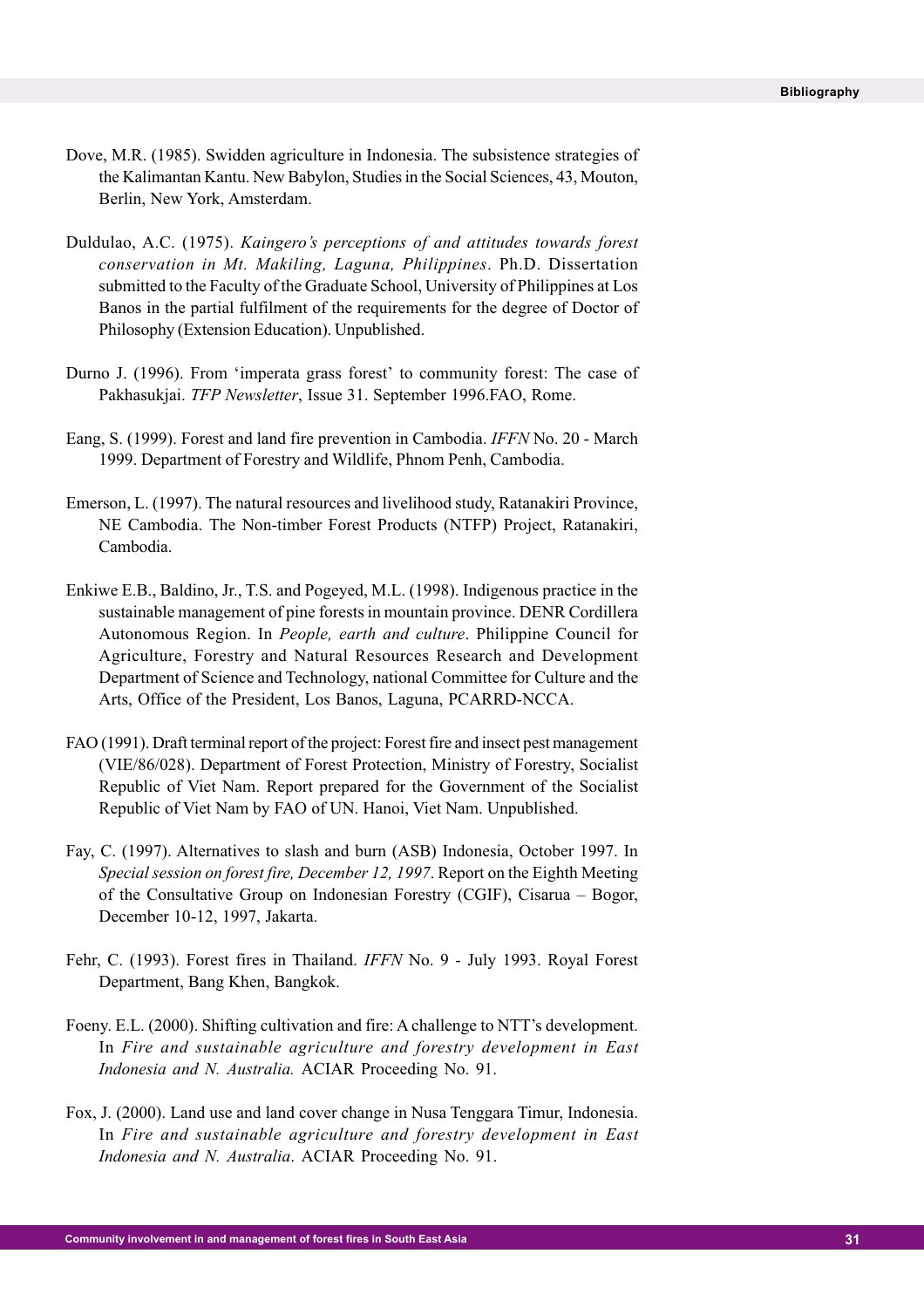- Friday, K.S., Dilling M.E. and Garrity, D.P. (1999). *Imperata grassland rehabilitation using agroforestry and assisted natural regeneration*. ICRAF, Bogor, Indonesia.
- Gauld, R. (2000). Maintaining centralized control in community-based forestry: Policy construction in the Philippines. In *Development and Change, Vol. 31*, Blackwells Publishers, Oxford, UK.
- Gilmour, D.A. and Fisher, R.J. (1991). *Village, forests and foresters. The Philosophy, process and practice of community forestry in Nepal*. Sahayogi Press, Kathmandu, Nepal.
- Goldammer, J.G. (1992). A fire problem analysis. *IFFN* No. 7 August 1992.
- Goldammer, J.G. (1993). Long-term national integrated forest fire management programme initiated at Bandung. *IFFN* No. 8 - January 1993.
- Goldammer, J.G. (1997). Overview of fire and some management issues and options in tropical vegetation. In *Transboundary pollution and sustainability of tropical forests: Towards wise forest fire managemen*t. Proceedings of the AIFM International Conference. Edited by Haron Abdul Hassan, Dahlan Taha. Mohammad Puat Dahalan, and Amran Mahmud. AESAN Institute of Forest Management, Ampang Press, Kuala Lumpur.
- Goldammer, J.G. (1998). Indonesian and regional initiatives in fire and smoke management and policy development. *IFFN* No. 18 - January 1998.
- Gönner, C. (1999). Causes and effects of forest Fires: A case study from a subdistrict in East Kalimantan. In *Research Abstracts and Key Policy Questions - Methodology Workshop on Environmental Services and Land Use Change. Bridging the Gap between Policy and Research in Southeast Asia*. Workshop held on 31 May – 2 June 1999, in Chiang Mai University, Chiang Mai, Thailand. Edited by T.P. Tomich , D.E. Thomas and M. van Noordwijk. ASB –Indonesia Report Number 10. Bogor, Indonesia.
- Gönner, C. (2000). Causes and impacts of forest fires: A case study from East Kalimantan, Indonesia. *IFFN* No. 22 - April 2000. University of Freiburg Department of Ethnology, Germany.
- Gouyon, A. (1999). Fire in the rubber jungle ... fire prevention and sustainable tree crop development in South Sumatra. *IFFN* No. 21 - September 1999, 48-56 pp.) Forest Fire and Prevention Control Project (FFPCP) and International Cooperation Centre for Agricultural Research and Development (CIRAD), France.
- Government of the Socialist Republic of Vietnam (1994). Biodiversity action plan for Vietnam. Government of Vietnam and the Global Environmental Facility Project VIE/91/G31. Hanoi, Vietnam.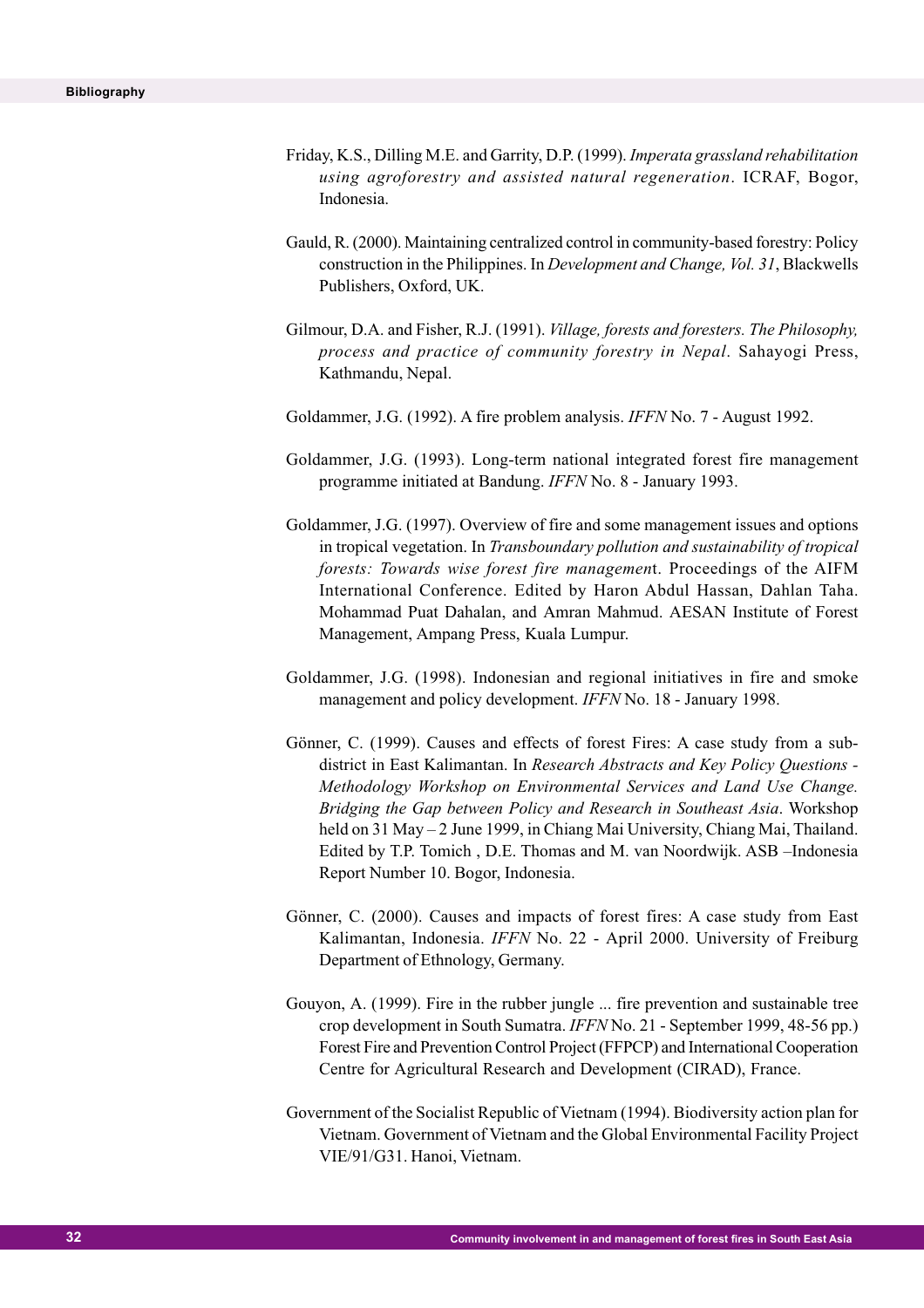- Haque, M. (1992). Forest fire and insect pest management consultancy. Report on forest extension/public relations. Field Document No. 4, FAO. Hanoi, Vietnam. Unpublished.
- Hariadi Kartodihardjo and Kukoh Murtilaksono (1999). Paradox and implication of policy of land and forest fire control: Case study of Indonesia. In *Research Abstracts and Key Policy Questions - Methodology Workshop on Environmental Services and Land Use Change. Bridging the Gap between Policy and Research in Southeast Asia*. Workshop held on 31 May – 2 June 1999, in Chiang Mai University, Chiang Mai, Thailand. Edited by T.P. Tomich , D.E. Thomas and M. van Noordwijk. ASB –Indonesia Report Number 10. Bogor, Indonesia.
- Hassan, H.A. and Manila, A.C. (1997). Forest Fire Management and its influence on forest development in ASEAN. In *Transboundary pollution and the sustainability of tropical forests*. Edited by H.A Hassan, Dahlan Taha, Mohammad Puat Dahalan and Amran Mahmud*.* ASEAN Institute of Forest Management, Kuala Lumpur.
- Hinton, P., (1978). Declining production among sedentary swidden cultivators: The case of the Pwo Karen. In *Farmers in the forest: Economic development and marginal agriculture in Northern Thailand*. Edited by P. Kunstadter, E.C. Chapman and S. Sabhasri.
- Hoare, P. (1998). Fire! The greatest risk for community based natural resource management in northern Thailand. Presented at the Community Based Natural Resource Management Experiences in Upland and Highland Areas funded by GTZ and organised through the TG-HDP in Chiang Mai, June 1998.
- Hoare, P. (1999a). When smoke gets in their eyes, policy makers tend to overlook the need for quantifiable data. In *Research Abstracts and Key Policy Questions - Methodology Workshop on Environmental Services and Land Use Change. Bridging the Gap between Policy and Research in Southeast Asia*. Workshop held on 31 May – 2 June 1999, in Chiang Mai University, Chiang Mai, Thailand. Edited by T.P. Tomich , D.E. Thomas and M. van Noordwijk. ASB –Indonesia Report Number 10. Bogor, Indonesia.
- Hoare, P. (1999b). Community based approach to forest fire management in North Thailand. DANCED Newsletter No. 18, June 1999.
- ICRAF (1997). Communiqué in *Special session on forest fire, December 12, 1997*. Report on the Eighth Meeting of the Consultative Group on Indonesian Forestry (CGIF), Cisarua – Bogor, December 10-12, 1997, Jakarta.
- Integrated Forest Fire Management Project (IFFM/GTZ) (1996). Integrated Forest Fire Management Project in East Kalimantan. *IFFN* No. 14 - January 1996. Samarinda, Indonesia.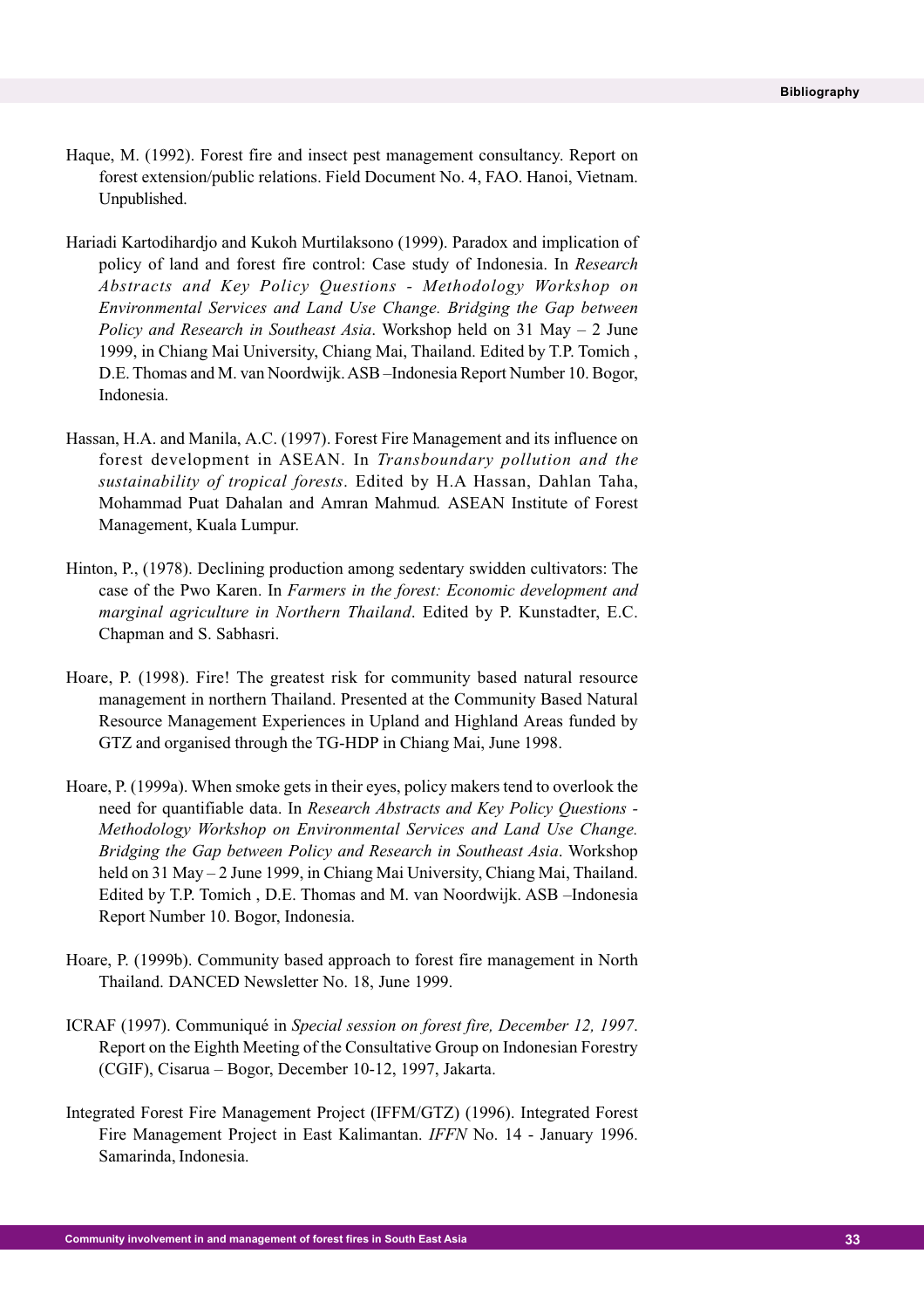- Integrated Forest Fire Management Project (undated). Fire prevention, suppression, intelligence. Ministry of Forestry, GTZ and Kreditanstalt für Wiedersufbsu.
- Jackson, W.J. and Moore, P.F. (1998). The role of indigenous use of fire in forest management and conservation. Paper Prepared for an International Seminar on Cultivating Forests: Alternative Forest Management Practices and Techniques for Community Forestry. Regional Community Forestry Training Centre, Bangkok, Thailand.
- Josayma, C. (1995). The forest stewards of Diak Lay East Kalimantan. *Community Forestry Case Study Series FU001/95*. Asia Forest Network and RECOFTC. Bangkok.
- Kartawinata, K. (1978). Biological changes after logging in lowland dipterocarp forest. *Biotrop. Special Publication* 3: 27-34.
- Kiam, T.S. (1997). Forest fire and smoke management: Malaysian experience. In *Transboundary pollution and the sustainability of tropical forests*. Edited by H.A Hassan, Dahlan Taha, Mohammad Puat Dahalan and Amran Mahmud*.* ASEAN Institute of Forest Management, Kuala Lumpur.
- Kowal, N.E. (1966). Shifting cultivation, fire and pine forest in the Cordillera Central Luzon. A Ph.D. dissertation submitted to Department of Botany, Duke University, USA. Unpublished.
- Kundstadter, P. (1978). Subsistence agricultural economics of Lua' and Karen hill farmers, Mae Sariang District, Northwestern Thailand. In *Farmers in the forest: economic development and marginal agriculture in Northern Thailand.* Edited by P Kunstadter, E.C. Chapman and S. Sabhasri. Honolulu: University Press of Hawaii.
- Malayang III, B.S. (2000). The changing role of government in forest protection. In *Forest policy and politics in the Philippines. The dynamics of participatory conservation*. Edited by P. Utting. UN Research Institute for Social Development. Ateneo de Manila University Press. Manila.
- McLeod, J.C. (1971). *Forest fire control in Thailand.* CIDA, Bangkok.
- McNeely, J.A. (1995). How traditional agro-ecosystems can contribute to conserving biodiversity. In *Conserving biodiversity outside protected areas: The role of traditional agro-ecosystems*. Edited by P. Halladay and D.A. Gilmour. IUCN, Gland, Switzerland and Cambridge, UK.
- Muhamad Rahman Djuwansah and Muchlisin Arief (1999). The coincidence of land and forest fire and peat distribution in Indonesia: An approach for preventative measures. In *Research Abstracts and Key Policy Questions - Methodology Workshop on Environmental Services and Land Use Change. Bridging the Gap between Policy and Research in Southeast Asia*. Workshop held on 31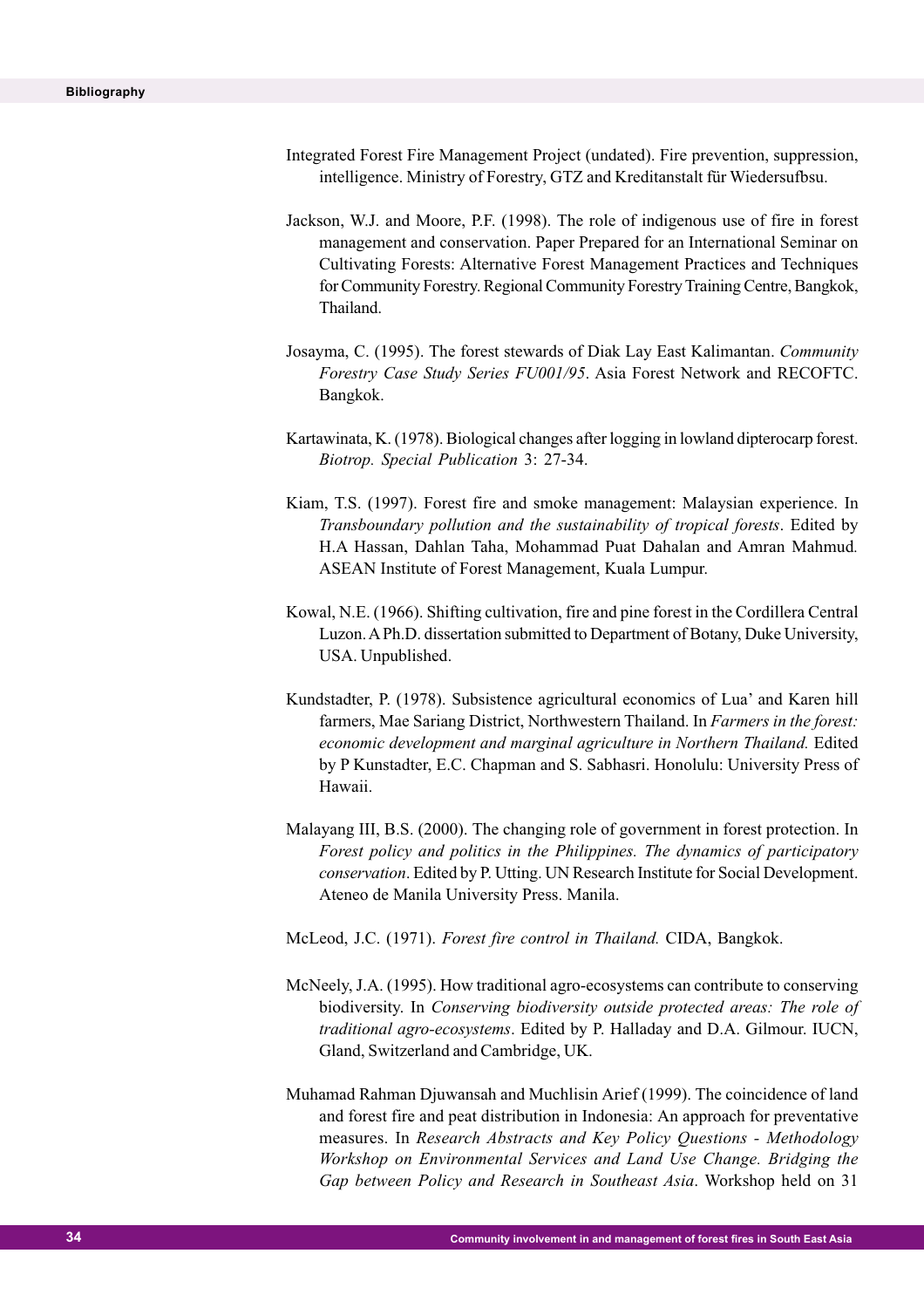May – 2 June 1999, in Chiang Mai University, Chiang Mai, Thailand. Edited by T.P. Tomich , D.E. Thomas and M. van Noordwijk. ASB –Indonesia Report Number 10. Bogor, Indonesia.

- Murdiyarso, D. (1998). Transboundary haze pollution in Southeast Asia. *IFFN* No. 19 - September 1998. Southeast Asian Impacts Centre (IC-SEA) SEAMEO BIOTROP, Bogor, Indonesia.
- Nabiel Makarim and Antung Deddy R. (1997). Forest and land fire management and its institution in Indonesia. *IFFN* No. 16 - January 1997. Environmental Impact Management Agency (Bapedal), Jakarta, Indonesia.
- Nguyen, P.T. (undated). Assessing results of implementing measures of forest fire prevention and suppression works for forest fire prevention and suppression. Standing Office of Forest Fire Prevention and Suppression, Forest Protection Department – MARD.
- Nicholas, M.V.J and Beebe, G.S. (1999). Fire management in the logging concessions and plantation forests of Indonesia. EU, German Agency for Technical Cooperation and Ministry Of Forestry and Estate Crops, Forest Fire Prevention and Control project (South Sumatra) and Integrated Forest Fire Management Project (East Kalimantan).
- Nicolas, M.V.J. (1998). Forest fires in Sumatra: possible ways and proposals after the experience of the 1997 dry season in the Province of South Sumatra. *IFFN* No. 18 - January 1998. Forest Fire Prevention and Control Project, Kanwil Kehutanan, Palembang, Indonesia.
- Olofson, H. (1981). Introduction in *Adaptive strategies and change in Philippine swidden based societie*s. Forest Research Institute College, Laguna, PDM Press, Inc. Quezon City, Philippines.
- Otsuka, M. (1997). Guidelines for participatory natural resource management forest fire prevention: A case from Berback National Park, Jambi, Indonesia. In *Special session on forest fire, December 12, 1997*. Report on the Eighth Meeting of the Consultative Group on Indonesian Forestry (CGIF), Cisarua – Bogor, December 10-12, 1997, Jakarta.
- Payne, S.J. (1995). *World fire: The culture of fire on earth*. University of Washington Press, Seattle and London.
- Pham B.Q and Truong Q.H. (1997). Study on socio-economic root causes of biodiversity loss in two distinct eco regions of Vietnam: Case studies of Ba Be National Park and Na Hang Nature Reserve in the mountainous North and Yok Don National Park in the Central Highlands. Program On Socioeconomic Root Causes of Biodiversity Losses, Centre For Natural Resources And Environmental Studies. CRES. Hanoi. Unpublished.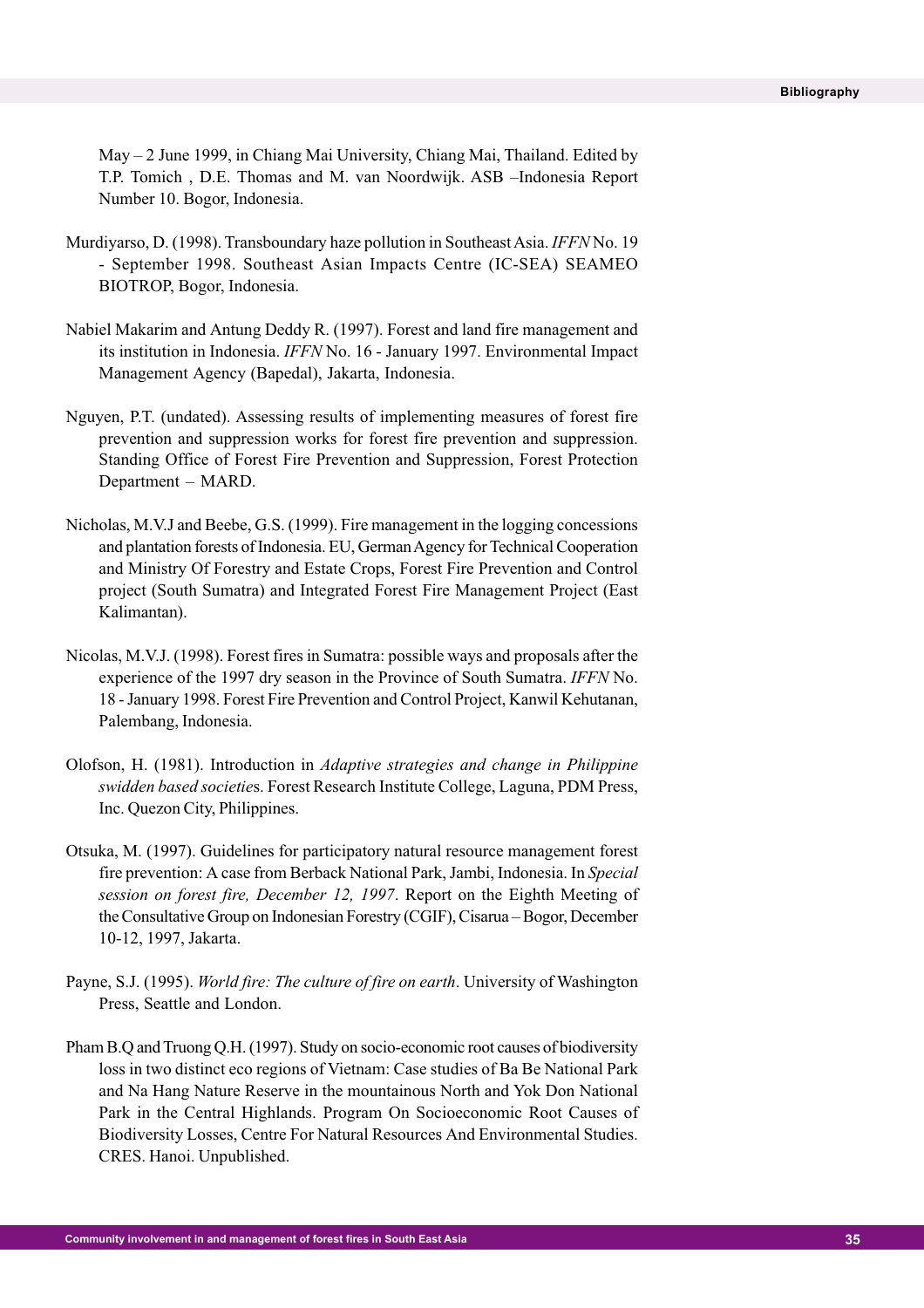- Pham, V.V. (1999). Participatory forest protection regulations experiences from SFDP Song Da. *SFDP Newsletter No. 4, Special Issue on Community Forestry*. Social Forestry Development Project Song Da. Vietnam.
- Poffenberger, M. (ed.) (2000). Communities and forest management in Southeast Asia, a regional profile of the working group on community involvement in forest management. IUCN, Cambridge, UK and Gland, Switzerland.
- Pogeyed, M.L. (1991). Fire occurrence within the Cordillera Region of Luzón, Northern Philippines. *IFFN* No. 5 - June 1991. Department of Environment & Natural Resources Cordillera Administrative Region, Baguio City, Philippines.
- Pogeyed, M.L. (1998). No fire bonus plan program of mountain province. *IFFN* No. 18 - January 1998. Department of Environment and Natural Resources Cordillera Administrative Region, Baguio City, Philippines.
- Potter, L. and Lee, J. (1999) Oil-palm in Indonesia: Its role in forest conversion and the fires of 1997/98. WWF Indonesia Forest Fires Project. WWF Indonesia. Jakarta.
- Rigg, J. and Jerndal, R. (1996). Plenty in the context of scarcity: forest management in Laos, In *Environmental change in Southeast Asia. People, politics and sustainable development*. Edited by M.J.G. Parnwell and R.L. Bryant. Global Environmental Change Program, Routledge, London.
- Rosaldo, R. (1981). The social relations of Ilongot subsistence. In *Adaptive strategies and change in Philippine swidden based societies*. Edited by H. Olofson. Forest Research Institute College, Laguna, PDM Press, Inc. Quezon City, Philippines.
- Rowell, A. and Moore, P.F. (2000). *Global review of forest fires*. WWF and IUCN, Gland, Switzerland.
- Sajise, P. (1986). The changing upland landscape. In *Man, agriculture and the tropical forest: change and development in the Philippine Uplands*. Edited by S. Fujisaka, P.E. Sajise and R.A. Del Castillo. Winrock International Institute for Agriculture Development. Bangkok, Thailand.
- Samran, S. and Akaaraka, S. (1997). Forest fire control: Thailand experience. In *Transboundary pollution and the sustainability of tropical forests*. Edited by H.A Hassan, Dahlan Taha, Mohammad Puat Dahalan and Amran Mahmud*.* ASEAN Institute of Forest Management, Kuala Lumpur.
- Savet, E. (1999). Forest and land fire prevention in Cambodia. *International Forest Fire News* No. 20. March 1999. United Nations Economic Commission for Europe and FAO. Also available at http://www.uni-freiburg.de/fireglobe/iffn/country/ country.htm#CAMBODIA.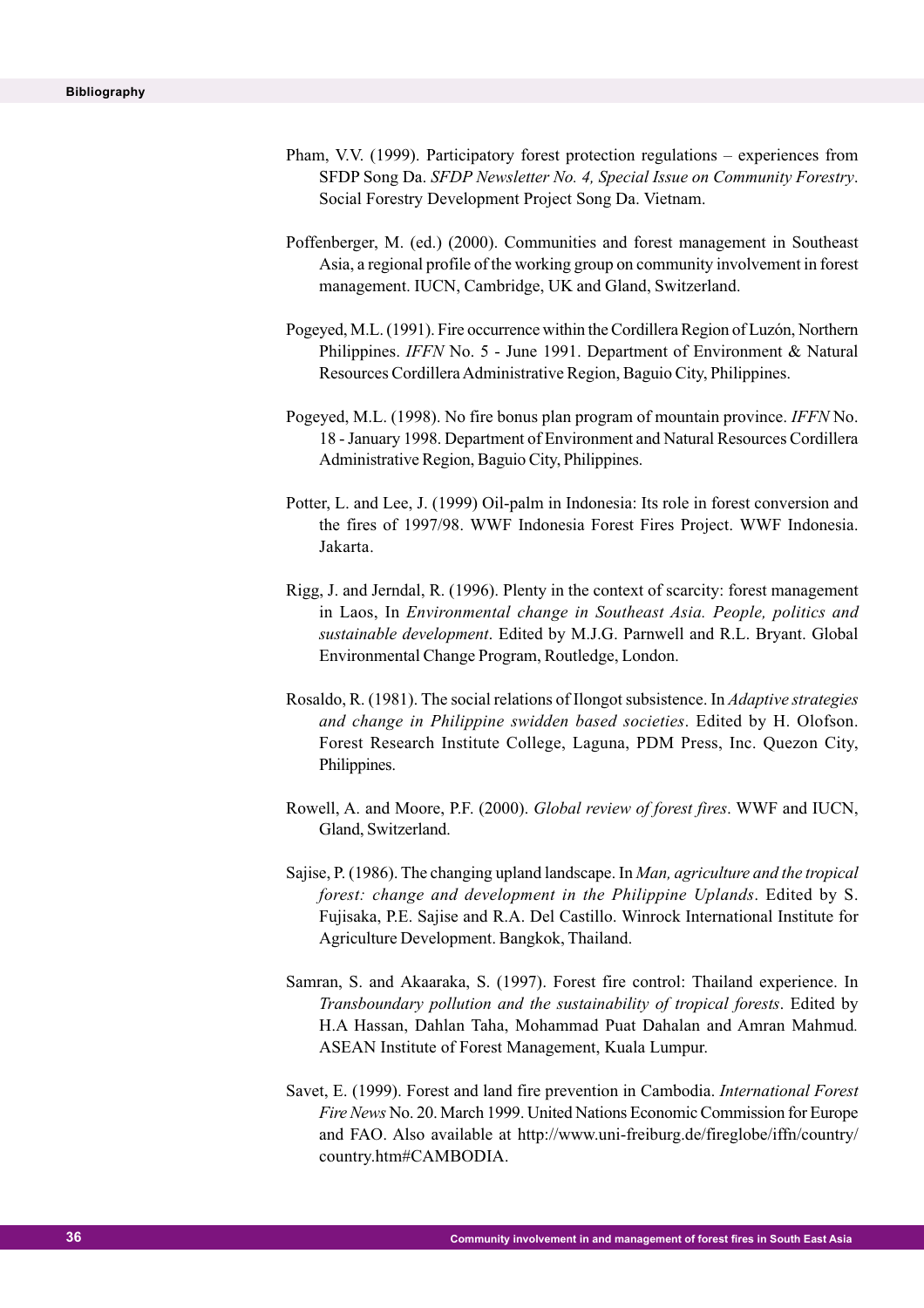- Schindele, W., Thoma, W. and Panzer, K. (1989). Investigation of the steps needed to rehabilitate the areas of East Kalimantan seriously affected by fire. GTZ-PN: 38.3021.3-11.000, ITTO: PD 17/87 (F) The Forest Fire 1982/1983 in East Kalimantan Part I: The fire, the effects, the damage and the technical solutions FR - Report No. 5 Deutsche Forstservice GmbH, Munich, Germany.
- Schindler, L. (1998a). The 1997 wildfire season and the impact of fire management projects in Indonesia. *IFFN* No. 18 - January 1998. Integrated Forest Fire Management Project (IFFM/GTZ), Samarinda, Indonesia.
- Schindler, L. (1998b). The Indonesian fires and SE ASEAN haze 1997/98. Review, damages, causes and necessary steps. A paper presented at the Asia Pacific Regional Workshop on Transboundary Atmospheric Pollution, 27-28 May 1998, Pan Pacific Hotel, Singapore.
- Schweithelm, J. (1999). *The fire this time: An overview of Indonesian forest fires 1997/98*. WWF Indonesia.
- Segura, M. (1985). Economic and social impact of an upland development project in Nueva Ecija, Philippines. In *Community forestry: Socioeconomic aspects*. Edited by Y.S. Rao, N.T. Vergara and G.W. Lovelace. FAO Regional Office for Asia and the Pacific and Environmental and Policy Institute, East West Centre Hawaii.
- Sein, T., Ohn, W. and Ngwe, S. (1999). A glimpse of indigenous technologies and practices for integrated watershed management in Myanmar. Edited by P.N. Sharma. Watershed Management Division, Forest Department, Yangon, Myanmar and Asian WATMANET, Participatory Watershed Management Training in Asia (WMTA) Programme, GCP/RAS/161/NET, Netherlands/FAO, Kathmandu, Nepal.
- Siswanto, W. (1997). Forest fire in Indonesia. In *Special session on forest fire, December 12, 1997*. Report on the Eighth Meeting of the Consultative Group on Indonesian Forestry (CGIF), Cisarua – Bogor, December 10-12, 1997, Jakarta.
- Standing Office, NCFFPS (2000). Assessment of forest fire situation (1998-2000). A number of immediate and long term solutions on forest fire prevention and suppression, disaster reduction in Vietnam. Ministry of Agriculture and Rural Development, Government of Socialist Republic of Vietnam, Hanoi. Unpublished.
- Stott, P. 1988. The forest as phoenix: towards a biogeography of fire in mainland Southeast Asia. *Geographical Journal* 154, 337-50.
- Tangsubutra, C., Boopinon, K. and Ambrosino, M. (1994). The traditional farming system of the Karen of Sanehpong Village, Thung Yai Naresuan Wildlife Sanctuary, Kanchanaburi Province, Thailand. In *Community development and conservation of forest biodiversity through community forestry.* Proceedings of a seminar, October 26-28 1994, RECOFTC Report 12, Thailand.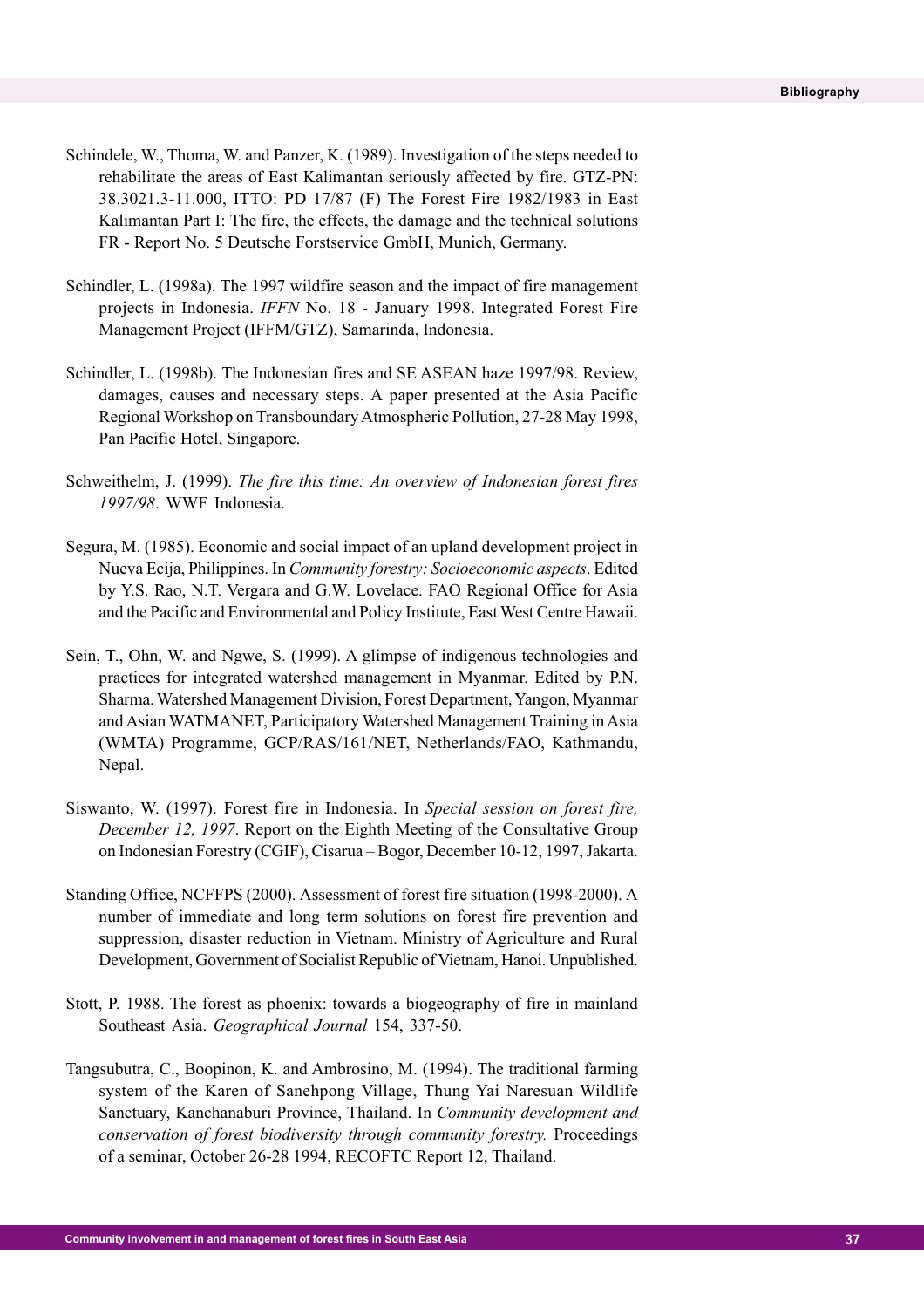- Tantra, I.G.M. (1990). Customary law and village forest management, Bali. In *Social forestry in Indonesia*. Workshop Report, Regional Wood Energy Development Programme in Asia, FAO, Bangkok.
- Thinn, U.M. (1999). Forest fire prevention and management in Myanmar. *IFFN* No. 20 - March 1999.
- Thrupp, L.A., Hect, S. and Browder, J. (1997). *The diversity and dynamics of shifting cultivation: Myths, realities and policy implications*. World Resources Institute, USA.
- Tomich, T.P., van Noordwijk, M., Budidarsono, S., Gillison, A., Kusumanto, T., Murdiyarso, D., Stolle, F. and Fagi, A.M. (eds.) (1998). Alternatives to slashand-burn in Indonesia. Summary report and synthesis of Phase II. ICRAF Southeast Asia, Bogor, Indonesia.
- Trakarnsuphakorn, P. (1997). The wisdom of the Karen in natural resource conservation. In *Development or domestication? Indigenous people of Southeast Asia*. Edited by D. McCaskill and K. Kempe. Silkworm Books. Chiang Mai.
- UN Centre for Human Settlements (1999). Inter agency report on Indonesian forest and land fires and proposals for risk reduction in human settlements. Prepared with assistance from UNDP, Jakarta, UN Centre for Regional Development, Nagoya and Asia Disaster Preparedness Centre, Bangkok. Unpublished.
- Upadhaya, K. (1995). Shifting cultivation in Bhutan: A gradual approach to modifying land use patterns, a case study from Pema Gatshel District, Bhutan. FTP, Community Forestry Case Study Series 11, FAO, Rome.
- Vayda, A.P.(1999). *Finding possible causes of the 1997-98 Indonesian forest fires: Problems and possibilities*. WWF Indonesia, Jakarta.
- Vermeulen, J. and Whitten, T. (1999). *Biodiversity and cultural property in the management of limestone resources: lessons from East Asia.* Directions in Development, The World Bank, Washington DC.
- Von Gemmingen, G. (1998). Rehabilitation of fire-affected forests in East Kalimantan. *IFFN* No. 19 - September 1998. c/o GTZ SFMP, Samarinda, East Kalimantan, Indonesia.
- Vuong Xuan Tinh (1998*).* Customs for forest and natural resources protection in conjunction with existing communal conventions of the Tay and Nung ethnic minorities. Institute of Ethnology, Hanoi, Vietnam. In *Development approaches in highland communities*. Hanoi 16-20 February 1998. Highland People Program/ RAS 93/03. The Committee for Ethic Minorities, Mountainous Areas, The United Nations Volunteer, UNDP. Hanoi, Vietnam.